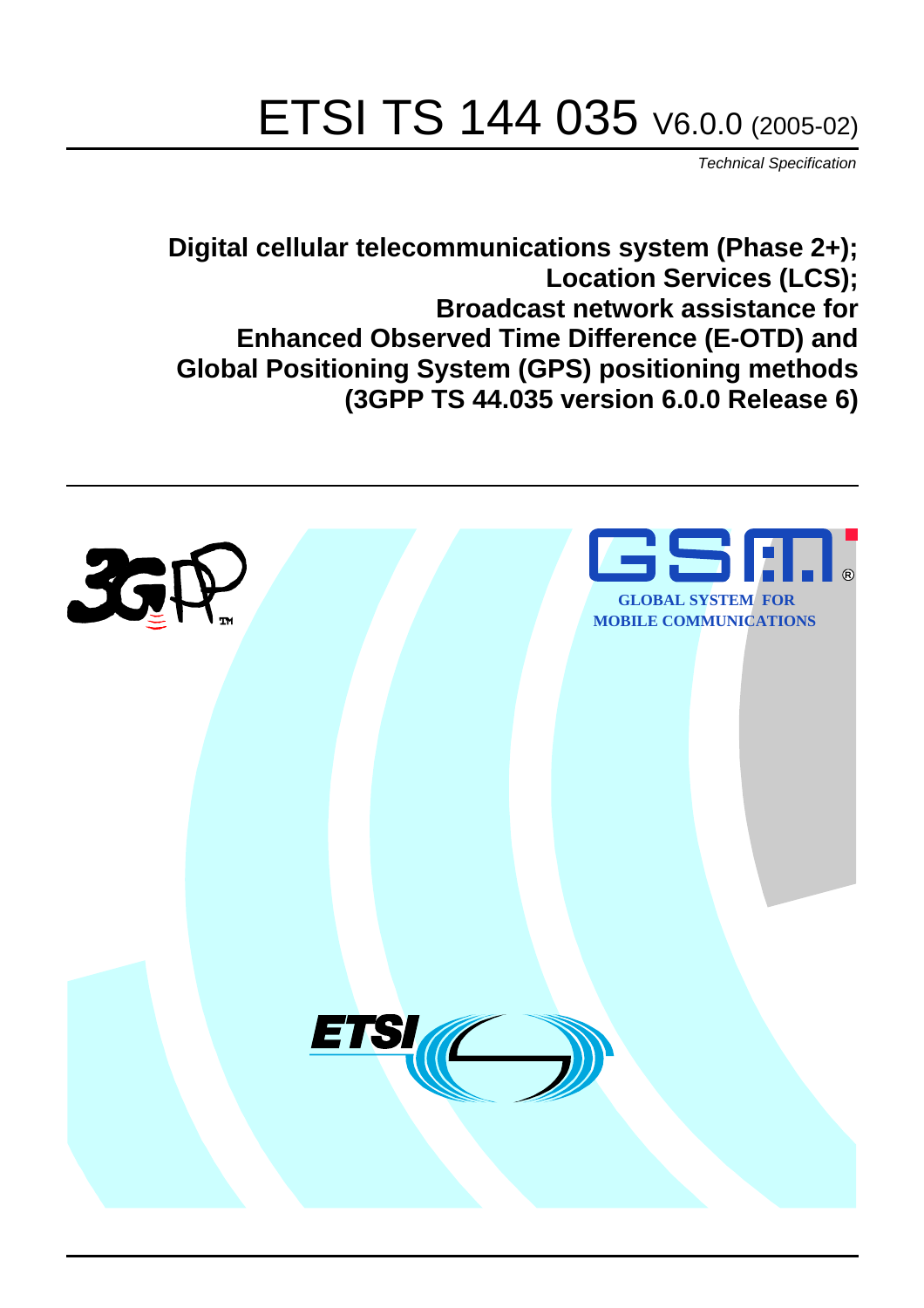Reference RTS/TSGG-0244035v600

> Keywords GSM

### **ETSI**

#### 650 Route des Lucioles F-06921 Sophia Antipolis Cedex - FRANCE

Tel.: +33 4 92 94 42 00 Fax: +33 4 93 65 47 16

Siret N° 348 623 562 00017 - NAF 742 C Association à but non lucratif enregistrée à la Sous-Préfecture de Grasse (06) N° 7803/88

#### **Important notice**

Individual copies of the present document can be downloaded from: [http://www.etsi.org](http://www.etsi.org/)

The present document may be made available in more than one electronic version or in print. In any case of existing or perceived difference in contents between such versions, the reference version is the Portable Document Format (PDF). In case of dispute, the reference shall be the printing on ETSI printers of the PDF version kept on a specific network drive within ETSI Secretariat.

Users of the present document should be aware that the document may be subject to revision or change of status. Information on the current status of this and other ETSI documents is available at <http://portal.etsi.org/tb/status/status.asp>

If you find errors in the present document, please send your comment to one of the following services: [http://portal.etsi.org/chaircor/ETSI\\_support.asp](http://portal.etsi.org/chaircor/ETSI_support.asp)

#### **Copyright Notification**

No part may be reproduced except as authorized by written permission. The copyright and the foregoing restriction extend to reproduction in all media.

> © European Telecommunications Standards Institute 2005. All rights reserved.

**DECT**TM, **PLUGTESTS**TM and **UMTS**TM are Trade Marks of ETSI registered for the benefit of its Members. **TIPHON**TM and the **TIPHON logo** are Trade Marks currently being registered by ETSI for the benefit of its Members. **3GPP**TM is a Trade Mark of ETSI registered for the benefit of its Members and of the 3GPP Organizational Partners.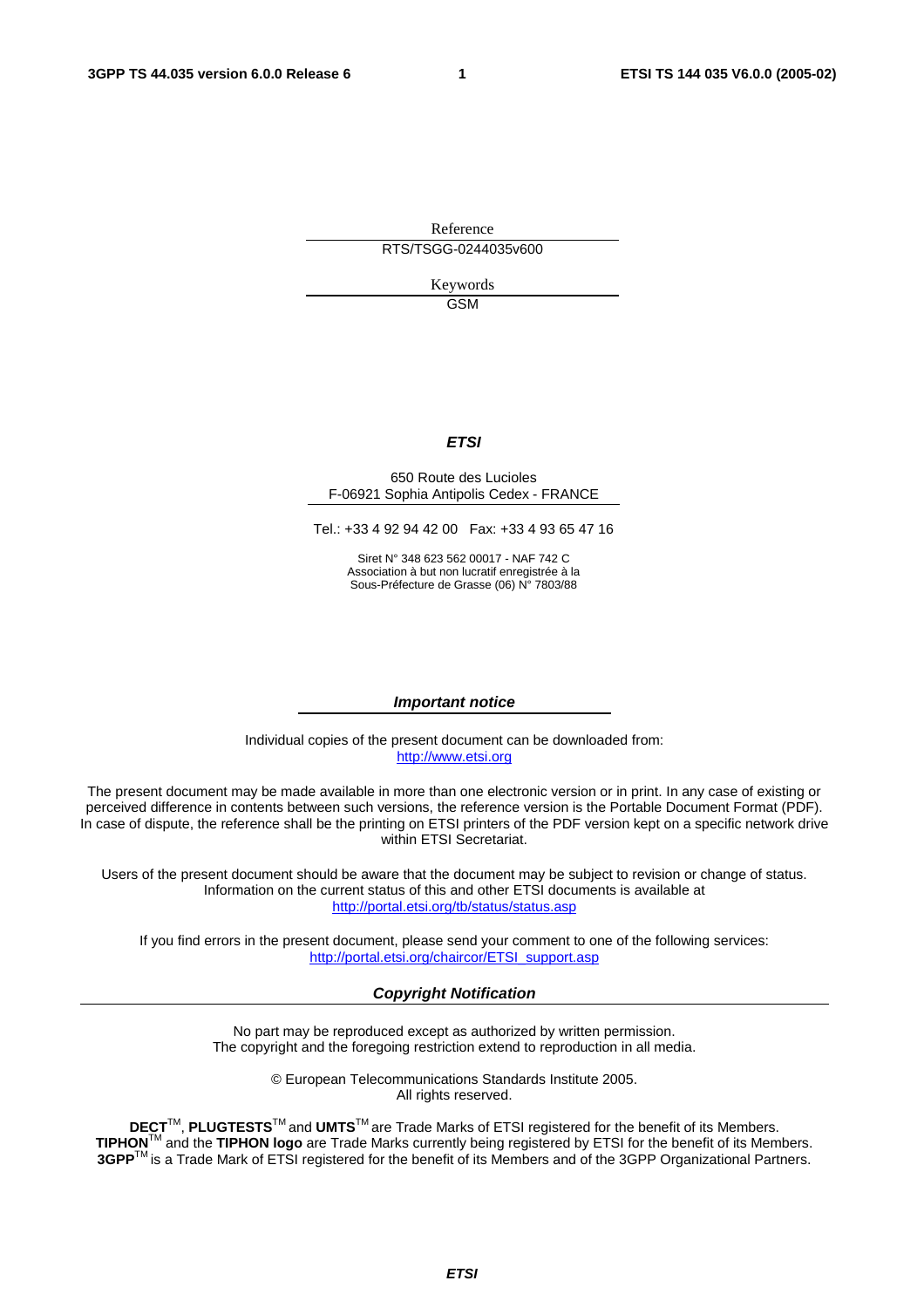# Intellectual Property Rights

IPRs essential or potentially essential to the present document may have been declared to ETSI. The information pertaining to these essential IPRs, if any, is publicly available for **ETSI members and non-members**, and can be found in ETSI SR 000 314: *"Intellectual Property Rights (IPRs); Essential, or potentially Essential, IPRs notified to ETSI in respect of ETSI standards"*, which is available from the ETSI Secretariat. Latest updates are available on the ETSI Web server ([http://webapp.etsi.org/IPR/home.asp\)](http://webapp.etsi.org/IPR/home.asp).

Pursuant to the ETSI IPR Policy, no investigation, including IPR searches, has been carried out by ETSI. No guarantee can be given as to the existence of other IPRs not referenced in ETSI SR 000 314 (or the updates on the ETSI Web server) which are, or may be, or may become, essential to the present document.

# Foreword

This Technical Specification (TS) has been produced by ETSI 3rd Generation Partnership Project (3GPP).

The present document may refer to technical specifications or reports using their 3GPP identities, UMTS identities or GSM identities. These should be interpreted as being references to the corresponding ETSI deliverables.

The cross reference between GSM, UMTS, 3GPP and ETSI identities can be found under <http://webapp.etsi.org/key/queryform.asp>.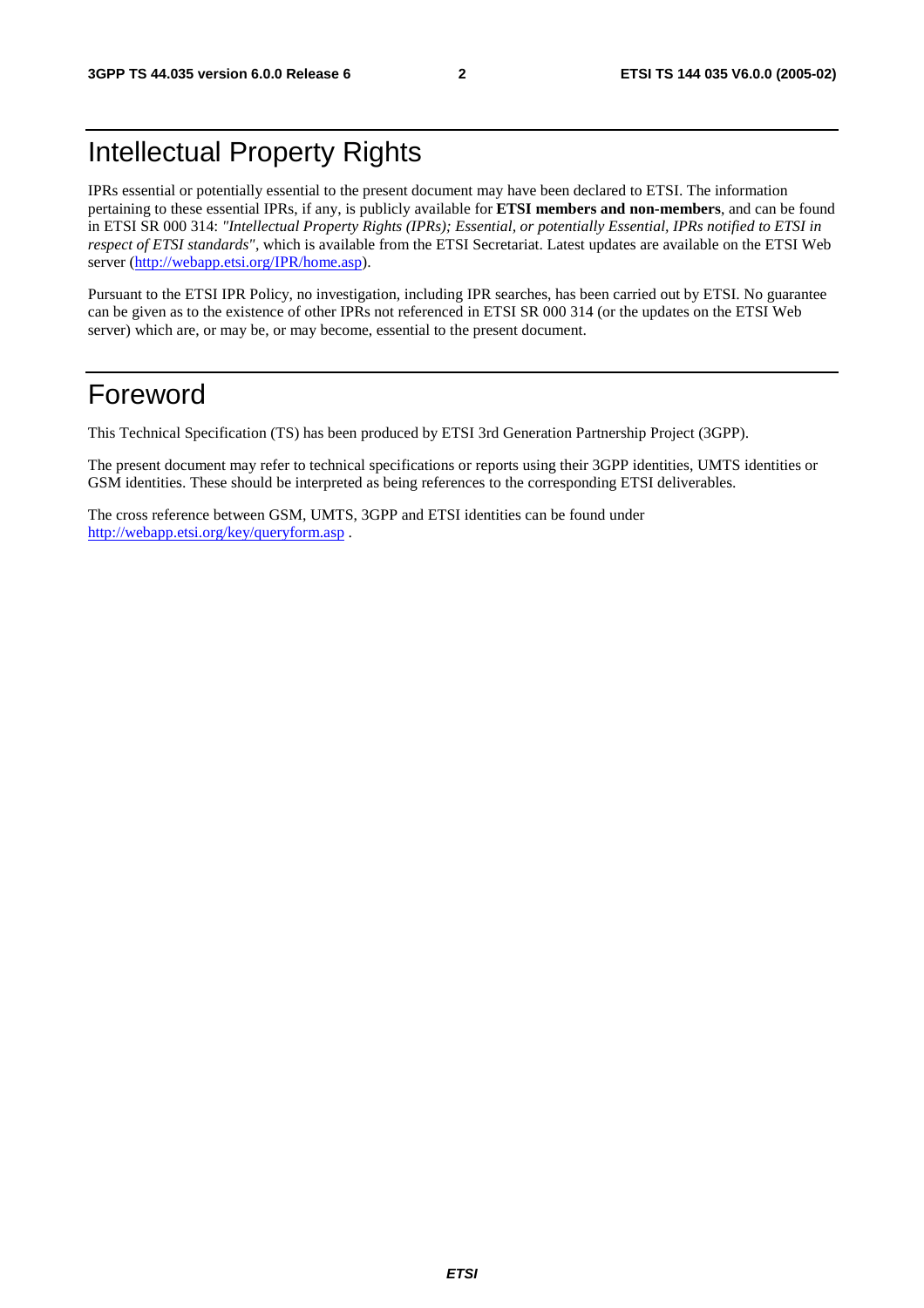$\mathbf{3}$ 

# Contents

|           | <b>Annex D</b> (informative): |                                                             |  |
|-----------|-------------------------------|-------------------------------------------------------------|--|
|           | <b>Annex C</b> (informative): | <b>Example of GPS Assistance Data Broadcast Message33</b>   |  |
|           | <b>Annex B</b> (informative): | <b>Example of E-OTD Assistance Data Broadcast Message29</b> |  |
| A.4       |                               |                                                             |  |
| A.3       |                               |                                                             |  |
| A.2       |                               |                                                             |  |
| A.1       |                               |                                                             |  |
|           | <b>Annex A (informative):</b> | Overview of Broadcast Assistance for E-OTD and GPS26        |  |
| 4.2.1.3   |                               |                                                             |  |
| 4.2.1.2   |                               |                                                             |  |
| 4.2.1.1.8 |                               |                                                             |  |
| 4.2.1.1.7 |                               |                                                             |  |
| 4.2.1.1.6 |                               |                                                             |  |
| 4.2.1.1.5 |                               |                                                             |  |
| 4.2.1.1.4 |                               |                                                             |  |
| 4.2.1.1.3 |                               |                                                             |  |
| 4.2.1.1.2 |                               |                                                             |  |
| 4.2.1.1.1 |                               |                                                             |  |
| 4.2.1.1   |                               |                                                             |  |
| 4.2.1     |                               |                                                             |  |
| 4.2       |                               |                                                             |  |
| 4.1.1.14  |                               |                                                             |  |
| 4.1.1.13  |                               |                                                             |  |
| 4.1.1.12  |                               |                                                             |  |
| 4.1.1.11  |                               |                                                             |  |
| 4.1.1.10  |                               |                                                             |  |
| 4.1.1.9   |                               |                                                             |  |
| 4.1.1.8   |                               |                                                             |  |
| 4.1.1.7   |                               |                                                             |  |
| 4.1.1.6   |                               |                                                             |  |
| 4.1.1.5   |                               |                                                             |  |
| 4.1.1.4   |                               |                                                             |  |
| 4.1.1.3   |                               |                                                             |  |
| 4.1.1.2   |                               |                                                             |  |
| 4.1.1.1   |                               |                                                             |  |
| 4.1.1     |                               |                                                             |  |
| 4<br>4.1  |                               |                                                             |  |
|           |                               |                                                             |  |
| 3.2       |                               |                                                             |  |
| 3.1       |                               |                                                             |  |
| 3         |                               |                                                             |  |
| 2         |                               |                                                             |  |
| 1         |                               |                                                             |  |
|           |                               |                                                             |  |
|           |                               |                                                             |  |
|           |                               |                                                             |  |
|           |                               |                                                             |  |
|           |                               |                                                             |  |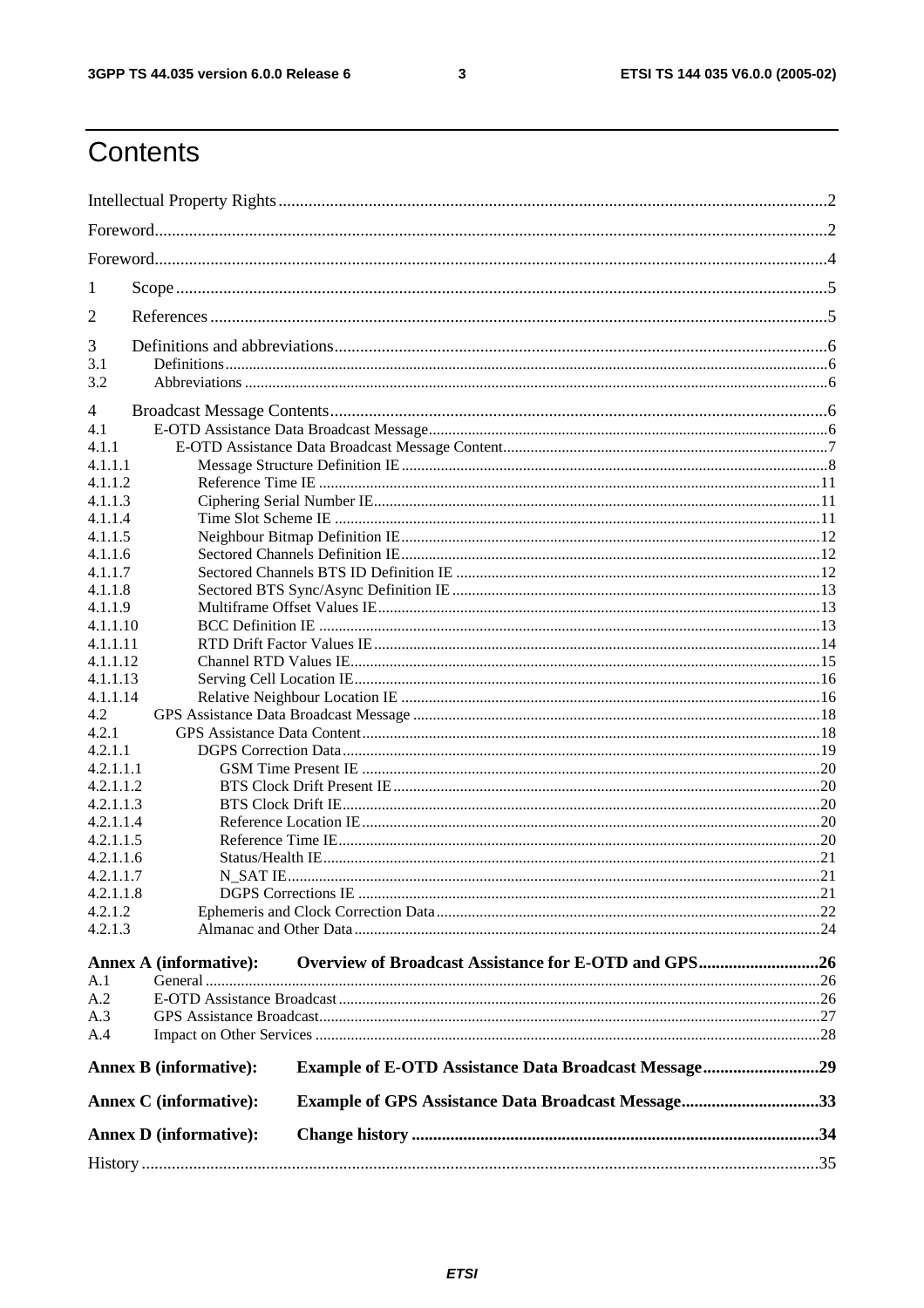# Foreword

This Technical Specification has been produced by the 3<sup>rd</sup> Generation Partnership Project (3GPP).

The present document defines the contents of LCS assistance data broadcast messages from the Serving Mobile Location Centre (SMLC) and the Mobile Station (MS).

The contents of the present document are subject to continuing work within the TSG and may change following formal TSG approval. Should the TSG modify the contents of the present document, it will be re-released by the TSG with an identifying change of release date and an increase in version number as follows:

Version x.y.z

where:

- x the first digit:
	- 1 presented to TSG for information;
	- 2 presented to TSG for approval;
	- 3 or greater indicates TSG approved document under change control.
- y the second digit is incremented for all changes of substance, i.e. technical enhancements, corrections, updates, etc.
- z the third digit is incremented when editorial only changes have been incorporated in the document.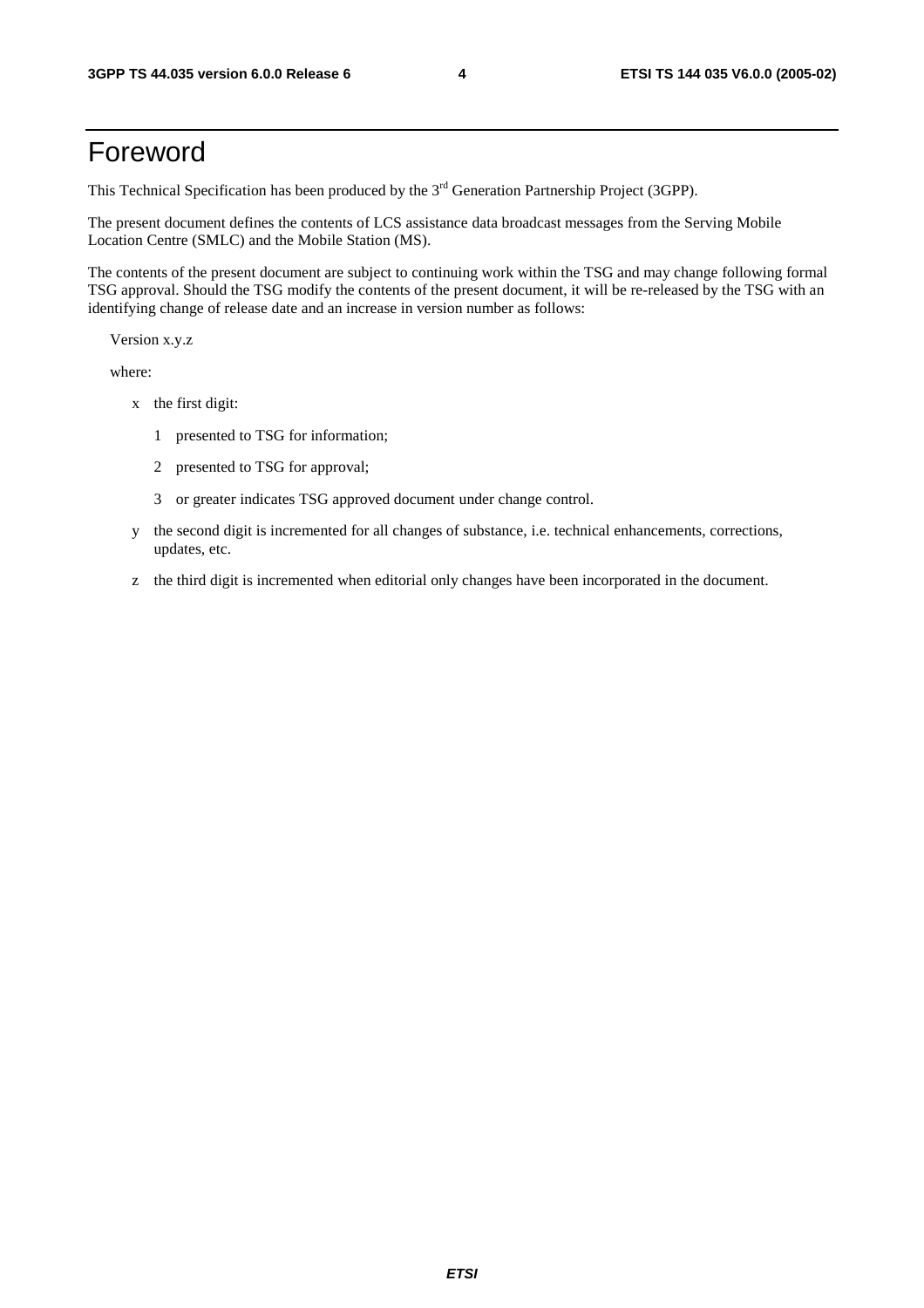# 1 Scope

The present document contains the content of messages necessary for support of MS Based location service operation on the mobile radio interface layer 3.

# 2 References

The following documents contain provisions which, through reference in this text, constitute provisions of the present document.

- References are either specific (identified by date of publication, edition number, version number, etc.) or non-specific.
- For a specific reference, subsequent revisions do not apply.
- For a non-specific reference, the latest version applies. In the case of a reference to a 3GPP document (including a GSM document), a non-specific reference implicitly refers to the latest version of that document *in the same Release as the present document*.
- [1] 3GPP TR 21.905: "Vocabulary for 3GPP Specifications". [2] Void. [3] Void. [4] Void. [5] Void" [6] 3GPP TS 23.041: "Technical realization of Cell Broadcast Service (CBS)". [7] Void. [8] Void. [9] Void. [10] **Void.** [11] **Void.** [12] **Void.** [13] **Void.** [14] Void. [15] RTCM-SC104: "RTCM Recommended Standards for Differential GNSS Service (v.2.2)". [16] ICD-GPS-200: "Navstar GPS Space Segment / Navigation User Interfaces".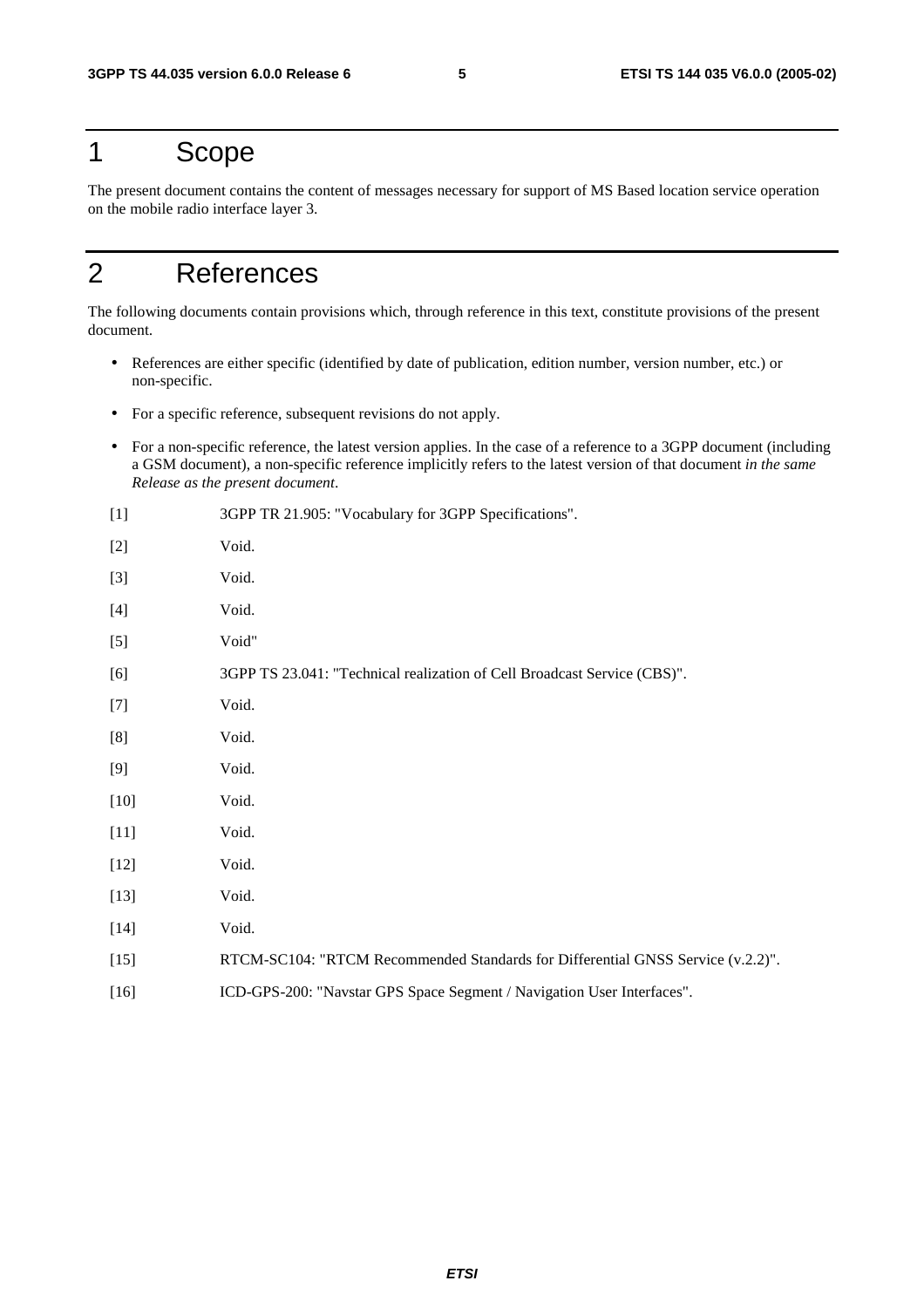# 3 Definitions and abbreviations

# 3.1 Definitions

For the purposes of the present document, the following terms and definitions apply:

**E-OTD Assistance Data Message:** contains the RTD and BTS coordinates of the neighbours that should be used in E-OTD measurements. This E-OTD Assistance Data is broadcasted using CBCH channel using SMSCB DRX service. The reception of this broadcast message enables MS to calculate its own location.

**GPS Assistance Data Message:** contains GPS differential corrections. The reception of this broadcast message enables MS to have calculate more accurate location estimate.

# 3.2 Abbreviations

For the purposes of the present document, the abbreviations given in 3GPP TR 21.905 apply.

# 4 Broadcast Message Contents

This clause describes the LCS Assistance Data messages to be broadcasted in SMSCB message's content part over CBCH channel using SMSCB DRX service. The rules and contets are described so that SMLC is able to construct the message as well as MS is able to process the received message. The E-OTD Assistance Data message contains RTD and BTS coordinate information and GPS Assistance Data contains GPS Differential Correction data, Emphemeris and Clock Correction Data and Almanac and Other Data.

# 4.1 E-OTD Assistance Data Broadcast Message

The E-OTD Assistance Data message contents are defined in this clause. The E-OTD Assistance Data message is built so that it has always a fixed length and some of the information elements are scalable according to the amount of neighbours and the amount of sectored channels. The information elements are in the order which is described in subclause 4.1.1 and no spare bits are allowed between elements. The MSB bits of the information elements are presented always first and if boundary of the octet divides the information element then the LSB part of the information element continues in the LSB part of the next octet (figure 1). Example of E-OTD Assistance Data Broadcast Message is in annex B. The channel to broadcast the E-OTD Assistance Data message is CBCH over which the SMSCB DRX service is used. One SMSCB message has fixed information data length of 82 octets and the purpose is always to use the whole fixed length message capacity for the message. MS can identify the LCS SMSCB message with E-OTD Message Identifier declared in 3GPP TS 23.041.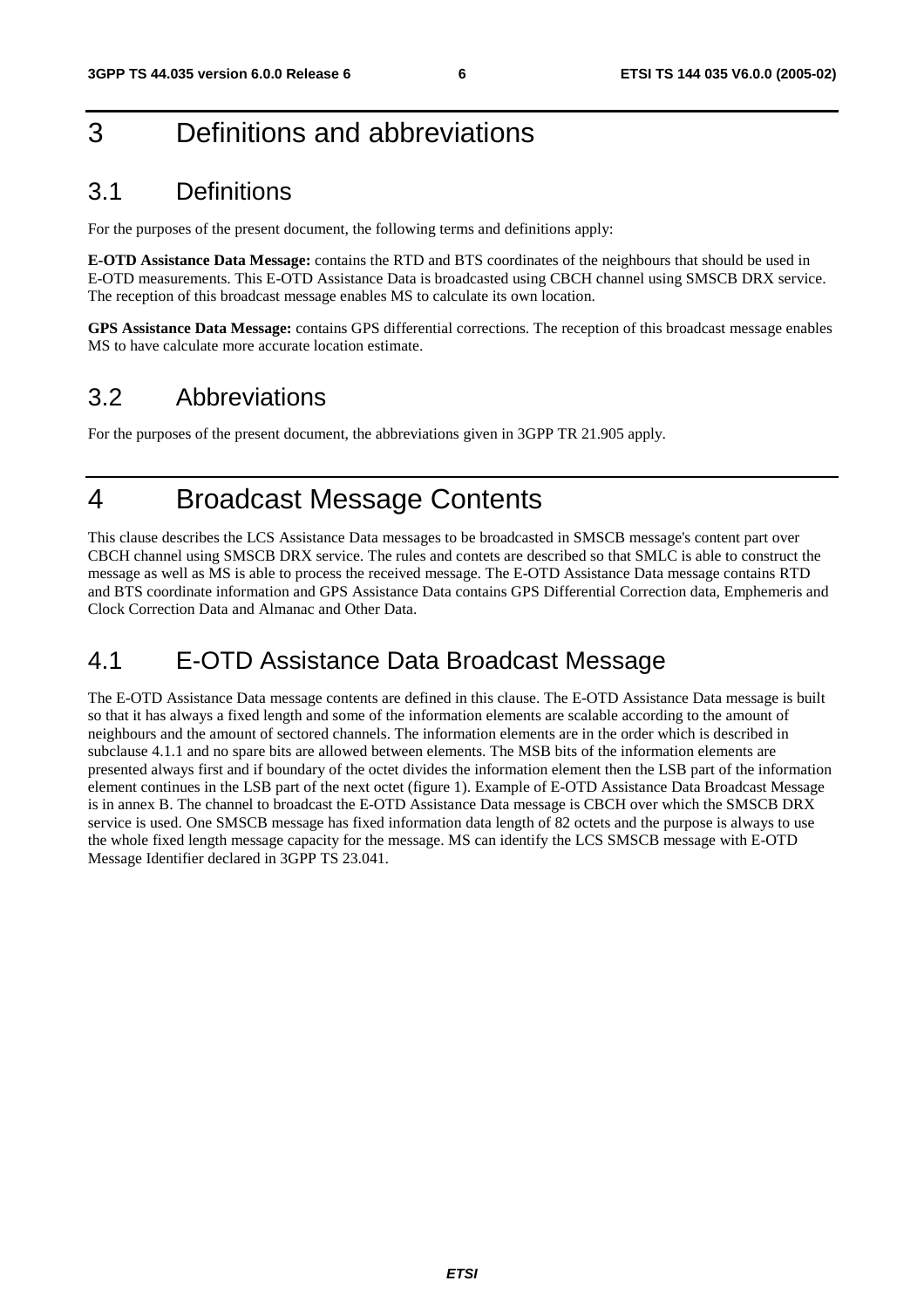

**Figure 1: Information element bit mapping to the broadcast message** 

# 4.1.1 E-OTD Assistance Data Broadcast Message Content

The Broadcast Assistance Data is a point-to-multipoint message from the GSM Network to the MSs. This message gives assistance data to the MS for performing E-OTD measurements and calculating its own position. It contains the following information elements. The information elements are always in the order described in table 1. The ciphered part of message is end of message and indicated with grey shading in table 1.

| <b>Information element</b>             | <b>Type/Reference</b>                            | <b>Presence</b> |
|----------------------------------------|--------------------------------------------------|-----------------|
| <b>Message Structure Definition</b>    | Message Structure<br>Definition 4.1.1.1          | M               |
| Reference Time                         | Reference Time 4.1.1.2                           | М               |
| <b>Ciphering Serial Number</b>         | <b>Ciphering Serial</b><br>Number 4.1.1.3        | C               |
| <b>Time Slot Scheme</b>                | <b>Time Slot</b><br>Scheme 4.1.1.4               | М               |
| Neighbour Bitmap Definition            | Neighbour<br>BitmapDefinition 4.1.1.5            | C               |
| <b>Sectored Channels Definition</b>    | <b>Sectored Channels</b><br>Definition 4.1.1.6   | C               |
| Sectored Channels BTS ID<br>Definition | Sectored Channel's BTS<br>ID Definition 4.1.1.7  | C               |
| Sectored BTS Sync/Async<br>Definition  | Sectored BTS<br>Sync/Async<br>Definition 4.1.1.8 | C               |
| 51 Multiframe Offset Values            | 51 Multiframe Offset<br>Values 4.1.1.9           | M               |
| <b>BCC Definition</b>                  | BCC Definition 4.1.1.10                          | М               |
| <b>RTD Drift Factor Values</b>         | <b>RTD Drift Factor</b><br>Values 4.1.1.11       | C               |
| <b>Channel RTD Values</b>              | Channel RTD<br>Values 4.1.1.12                   | C               |
| Serving Cell Location                  | Serving Cell<br>Location 4.1.1.13                | M               |
| Relative Neighbour Location Values     | Relative Neighbour<br>Location Values 4.1.1.14   | М               |

**Table 1: E-OTD Assistance Data Broadcast Message Content**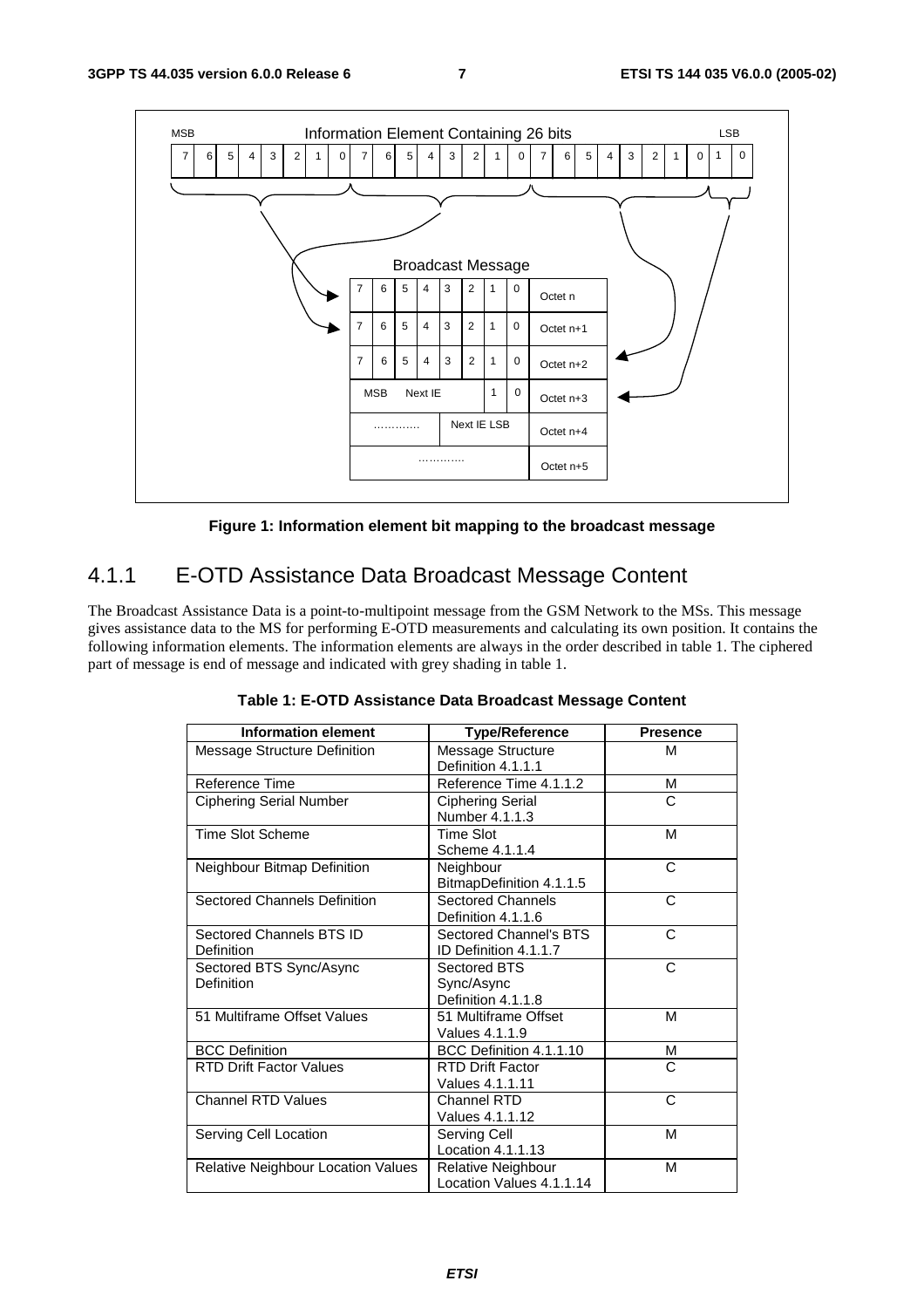## 4.1.1.1 Message Structure Definition IE

This IE contains the definition of this broadcast message. The length of this IE is 19 bits and it is mandatory. This IE contains the following bits.

| <b>Bit</b>              | <b>Bit order</b><br>in field | <b>Definition</b>                |  |  |
|-------------------------|------------------------------|----------------------------------|--|--|
|                         |                              |                                  |  |  |
| 1                       | <b>LSB</b>                   |                                  |  |  |
| $\overline{\mathbf{c}}$ |                              | Neighbour List Map (bits 2-0)    |  |  |
| $\overline{3}$          | MSB                          |                                  |  |  |
| $\overline{4}$          | <b>LSB</b>                   |                                  |  |  |
| 5                       |                              | Accuracy Range (bits 2-0)        |  |  |
| 6                       | MSB                          |                                  |  |  |
| 7                       |                              | Ciphering Key Flag               |  |  |
| 8                       |                              | Cipher On/Off                    |  |  |
| 9                       |                              | Sector Ind                       |  |  |
| 10                      |                              | RTD Range                        |  |  |
| 11                      | <b>LSB</b>                   |                                  |  |  |
| 12                      | MSB                          | RTD Accuracy (bits 1-0)          |  |  |
| 13                      |                              | <b>RTD Drift Factors Present</b> |  |  |
| 14                      |                              | <b>RTDs Present</b>              |  |  |
| 15                      | <b>LSB</b>                   |                                  |  |  |
| 16                      |                              |                                  |  |  |
| 17                      |                              |                                  |  |  |
| 18                      |                              | Number of Neighbours (bits 4-0)  |  |  |
| 19                      | MSB                          |                                  |  |  |

#### **Table 2: Message Structure Definition**

The first three octets upto bit 3 in octet 3 in the broadcast message's content part containing the Message Structure Definition IE look always as follows.

| <b>Cipher</b><br>On/Off | Cipher-<br>ing Key<br>Flag                      |                        | <b>Accuracy Range</b><br>$(bits 2-0)$            |  |                                     | <b>Neighbour List Map</b><br>$(bits 2-0)$ |               | Octet1             |
|-------------------------|-------------------------------------------------|------------------------|--------------------------------------------------|--|-------------------------------------|-------------------------------------------|---------------|--------------------|
|                         | Number of<br><b>Neighbours</b><br>(bits $4-3$ ) | <b>RTDs</b><br>Present | <b>RTD</b><br><b>Drift</b><br>Factors<br>Present |  | <b>RTD Accuracy</b><br>$(bits 1-0)$ | <b>RTD</b><br>Range                       | Sector<br>Ind | Octet <sub>2</sub> |
| (Next IE)               |                                                 |                        |                                                  |  |                                     | Number of Neighbours (bits 2-0)           |               | Octet <sub>3</sub> |

The definitions of each structure item is declared below:

#### **Neighbour List Map**

These bits define in which order the neighbours in the System Information Neighbour List (max 32 neighbours) are reported with the broadcast message.

- The Neighbour List Map will also affect the amount of bits that can be used for Relative Neighbour Location Value definitions.
- This Broadcast Assistance Data message is always referring to the neighbour BTSs included in the System Information Neighbour List which is received in idle state from BCCH. The E-OTD broadcast message does not allow the possibility for delivering assistance data for other BTSs (outside the the System Information Neighbour List.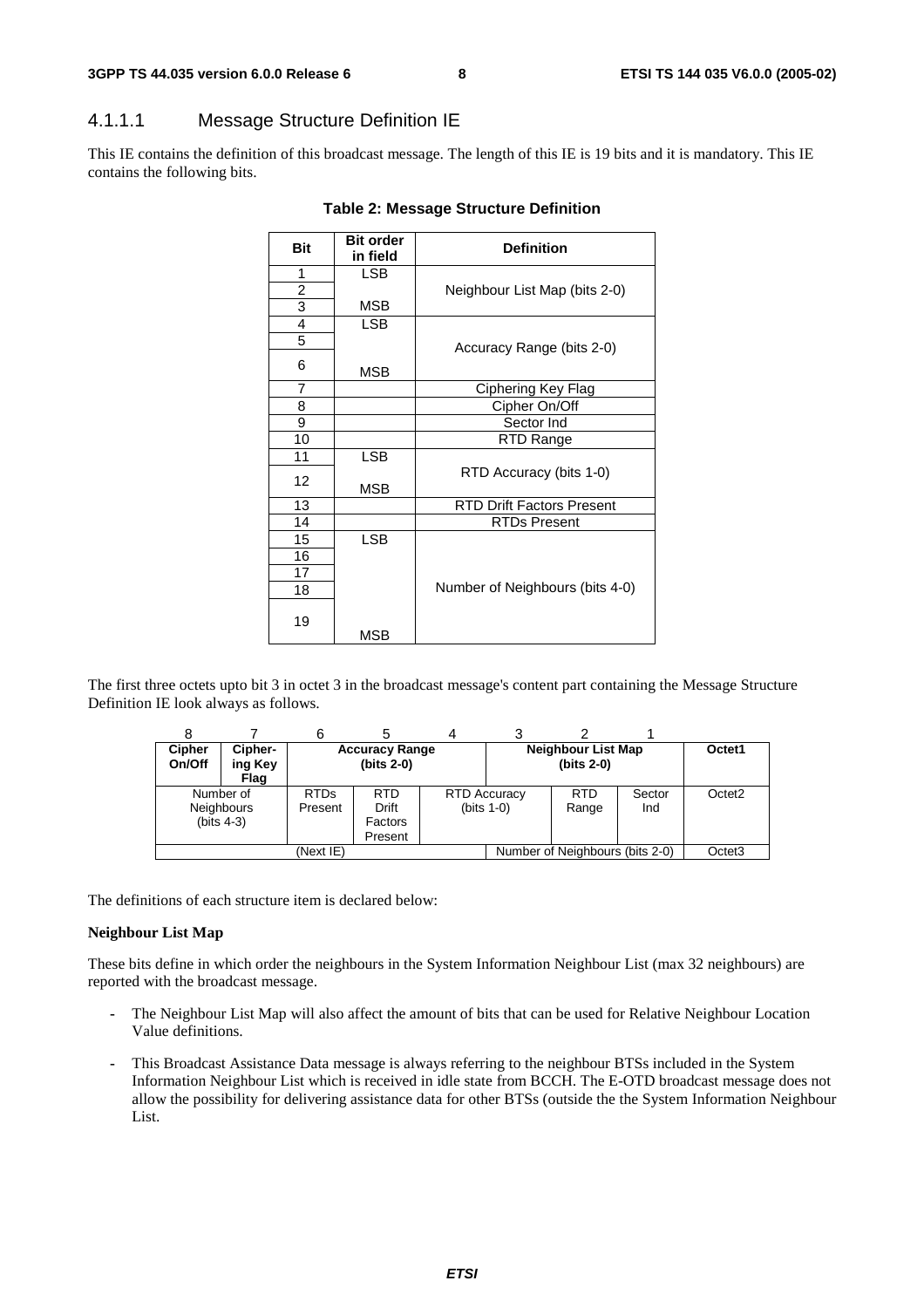|  | <b>Definition</b>                      |  |  |
|--|----------------------------------------|--|--|
|  | All Neigbours from neighbour list      |  |  |
|  | Even Neighbours from neighbour list    |  |  |
|  | Odd Neighbours from neighbour list     |  |  |
|  | $1^{\text{st}}$ & $1^{\text{st}}$ +n*3 |  |  |
|  | $2^{nd}$ & $2^{nd}$ +n*3               |  |  |
|  | $3^{rd}$ & $3^{rd}$ +n*3               |  |  |
|  | Neighbour Bitmap Definition            |  |  |
|  | Spare                                  |  |  |

**Table 3: Neighbour List Map** 

- All Neighbours means all the neighbours from System Information Neighbour list (max 32 neighbours) are reported in this broadcast message (1 broadcast message).
- Even/Odd neighbours from neighbour list means the even/odd list entries in the System Information Neighbour List are reported in this broadcast message (two broadcast messages needed).
- $1^{st}$  &  $1^{st}$  + n\*3 means that  $1^{st}$ ,  $4^{th}$ ,  $7^{th}$ ,  $10^{th}$ , ...,  $31^{st}$  (max 11 neighbours) will be reported in this broadcast message (1/3 of total broadcast).
- $2^{nd}$  &  $2^{nd}$ +n\*3 means that  $2^{nd}$ ,  $5^{th}$ ,  $8^{th}$ ,  $11^{th}$ , …,  $32^{nd}$  (max 11 neighbours) will be reported in this broadcast message (2/3 of total broadcast).
- $3^{\text{rd}}$  &  $3^{\text{rd}}+n*3$  means that  $3^{\text{rd}}, 6^{\text{th}}, 9^{\text{th}}, 12^{\text{th}}, ..., 30^{\text{th}}$  (max 10 neighbours) will be reported in this broadcast message (3/3 of total broadcast).
- The 1<sup>st</sup> & 1<sup>st</sup>+n\*3, 2<sup>nd</sup> & 2<sup>nd</sup>+n\*3 and 3<sup>rd</sup> & 3<sup>rd</sup>+n\*3 means total 3 broadcast messages.
- Neighbour Bitmap Definition will define which neighbours are included into this broadcast message, see subclause 4.1.1.5.

#### **Accuracy Range**

The accuracy range declares the accuracy of the values in the Relative Neigbour Location Value IE. The accuracy range has the following information.

| 2 |  | <b>Definition</b> |  |  |  |
|---|--|-------------------|--|--|--|
|   |  | 5 km              |  |  |  |
|   |  | 10 km             |  |  |  |
|   |  | 15 km             |  |  |  |
|   |  | 20 km             |  |  |  |
|   |  | 30 km             |  |  |  |
|   |  | 45 km             |  |  |  |
|   |  | 60 km             |  |  |  |
|   |  | 120 km            |  |  |  |

#### **Table 4: Accuracy Range**

For example if there are 15 bits (1 sign bit and 14 value bits) reserved for Relative Neighbour North or East Value and the accuracy range is defined to be 20 km, then resolution of Relative Neighbour North or East Value is 0.6 m.

#### **Ciphering Key Flag**

The MS gets two (2) deciphering keys always with location update, a deciphering key that is time stamped to be current one and deciphering key that time stamped to be next one. Thus the MS has always two deciphering keys in memory. With this Ciphering Key Flag in this broadcast message the MS knows whether to use current/next deciphering key for deciphering the received broadcast message. The MS shall interpret this IE as follows:

- **Ciphering Key Flag**(previous message) = **Ciphering Key Flag**(this message) => Deciphering Key not changed.
- **Ciphering Key Flag**(previous message) <> **Cipher Key Flag**(this message) => Deciphering Key changed.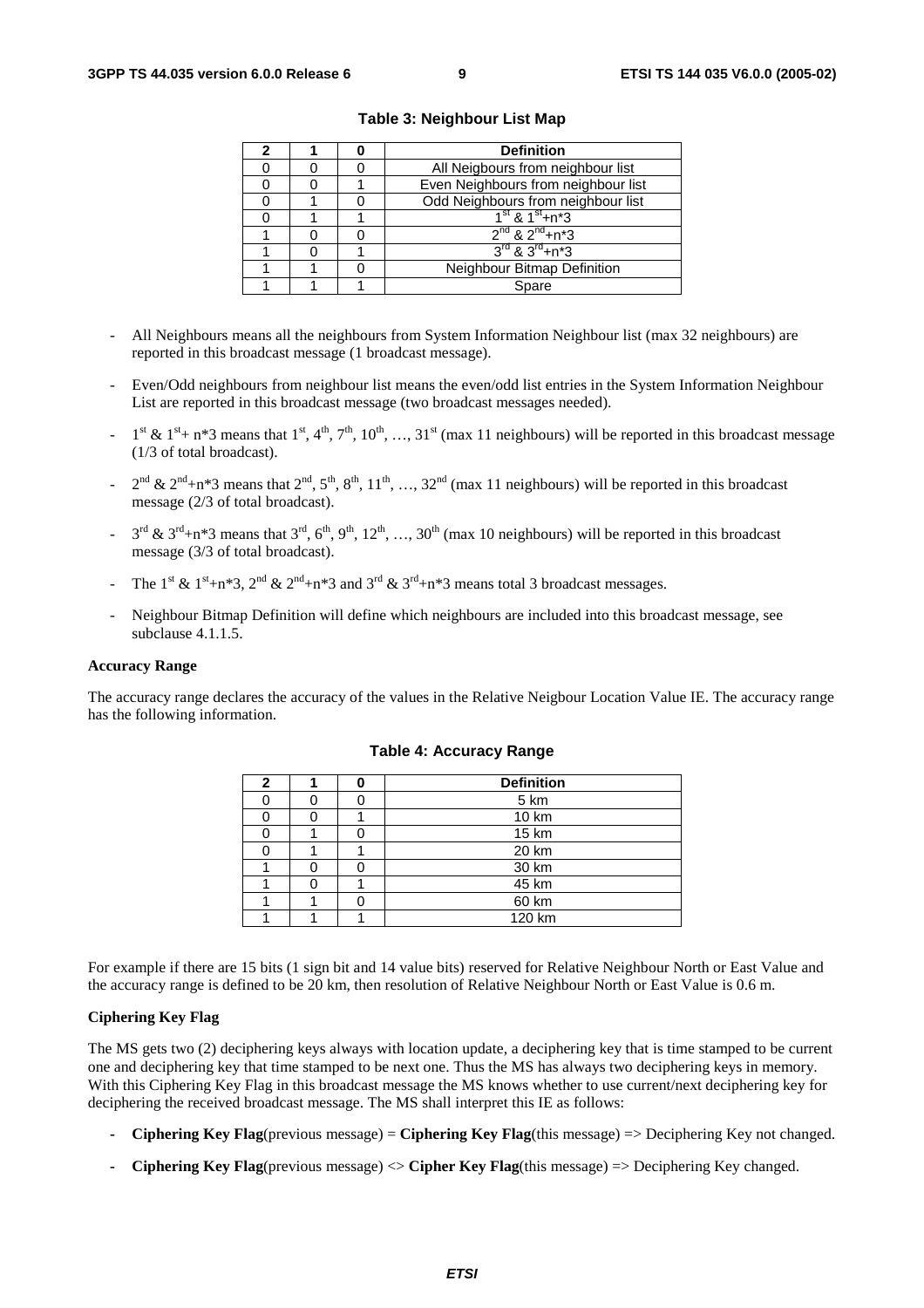#### **Cipher On/Off**

This bit indicates whether this broadcast message has been ciphered or not. The RTD Drift Factor Values IE, Channel RTD Values IE, Serving Cell Location IE and Relative Neighbour Location Values IE will be ciphered if ciphering is active.

- '0' Ciphering Off.
- '1' Ciphering On.

#### **Sector Ind**

This bit indicates whether this broadcast message contains BTS Sectored Cell information or not.

- '0' No Sector Information included.
- '1' Sector Information included.

#### **RTD Range**

This bit indicates whether the RTD value covers only one time slot period or 8 time slot period. This bit will affect the RTD field so that there will be need for 3 bits more for RTD if whole 8 time slot period need to be indicated with RTD value.

- '0' RTD value covers 1 time slot period.
- '1' RTD value covers 8 time slots period.

#### **RTD Accuracy**

This contains two bits, which define what will be the accuracy of RTD value in this broadcast message. The accuracy will be coded as follows.

#### **Table 5: Accuracy Range**

|  | <b>Definition</b>  |
|--|--------------------|
|  | 1/16 bit accuracy  |
|  | 1/32 bit accuracy  |
|  | 1/64 bit accuracy  |
|  | 1/128 bit accuracy |

The RTD accuracy will affect the amount of bits needed to indicate the RTD value. The following table describes the accuracy related to needed bits.

| <b>Time Slots</b> | <b>Accuracy</b> | <b>Amount of Bits Needed</b> |
|-------------------|-----------------|------------------------------|
|                   | 1/16            | 12 bits                      |
|                   | 1/32            | 13 bits                      |
|                   | 1/64            | 14 bits                      |
|                   | 1/128           | 15 bits                      |
|                   | 1/16            | 15 bits                      |
| 8                 | 1/32            | 16 bits                      |
|                   | 1/64            | 17 bits                      |
|                   | 1/128           | 18 bits                      |

### **Table 6: Amount of RTD bits needed**

#### **RTD Drift Factors Present**

This bit indicates whether the RTD Drift Factors are present in this broadcast message. If RTDs Present bit indicates that the RTD Values are not included into this broadcast message, the state of this bit should be ignored and the RTD Drift Factors are not present in this broadcast message.

- '0' RTD Drift Factors are not present in the message.
- '1' RTD Drift Factors are present in the message.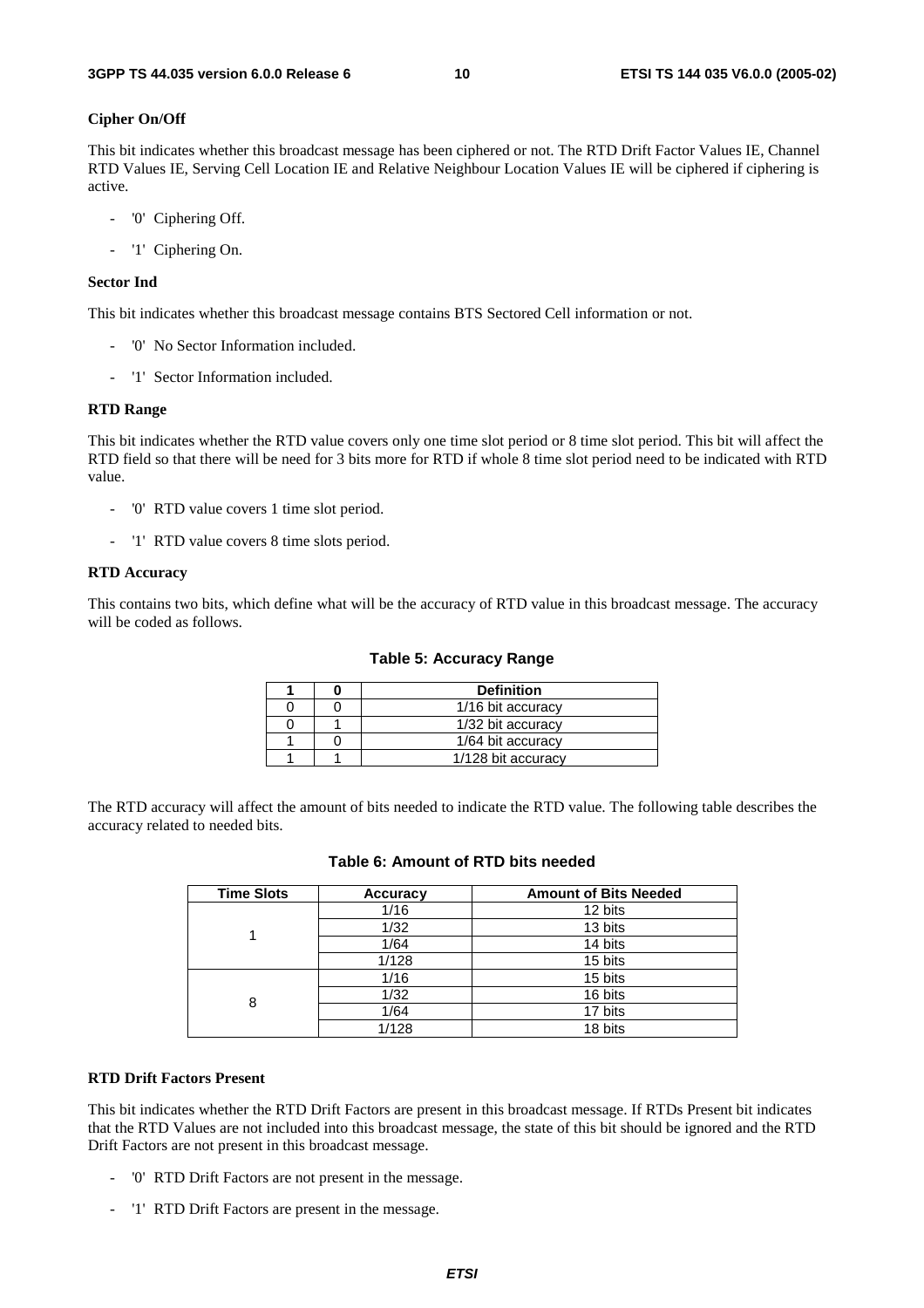#### **RTDs Present**

This bit indicates whether RTD Values IE is present in this broadcast or not.

- '0' RTD Values IE not present.
- '1' RTD Values IE present.

#### **Number of Neighbours**

These 5 bits are indicating the amount of neighbours are in System Information Neighbour List according to which this broadcast message was created. The number of neigbours indicated here makes sure that MS can decode back this broadcast message IEs as they were originally sended. If the MS has received different amount of neighbours in System Information Neighbour List than indicated in this field in broadcast message, the MS should ignore this broadcast message.

Range: 1 - 32 Neighbours.

### 4.1.1.2 Reference Time IE

The Reference Time IE gives information about the time when the RTD values in the broadcast message are calculated. The Reference Time IE contains the serving cell frame number modulo 131072 with 7 LSB bits omitted. The resolution of this Reference Time IE is thus 0.59 s. The Reference Time IE has 10 minutes periodicy. This IE is mandatory.

Range: 0 - 1023.

### 4.1.1.3 Ciphering Serial Number IE

The Ciphering Serial Number IE contains the serial number used in ciphering process of the broadcast message. The IE contains two octets, MSB part and LSB part. The serial number range is 0 - 65535. This IE is conditional and it is present only if the ciphering flag is active in Message Structure Definition IE.



| <b>MSB</b>                       |                                  |
|----------------------------------|----------------------------------|
| Ciphering Serial Number (8 bits) | Ciphering Serial Number (8 bits) |

### 4.1.1.4 Time Slot Scheme IE

This information element contains information about the serving cell channel and neighbour channel time slot scheme. The list starts with Serving Cell Channel and the rest of the list is in the same order as the neighbours in the System Information Neighbour List. For each list member there is one bit reserved to indicate whether the channel has 156.25 bits time slot duration or 156/157 bits time slot duration. This field is varying length depending on amount of neighbours of System Information Neighbour List (max 32) and maximum length of this IE is 33 bits (1+32 bits). The Serving Cell Channel time slot scheme is always indicated as the first (MSB) element of this field. This IE is mandatory.

- '0' 156.25 bits time slot duration.
- '1' 156/157 bits time slot duration.

#### **Table 8: Time Slot Scheme**

| <b>Serving Cell Ch (MSB)</b> | <b>Neigh Chlast</b> |   | Neigh $Ch3$     | Neigh Ch <sub>2</sub> | Neigh Ch <sub>1</sub> (LSB) |
|------------------------------|---------------------|---|-----------------|-----------------------|-----------------------------|
| -//                          | 0/ <sup>.</sup>     | . | 0/ <sup>.</sup> | 0/1                   | ^/0                         |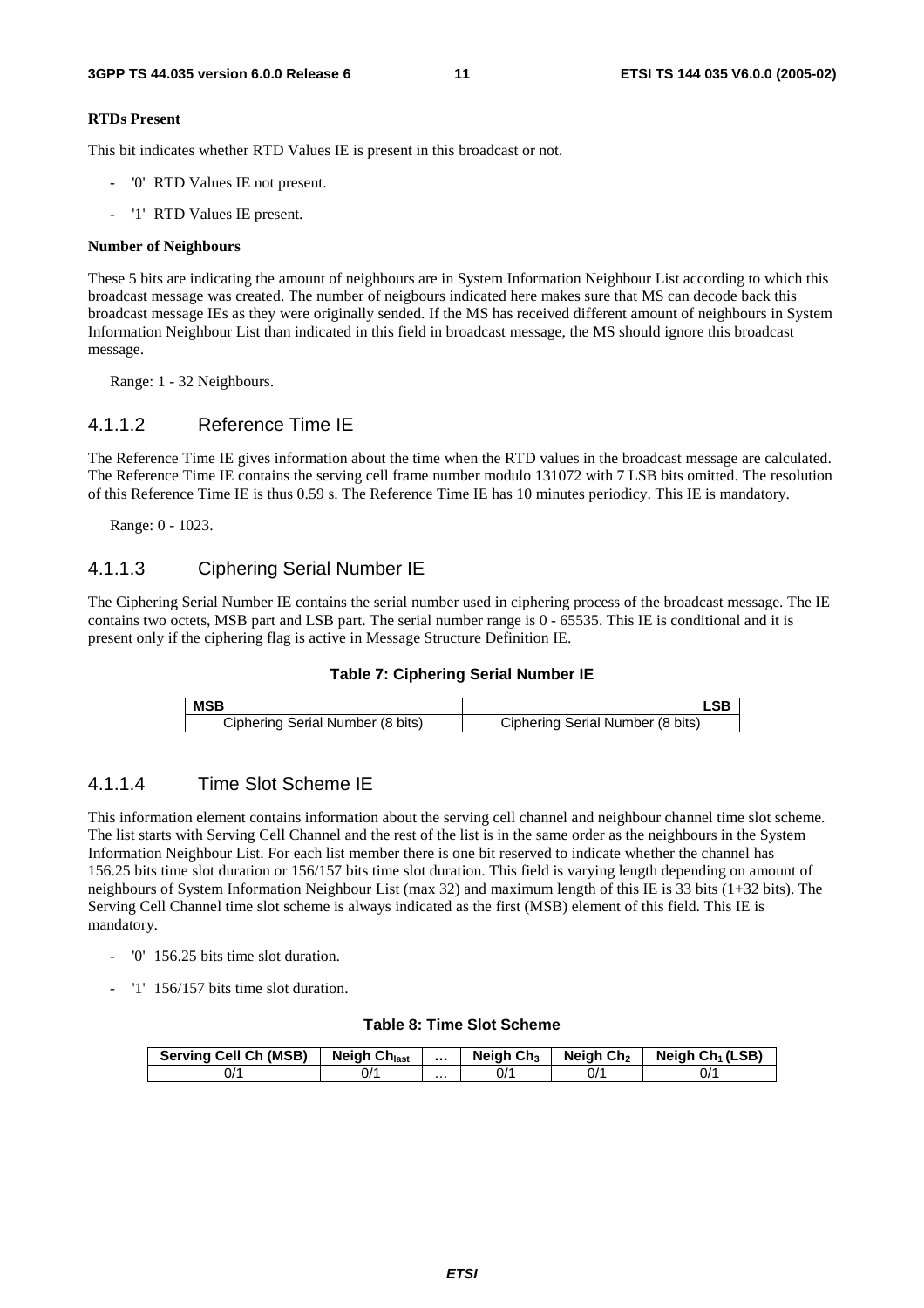### 4.1.1.5 Neighbour Bitmap Definition IE

This IE defines which neighbours from System Information Neighbour List are included in this message. The IE is conditional and included only if Message Structure Definition IE's Neighbour List Map indicates the use of this Neighbour Bitmap Definition. The list is in the same order as the neighbours in the System Information Neighbour List, the last member of the list presented as the MSB element of this field. For each Neighbour List channel number there is one bit reserved to indicate whether the neighbour is included into this broadcast message. This field is varying length depending on the amount of neighbours of System Information Neighbour List (max 32) and maximum length of this IE is 32 bits.

- '0' Neighbour not included into this broadcast message.
- '1' Neighbour included into this broadcast message.

#### **Table 9: Neighbour Bitmap Definition**

| <b>Neigh Ch<sub>last</sub></b> (MSB) |   | Neigh $Ch3$ | Neigh Ch <sub>2</sub> | Neigh $Ch_1(LSB)$ |
|--------------------------------------|---|-------------|-----------------------|-------------------|
| J'                                   | . |             | J/'                   |                   |

### 4.1.1.6 Sectored Channels Definition IE

This information element defines which neighbours in System Information Neighbour List that are included in this broadcast message are belonging to sectored BTSs. This IE is conditional and included only if Message Structure Definition IE's Sector Indicator is active. This field is varying length depending on amount of neighbours included into this broadcast message (max 32) and the maximum length of this IE is 33 bits (1+32 bits). The Serving Cell Channel sector indication is always indicated in MSB of this field and the neighbours are in same order as the neighbours in the System Information Neighbour List.

- '0' Channel not included to sectored BTS.
- '1' Channel included to sectored BTS.

#### **Table 10: Sectored Channels Definition**

| Serving Ch (MSB) | <b>Neigh Chlast</b> |   | Neigh $Ch3$ | Neigh Ch <sub>2</sub> | Neigh Ch <sub>1</sub> (LSB) |
|------------------|---------------------|---|-------------|-----------------------|-----------------------------|
| 0/1              | 0/1                 | . |             | 0/                    | ^/0                         |

### 4.1.1.7 Sectored Channels BTS ID Definition IE

This information element defines what sectored channels are at the same BTS. The indication is done with three bits for each neighbour channel that is indicated to belong to sectored BTS (definition in Sectored Channels Definition IE). Belonging to the same BTS site is indicated with the same three bit binary ID, maximum 8 sectored BTS groups can be identified. This field is varying length depending on amount of sectored BTS in this broadcast message (max 33\*3 bits = 99 bits when all 32 neighbours and the serving cell channel are belonging to some sector). This field follows the order of channels that have indicated to be belonging to sectored BTS in Sectored Channels Definition starting from the MSB. This IE is conditional and included only if Message Structure Definition IE's Sector Ind is active.

#### **Table 11: Sectored Channels BTS ID Definition**

| 2 |  | <b>Definition</b> |
|---|--|-------------------|
|   |  | Sectored BTS ID1  |
|   |  | Sectored BTS ID2  |
|   |  | Sectored BTS ID3  |
|   |  | Sectored BTS ID4  |
|   |  | Sectored BTS ID5  |
|   |  | Sectored BTS ID6  |
|   |  | Sectored BTS ID7  |
|   |  | Sectored BTS ID8  |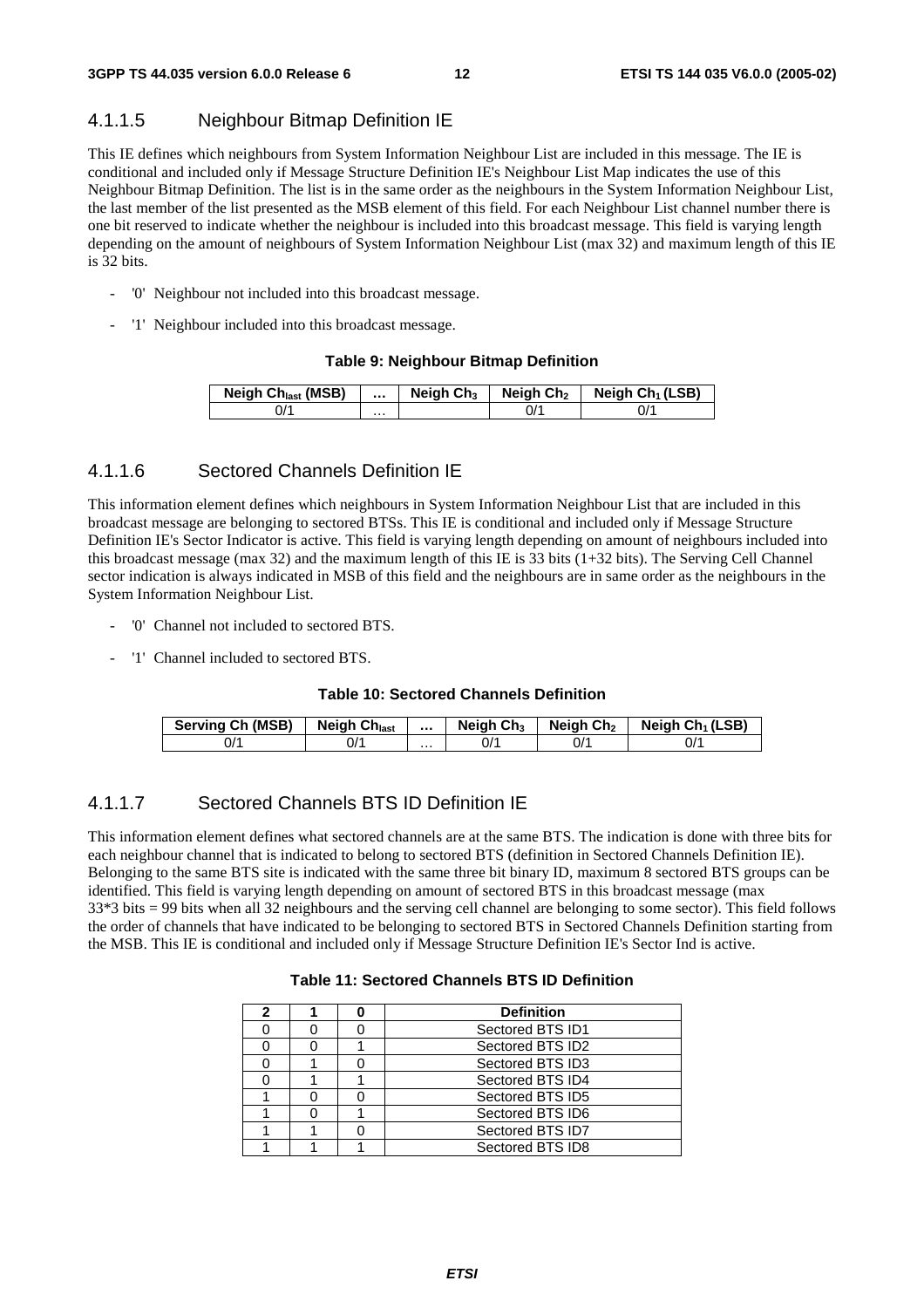| Indicated<br><b>Sectored</b><br>Serving<br><b>Channel (MSB)</b> | <b>Indicated</b><br><b>Sectored</b><br><b>Neighbour</b> <sub>last</sub> |          | <b>Indicated</b><br><b>Sectored</b><br>Neighbour <sub>3</sub> | Indicated<br><b>Sectored</b><br>Neighbour <sub>2</sub> | Indicated<br><b>Sectored</b><br>Neighbour <sub>1</sub><br>(LSB) |
|-----------------------------------------------------------------|-------------------------------------------------------------------------|----------|---------------------------------------------------------------|--------------------------------------------------------|-----------------------------------------------------------------|
| Sec. BTS ID X                                                   | Sec. BTS ID X                                                           |          | Sec. BTS ID X                                                 | Sec. BTS ID X                                          | Sec. BTS ID X                                                   |
| (3 bits)                                                        | (3 bits)                                                                | $\cdots$ | (3 bits)                                                      | (3 bits)                                               | $(3 \text{ bits})$                                              |

**Table 12: Sectored Channels BTS ID Definition** 

### 4.1.1.8 Sectored BTS Sync/Async Definition IE

This information element defines whether the indicated sectored BTS site contains synchronized or asynchronized channels. The sync/async is informed with one bit per sectored BTS ID. This field follows the order of IDs in Sectored Channels BTS ID Definition. This field is varying length depending on amount of sectored BTS ID in this broadcast message (max 8 bits). This IE is conditional and is included only if Message Structure Definition IE's Sector Ind is active.

- '0' Sectored BTS contains async channels.
- '1' Sectored BTS contains sync channels.

#### **Table 13: Sectored BTS Sync/Async Definition**

| Sec BTS <sub>Last</sub> (MSB) |   | Sec $BTS1D3$ | Sec $BTSID2$ | Sec BTS <sub>ID1</sub> (LSB) |
|-------------------------------|---|--------------|--------------|------------------------------|
| $J^{\prime}$                  | . | J/'          |              | J/'                          |

### 4.1.1.9 Multiframe Offset Values IE

This information element defines the neighbour channel's 51 Multiframe Values. The 51 Multiframe Offset Values are describing the offset value related to the Serving Cell 51 Multiframe Value. This field is needed when co-channels must be identified from the real neighbour channels (included into System Information Neighbour List). Each 51 Multiframe Offset Value is 6 bits long denoting the offset value to the Serving Cell 51 Multiframe number. The 51 Multiframe Offset Values must be declared to all neighbours in this broadcast message and the values are in the same order as the neighbours in the System Information Neighbour List. The maximum length of this IE is 192 bits (32\*6 bits). This IE is mandatory.

Range: 0 - 50 Frames

#### **Table 14: 51 Multiframe Offset Values IE**

| <b>MF Offset<sub>NbLast</sub></b> (MSB) |   | MF Offset Nb3         | MF Offset $_{Nb2}$    | MF Offset <sub>Nb1</sub> (LSB) |
|-----------------------------------------|---|-----------------------|-----------------------|--------------------------------|
| Offset Value (6 bits)                   | . | Offset Value (6 bits) | Offset Value (6 bits) | Offset<br>Value (6 bits)       |

### 4.1.1.10 BCC Definition IE

This information element defines the BBC (Base Station Color Code) values. The BCC is needed to know what training sequence is in use in the bursts in BCCH frequency. Each BCC is 3 bits long denoting the one of the 8 possible TSCs (Training Sequence Codes) possible to be used in bursts. BCC values must be declared to all neighbours in this message and the values are in the same order as the neighbours in the System Information Neighbour List. The maximum length of this IE is 96 bits (32\*3 bits). This IE is mandatory.

#### **Table 15: BCC Definition IE**

| <b>BCC<sub>NbLast</sub></b> (MSB) |   | $\mathsf{BCC}_{\mathsf{Nb3}}$ | BCC <sub>Nb2</sub>     | $BCCNb1$ (LSB)     |
|-----------------------------------|---|-------------------------------|------------------------|--------------------|
| BCC Value (3 bits)                | . | Value (3 bits)<br>- BCC       | Value (3 bits)<br>BCC. | BCC Value (3 bits) |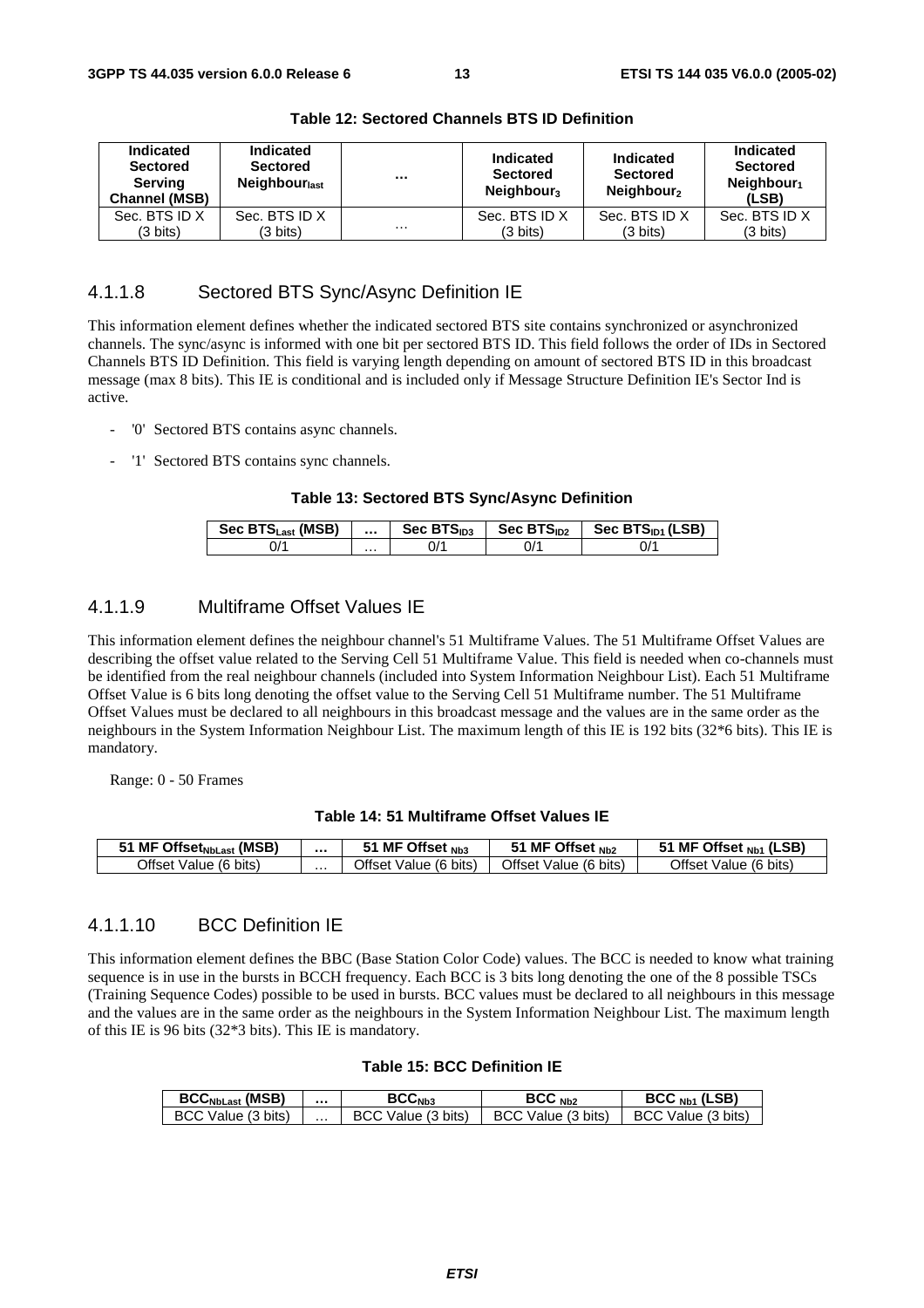### 4.1.1.11 RTD Drift Factor Values IE

This IE contains the drift factor values for the Channel RTD Values included into this broadcast message. The RTD Drift Factor Values indicate the RTD drift in meters per second. Positive and negative RTD Drift Factors can be indicated as well as no drift value. This information element is conditional and included if the RTD Drift Factors Present bit in the Message Structure Definition IE is active and the RTDs Present bit is active. The RTD Drift Factors are included into the broadcast message with same conditions and in same order than the Channel RTD Values which are described in Channel RTD Values IE section (subclause 4.1.1.12). This IE should be ciphered if the ciphering is active. Each RTD Drift Factor Value is 5 bits long and the coding is as follows:

| <b>Positive/Negative</b> |             |                         | <b>Coding Bits</b> |                | <b>Definition</b>   |
|--------------------------|-------------|-------------------------|--------------------|----------------|---------------------|
| <b>MSB</b>               | <b>MSB</b>  |                         |                    | <b>LSB</b>     |                     |
| 3                        | 3           | $\overline{\mathbf{2}}$ | 1                  | 0              |                     |
| Don't care               | $\mathbf 0$ | $\mathbf 0$             | $\mathbf 0$        | 0              | $0 \text{ m/s}$     |
| 0                        | 0           | 0                       | $\mathbf 0$        | $\mathbf{1}$   | $+0.33$ m/s         |
| 0                        | $\mathbf 0$ | $\mathbf 0$             | 1                  | $\mathbf 0$    | $+0.66 \text{ m/s}$ |
| 0                        | $\mathbf 0$ | $\pmb{0}$               | 1                  | 1              | $+1$ m/s            |
| $\mathbf 0$              | 0           | 1                       | 0                  | 0              | $+1.33$ m/s         |
| $\overline{0}$           | $\mathbf 0$ | 1                       | $\overline{0}$     | 1              | $+1.66$ m/s         |
| 0                        | $\mathbf 0$ | 1                       | 1                  | $\mathbf 0$    | $+2$ m/s            |
| $\overline{0}$           | $\mathbf 0$ | $\overline{1}$          | $\overline{1}$     | $\overline{1}$ | $+2.5$ m/s          |
| 0                        | 1           | $\mathbf 0$             | $\mathbf 0$        | $\mathbf 0$    | $+3$ m/s            |
| 0                        | 1           | 0                       | 0                  | $\mathbf{1}$   | $+4$ m/s            |
| $\overline{0}$           | 1           | $\mathbf 0$             | 1                  | 0              | $+5$ m/s            |
| $\mathbf 0$              | 1           | $\mathbf 0$             | 1                  | 1              | $+7$ m/s            |
| $\overline{0}$           | 1           | $\overline{1}$          | $\overline{0}$     | 0              | $+9$ m/s            |
| 0                        | 1           | 1                       | $\mathbf 0$        | 1              | $+11$ m/s           |
| 0                        | 1           | 1                       | 1                  | 0              | $+13$ m/s           |
| $\overline{0}$           | 1           | 1                       | 1                  | 1              | $+15$ m/s           |
| 1                        | $\mathbf 0$ | $\mathbf 0$             | $\overline{0}$     | 1              | $-0.33$ m/s         |
| 1                        | 0           | 0                       | 1                  | $\mathbf 0$    | $-0.66$ m/s         |
| 1                        | $\mathbf 0$ | $\mathbf 0$             | 1                  | 1              | $-1$ m/s            |
| 1                        | $\Omega$    | 1                       | 0                  | $\mathbf{0}$   | $-1.33$ m/s         |
| 1                        | $\mathbf 0$ | 1                       | $\mathbf 0$        | 1              | $-1.66 \text{ m/s}$ |
| 1                        | $\mathbf 0$ | 1                       | 1                  | 0              | $-2$ m/s            |
| 1                        | 0           | 1                       | 1                  | 1              | $-2.5$ m/s          |
| 1                        | 1           | $\pmb{0}$               | $\mathbf 0$        | $\mathbf 0$    | $-3$ m/s            |
| 1                        | 1           | 0                       | 0                  | 1              | $-4$ m/s            |
| 1                        | 1           | $\mathbf 0$             | 1                  | $\mathbf 0$    | $-5$ m/s            |
| 1                        | 1           | $\mathbf 0$             | $\overline{1}$     | 1              | $-7$ m/s            |
| 1                        | 1           | 1                       | $\mathbf 0$        | $\mathbf 0$    | $-9 \text{ m/s}$    |
| 1                        | 1           | 1                       | $\mathbf 0$        | $\mathbf 1$    | $-11$ m/s           |
| 1                        | 1           | 1                       | 1                  | $\mathbf 0$    | $-13$ m/s           |
| 1                        | 1           | 1                       | $\mathbf{1}$       | 1              | $-15$ m/s           |

### **Table 16: RTD Drift Factor Values**

### **Table 17: RTD Drift Factor Values IE**

| <b>RTD Drift Factor NbLast</b><br>(MSB) |   | <b>RTD Drift Factor Nh3</b>   | <b>RTD Drift Factor Nh2</b> | <b>RTD Drift Factor Nb1</b><br>(LSB) |
|-----------------------------------------|---|-------------------------------|-----------------------------|--------------------------------------|
| RTD Drift Factor Value                  | . | <b>RTD Drift Factor Value</b> | RTD Drift Factor Value      | <b>RTD Drift Factor Value</b>        |
| (5 bits)                                |   | (5 bits)                      | 5 bits)                     | (5 bits)                             |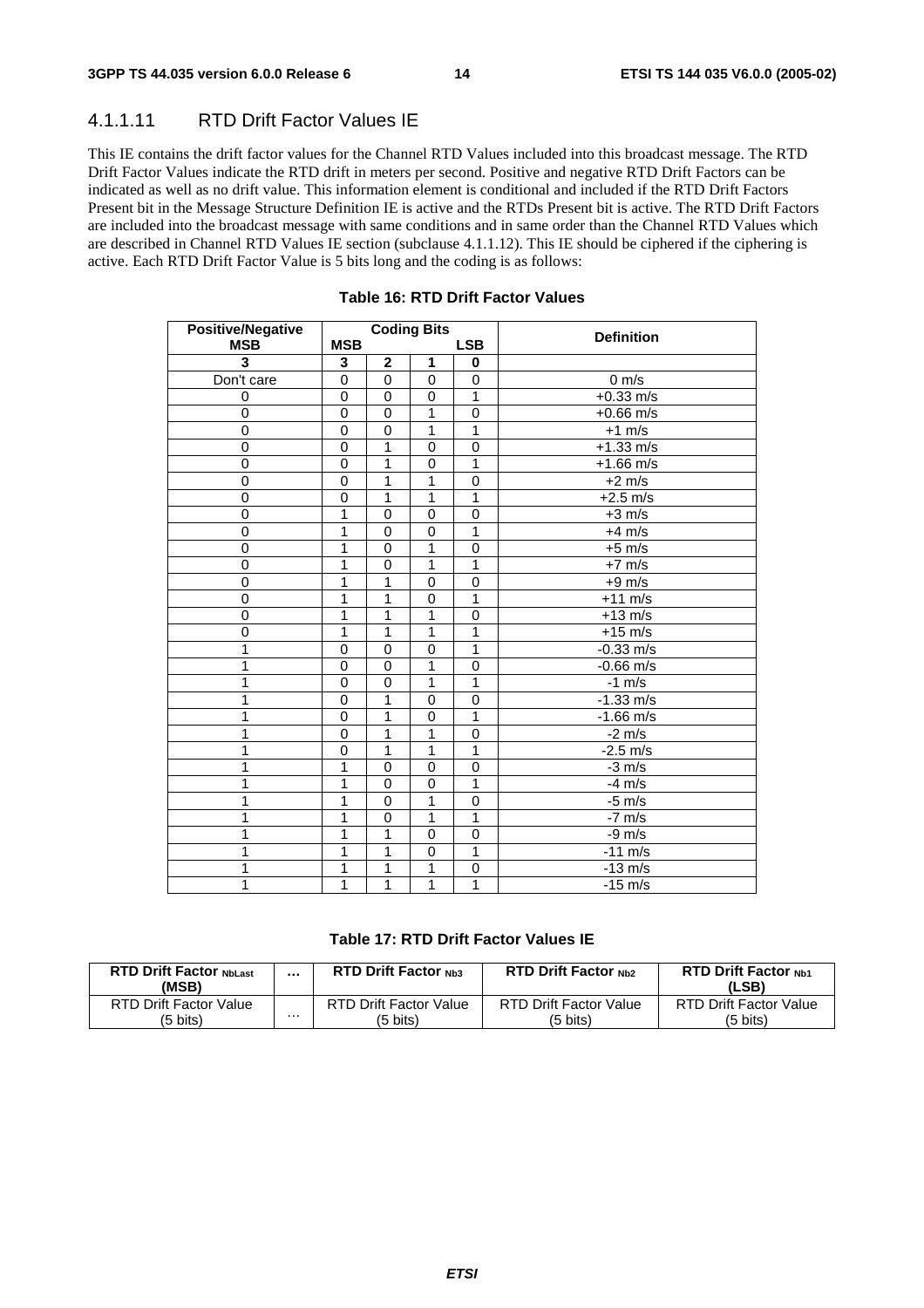# 4.1.1.12 Channel RTD Values IE

This IE contains the channel RTD values relative to the serving BTS. The RTD is defined as TBTS - TServ, where TBTS is the time of the start of TS0 (Time Slot 0) in the neighbor BTS, and Tserv is the time of the start of the TS0 in the serving BTS. The RTD value covers 1 or 8 time slot period with 1/16-1/128 bit accuracy. The 1 or 8 time slot period as well as 1/16-1/128 bit accuracy is defined in Message Structure Definition IE. The RTD values included here are conditional to the RTDs Present and Neighbour List Map (Message Structure Definition IE), Neighbour Bitmap Definition IE, Sectored Channels Definition IE, Sectored Channels BTS ID Definition and Sectored BTS Sync/Async Definition. This IE should be ciphered if the ciphering is active. The decision which BTS RTD value is included in this broadcast message has the following decision process:

- Channel RTD Values IE should not be included at all if RTDs Present bit (Message Structure Definition IE) is not active.
- Neighbours in this broadcast message are defined in Neighbour List Map (Message Structure Definition IE) and in case the Neighbour Bitmap Definition is active then the Neighbour Bitmap Definition IE declares the Neighbours included into this broadcast message.
- If Sector Indicator in Message Structure Definition IE is not active the RTD values are included for all neighbours in this broadcast message.
- If sector indicator in Message Structure Definition IE is active then the Neighbour channels that are not belonging to sectored BTS the RTD values are included directly according to neighbour list order.
- If sector indicator in Message Structure Definition IE is active then the Neighbour channels that are belonging to sectored BTS, the Sectored BTS ID values group the neighbour channels into the groups. If the Sectored BTS ID group is indicated to be synchronous then only one RTD value (decided by SMLC) per the Sectored BTS ID group is included into this broadcast message, if the Sectored BTS ID group is indicated to be asyncronous then all the neighbour channel RTDs belonging to the Sectored BTS ID group have to be included into this broadcast message.

| (MSB) | Varying Length (12-18 bits) | (LSB) |
|-------|-----------------------------|-------|
|       | Neighbour RTD (Last) (MSB)  |       |
|       | Neighbour RTD (Last-1)      |       |
|       | .                           |       |
|       | Neighbour RTD (2)           |       |
|       | Neighbour RTD (1) (LSB)     |       |

### **Table 18: Channel RTD Value IE**

The fields that are included into the Channel RTD Value IE may contain RTD values of neighbour channels and the RTD values of the sectored channels BTS ID. The RTD values should be included into this IE in following order:

- Starting from the last channel in the System Information Neighbour List that is included into this broadcast message.
- First are reported the neighbour channels that are not belonging to the Sectored Channels BTS ID groups and then the Sectored Channels ID groups from 1 up to 8 depending the amount of groups. See annex B for example.

If the RTD value is invalid, following values in the RTD field are reserved for this indication (e.g. if invalid RTD value is indicated the MS shall discard the previous values).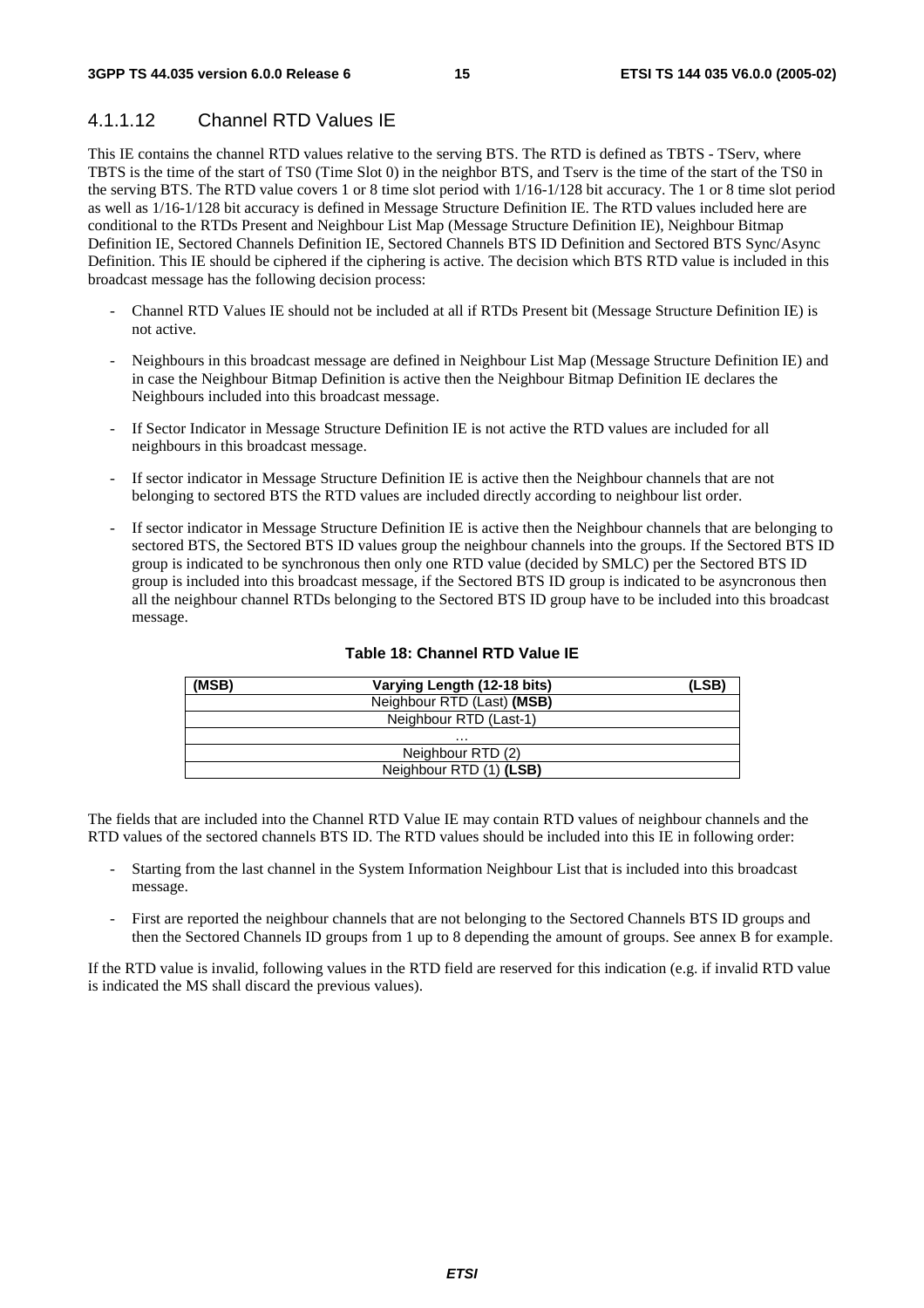| <b>Time Slots</b> | Accuracy | <b>Amount of Bits in RTD</b> | <b>Invalid RTD Code in Hex</b> |
|-------------------|----------|------------------------------|--------------------------------|
|                   | 1/16     | 12 bits                      | <b>FFF</b>                     |
|                   | 1/32     | 13 bits                      | 1FFF                           |
|                   | 1/64     | 14 bits                      | 3FFF                           |
|                   | 1/128    | 15 bits                      | 7FFF                           |
|                   | 1/16     | 15 bits                      | 7FFF                           |
| 8                 | 1/32     | 16 bits                      | <b>FFFF</b>                    |
|                   | 1/64     | 17 bits                      | 1FFFF                          |
|                   | 1/128    | 18 bits                      | 3FFFF                          |

**Table 19: Invalid RTD Value Codes** 

This field is varying length depending on amount of Neighbour Channels included as well as amount of sectored cells and the nature (sync/async) of sectored cells. One RTD value has varying length of 12 bits to 18 bits indicating the amount on 1/16-1/128 bit durations over 1 time slot or 8 time slots. Maximum length of this IE is 576 bits (32\*18 bits).

### 4.1.1.13 Serving Cell Location IE

This IE contains the Serving Cell Latitude/Longitude information. This IE should be ciphered if the ciphering is active. This IE is mandatory.

#### **Serving Cell Latitude**

This field indicates WGS-84 latitude with fixed length of 24 bits. Latitude value is coded according to 3GPP TS 23.032. This field is mandatory.

#### **Table 20: Serving Cell Latitude**

| (MCR) |                                                      |  |
|-------|------------------------------------------------------|--|
|       | $(24 \text{ bits})$<br>Servina<br>`atitude .<br>اا∆∶ |  |

#### **Serving Cell Longitude**

This field indicates WGS-84 longitude with fixed length of 24 bits. Latitude value is coded according to 3GPP TS 23.032. This field is mandatory.

#### **Table 21: Serving Cell Longitude**

| (MSB) |                                                      |  |
|-------|------------------------------------------------------|--|
|       | اام`<br><sup>''</sup> Longitude (24 bits)<br>Sarvinc |  |

### 4.1.1.14 Relative Neighbour Location IE

This information element defines the location of Neighbour Channels (BTS) relative to Serving Cell Location. This IE should be ciphered if the ciphering is active. The fields are varying length depending on amount of neighbour channels and sectored cells included in this broadcast message. The location information per neighbour has two elements, Relative North and Relative East. The Relative North positive values indicate north direction, negative values indicate south direction from Serving Cell Location. The Relative East positive values indicate east direction and negative values indicate west direction from Serving Cell Location. The MSB bit in Relative North/East value is reserved for sign indication (positive  $= 0$ , negative  $= 1$ ). The values are expressed in meters according to the accuracy resolution which is defined by Accuracy Range bits in Message Structure Definition IE. For example if the Accuracy Range is set to 20 km and there is 15 bits (1+14 bits) reserved for Relative North/East values this means 0.6 m accuracy for Relative North or East value. This IE is mandatory.

The amount of Relative North/East pairs depends on neighbours included in this broadcast message as well as the amount sectored cells since only one Relative North/East pair is included per Sectored BTS ID.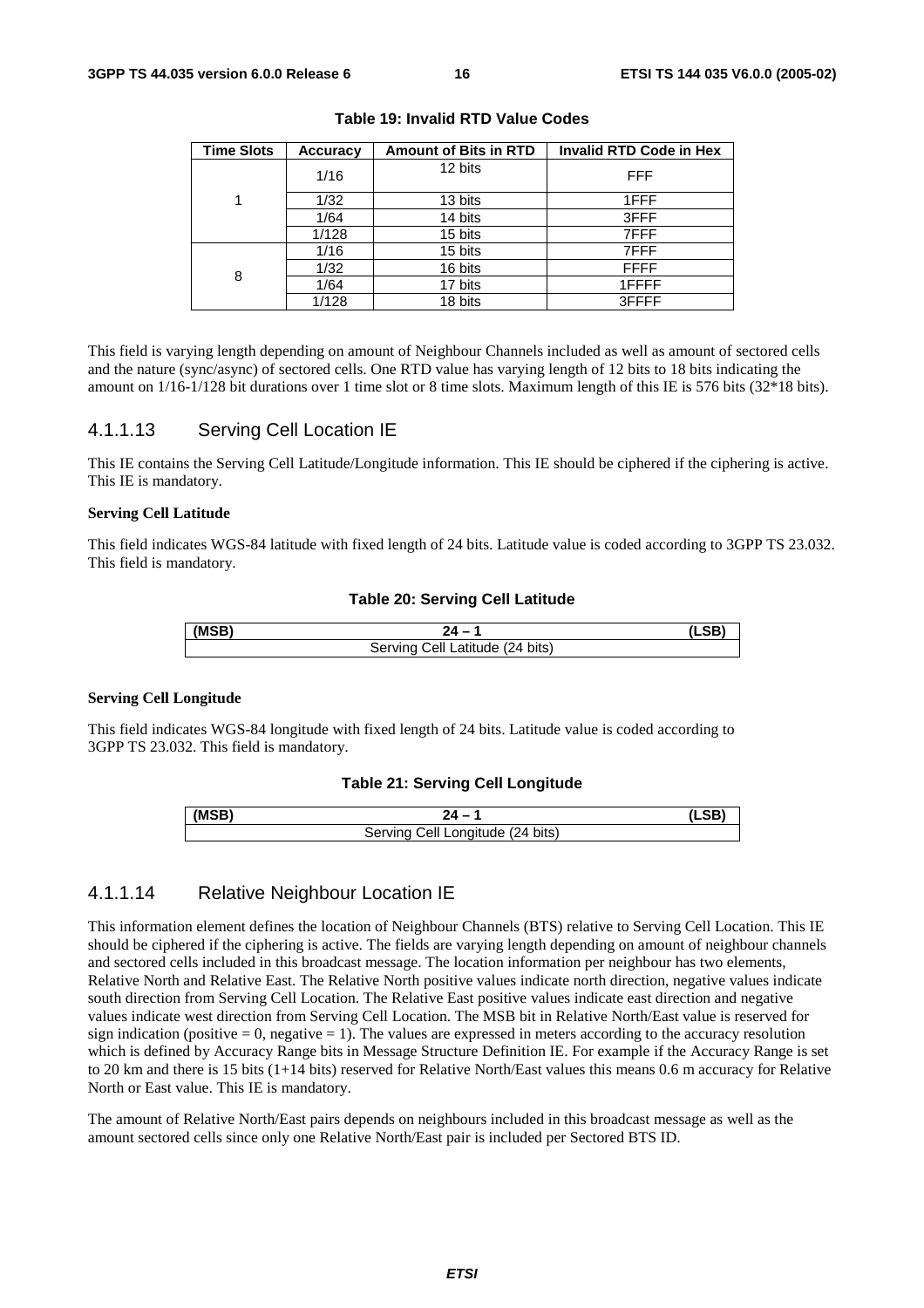| (MSB) | <b>Varying Length</b>                       | (LSB) |
|-------|---------------------------------------------|-------|
|       | Relative North Value Neighbour (Last) (MSB) |       |
|       | Relative East Value Neighbour (Last)        |       |
|       | Relative North Value Neighbour (Last-1)     |       |
|       | Relative East Value Neighbour (Last-1)      |       |
|       | .                                           |       |
|       | Relative North Value (2)                    |       |
|       | Relative East Value (2)                     |       |
|       | Relative North Value (1)                    |       |
|       | Relative East Value (1) (LSB)               |       |

#### **Table 22: Relative Neighbour Location**

The decision what Relative North/East Values are included in this broadcast message has following decision process:

- Neighbours in this broadcast message is defined in Neighbour List Map (Message Structure Definition IE) and in case the Neighbour Bitmap Definition is active then the Neighbour Bitmap Definition IE declares the Neighbours included into this broadcast message.
- If Sector Indicator in Message Structure Definition IE is not active the Relative North/East Values are included in the same order as they are indicated in Message Structure Definition IE / Neighbour Bitmap Definition IE.
- If sector indicator in Message Structure Definition IE is active then the Neighbour channels that are not belonging to sectored BTS Relative North/East Values are included directly according to neighbour list order.
- If sector indicator in Message Structure Definition IE is active then the Neighbour channels that are belonging to sectored BTS, the Sectored BTS ID values group the neighbour channels into the groups. The Relative North/East Values are included in the broadcast message so that only one Relative North/East Value per Sectored BTS ID is included.

The fields that are included into the Relative Neighbour Location IE may contain the Relative North/East values of neighbour channels and the Relative North/East values of the sectored channels BTS ID groups. The RTD values should be included into this IE in following order:

- Starting from the last channel in the System Information Neighbour List that is included into this broadcast message.
- First are reported the neighbour channels that are not belonging to the Sectored Channels BTS ID groups and then the Sectored Channels ID groups from 1 up to 8 depending the amount of groups.
- The neighbour channel/BTS ID value will always contain Relative North value first and then Relative East value. The values are expressed in meters according to the Accuracy Range in the Message Structure Definition IE. See annex B for example.

The bits available for Relative North/East Values can be calculated with following formula:

| $z =$<br>$X =$ | number of neighbours in System Info Neighbour List<br>number of neighbours in this broadcast message |
|----------------|------------------------------------------------------------------------------------------------------|
| $a =$          | number of channels in sectors                                                                        |
| $b =$          | number of BTS IDs                                                                                    |
| $c =$          | RTD accuracy (12-18 bits)                                                                            |
| $W =$          | Neighbour Bitmap used (yes = 1, no = 0)                                                              |
| $s =$          | RTDs Present (yes = $1$ , no = 0)                                                                    |
| $d =$          | RTD Drift Factors included (yes = $1$ , no = 0)                                                      |
| $V =$          | bits per Relative Latitude / Longitude value                                                         |

Int(y) = 
$$
(561-11*x^{-3}*a-b-s*(c+d*5)*(x-a+b)-w*z)/(2*(x-a+b))
$$

If the y doesn't go even, the bits that remain are used as one extra bit (extension bit) per one Relative North or East value in same order as the values are presented in this IE as long as there are remain bits available. See Annex B for example.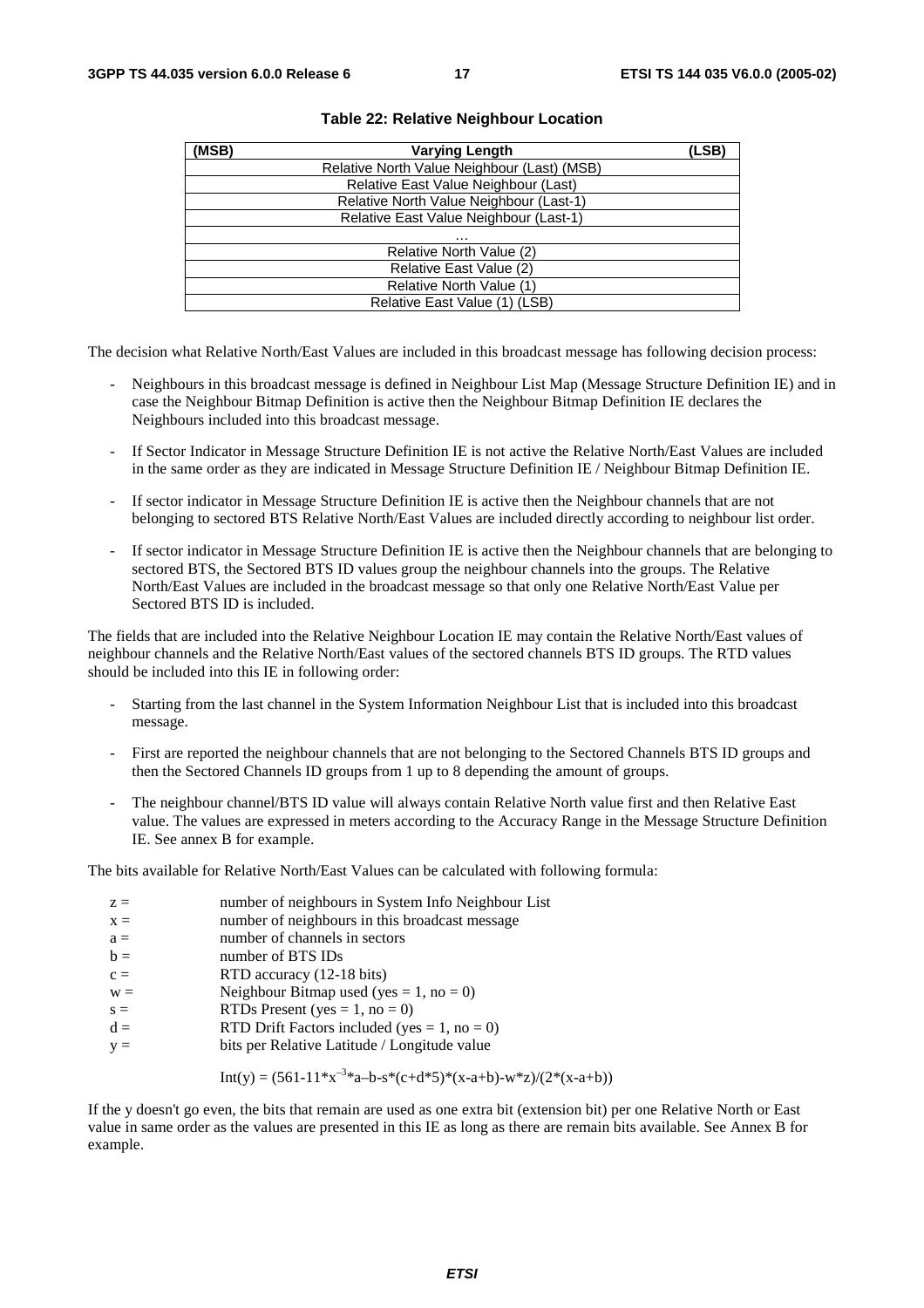# 4.2 GPS Assistance Data Broadcast Message

The GPS Assistance Data message contents are defined in this clause. The GPS Assistance Data message is built so that it is fitted into a fixed length message not necessary occupying the whole message. In case that the fixed length message has less information elements than bits available then the rest of message is filled with fill bits. The information elements are in the order which is described in subclause 4.2.1 and no undefined spare bits are allowed between elements. The channel to broadcast the GPS Assistance Data message is CBCH over which the SMSCB DRX service is used. One SMSCB message has fixed information data length of 82 octets and the maximum length of GPS Assistance Data is 82 octets. MS can identify the LCS SMSCB message with Message Identifiers declared in 3GPP TS 23.041. Example of GPS Assistance Data Broadcast Message is in Annex C. In addition, an Integrity Monitor (IM) shall detect unhealthy (e.g. failed/failing) satellites. When an unhealthy (i.e. failed/failing) satellite is detected, the assistance data, including DGPS corrections, shall not be supplied for that particular satellite. If more satellites are unhealthy, the same can be done to exclude them from the final location calculation. Even when all satellites are healthy, the IM shall monitor the quality of the DGPS corrections. It shall make use of the pseudoranges derived by the DGPS reference receiver, correct them using the DGPS reference receiver-generated DGPS corrections, and compute a position from the corrected pseudo ranges. This computed position shall then be compared with the known, surveyed location of the DGPS reference receiver to compute a DGPS positioning error. Positioning errors which are excessive relative to DGPS expected accuracy levels shall be used to inform users of measurement quality via the UDRE parameter.

# 4.2.1 GPS Assistance Data Content

The GPS Assistance Data Message contents are defined in this clause. It contains three data sets: DGPS correction, ephemeris and clock correction, almanac and other data information. The empheris, clock correction, almanac and other data are obtained from GPS navigation message. It is built so that it fits into a fixed length message not necessarily occupying the whole message. In case that the fixed length message has less information elements than bits available then the rest of message is filled with fill bits.

This message is built to allow for broadcast rates that more closely match the time of applicability of the contained data.

EXAMPLE: With a 30 s rate for DGPS broadcast, mobile staion (MS) can effectively remove degration caused by SA.

GPS subframes 1 through 3 (ephemeris and clock correction data) are contained in the same single broadcast message. With a 90 s rate, Mobile Stations (MS) can receive all visible ephemeris and clock correction data at twelve to eighteen minute intervals depending on number of visible satellites. Subframes 4 and 5 (almanac, ionospheric delay, and other more slowly changing data can be sent at another rate, such as once every several hours. By splitting the data into separate data sets (all based on the same single format), the data can be sent at rates that are correspond to its validity time and/or the desire to update the mobile stations within its network at a particular rate. The Information Elements (IEs) in the message are listed in table 23.

| <b>Parameter</b> |                                | <b>Bits</b> | <b>Resolution</b> | Range       | <b>Units</b> | <b>Occurrences</b> | Presence | Ref |
|------------------|--------------------------------|-------------|-------------------|-------------|--------------|--------------------|----------|-----|
|                  | Cipher                         |             | $---$             | $0 - 1$     | $---$        |                    | м        |     |
|                  | On/Off                         |             |                   |             |              |                    |          |     |
| Cipher           | Ciphering                      |             | $---$             | $0 - 1$     | $---$        |                    | м        |     |
| Control          | Key Flag                       |             |                   |             |              |                    |          |     |
|                  | <b>Ciphering Serial Number</b> | 16          | $---$             | $0 - 65535$ | $---$        |                    |          |     |
|                  | Data                           | 638         | $--$              | -           | $---$        | $---$              | М        |     |

**Table 23: Information Elements of GPS Assistance Data message** 

#### **Cipher Control IE**

This information element contains two bits indicating the ciphering properties of the received message. This IE is mandatory.

#### **Cipher On/Off**

This IE indicates whether this broadcast message has been ciphered or not. A value of "0" indicates that ciphering is off, while a value of "1" indicates that ciphering is active. The Data IE is ciphered if ciphering is active.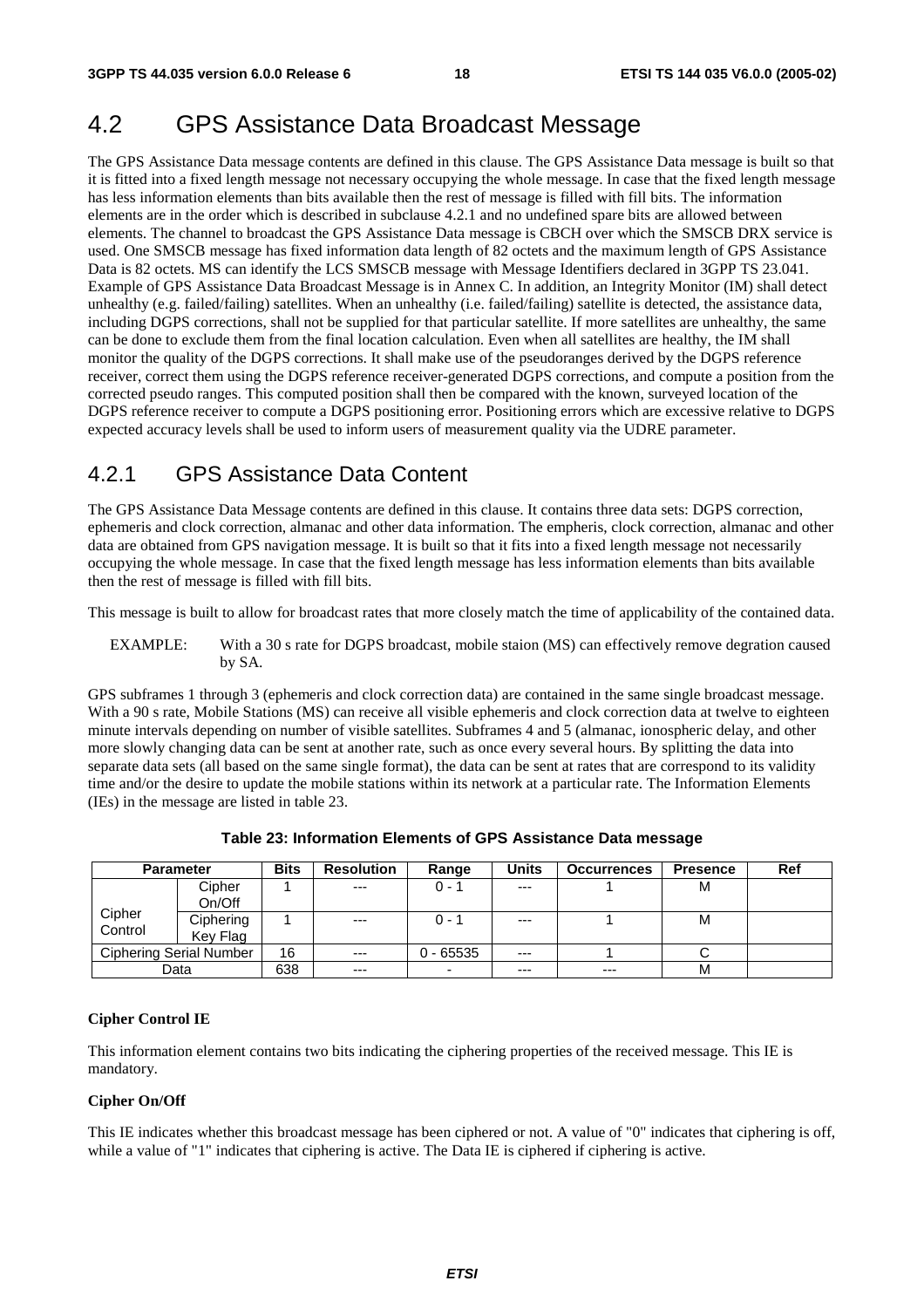#### **Ciphering Key Flag**

The MS always receives two (2) cipher keys during the location update procedure. One of the keys is time-stamped to be current one and the other is time-stamped to be the next one. Thus, the MS always has two cipher keys in memory. The Cipher Key Change Indicator in this broadcast message instructs the MS whether to use current or next cipher key for deciphering the received broadcast message. The MS shall interpret this IE as follows:

- **Ciphering Key Flag**(previous message) = **Ciphering Key Flag**(this message) => Deciphering Key not changed.
- **Ciphering Key Flag**(previous message) <> **Ciphering Key Flag**(this message) => Deciphering Key changed.

#### **Ciphering Serial Number IE**

The Ciphering Serial Number IE contains the serial number used in ciphering process of the broadcast message. The IE contains two octets, MSB part and LSB part. The serial number range is 0 - 65535. This IE is conditional and it is present only if the ciphering flag is active in Cipher Control IE.

#### **Table 24: Ciphering Serial Number IE**

|                                  | 9.                               |
|----------------------------------|----------------------------------|
| Ciphering Serial Number (8 bits) | Ciphering Serial Number (8 bits) |

#### **Data IE**

The Data IE contains the GPS assistance data included in the broadcast message. The Data IE may contain DGPS Correction Data (subclause 4.2.1.1), Emphemeris and Clock Correction Data (subclause 4.2.1.2) or Almanac and Other Data (subclause 4.2.1.3). The Data IE content is indicated with the SMSCB message identifier specified in 3GPP TS 23.041 and 3GPP TS 23.041. When ciphering is active (indicated with Ciphering Control Flags), the ciphering will apply only to the Data IE element. This IE is mandatory.

### 4.2.1.1 DGPS Correction Data

This subclause describes the contents of the broadcast message for differential corrections. The message contents are based on a Type-1 message of version 2.2 of the RTCM-SC-104 recommendation for differential service RTCM-SC104. This format is a standard of the navigation industry and is supported by all DGPS receivers. For a 11 satellites, the length of the broadcast message is 82 octets, which also is the maximum length of an SMSCB message. The information elements (IEs) in the message are listed in table 26. If any of the conditional elements (Ciphering Serial Number, BTS Clock Drift, FN, TN and BN) are not included to the message, spare bits will be transmitted instead of these fields. The spare bits have equal length to the conditional IE, so that the message structure is unchanged (see annex C). The spare bits are set to '0'.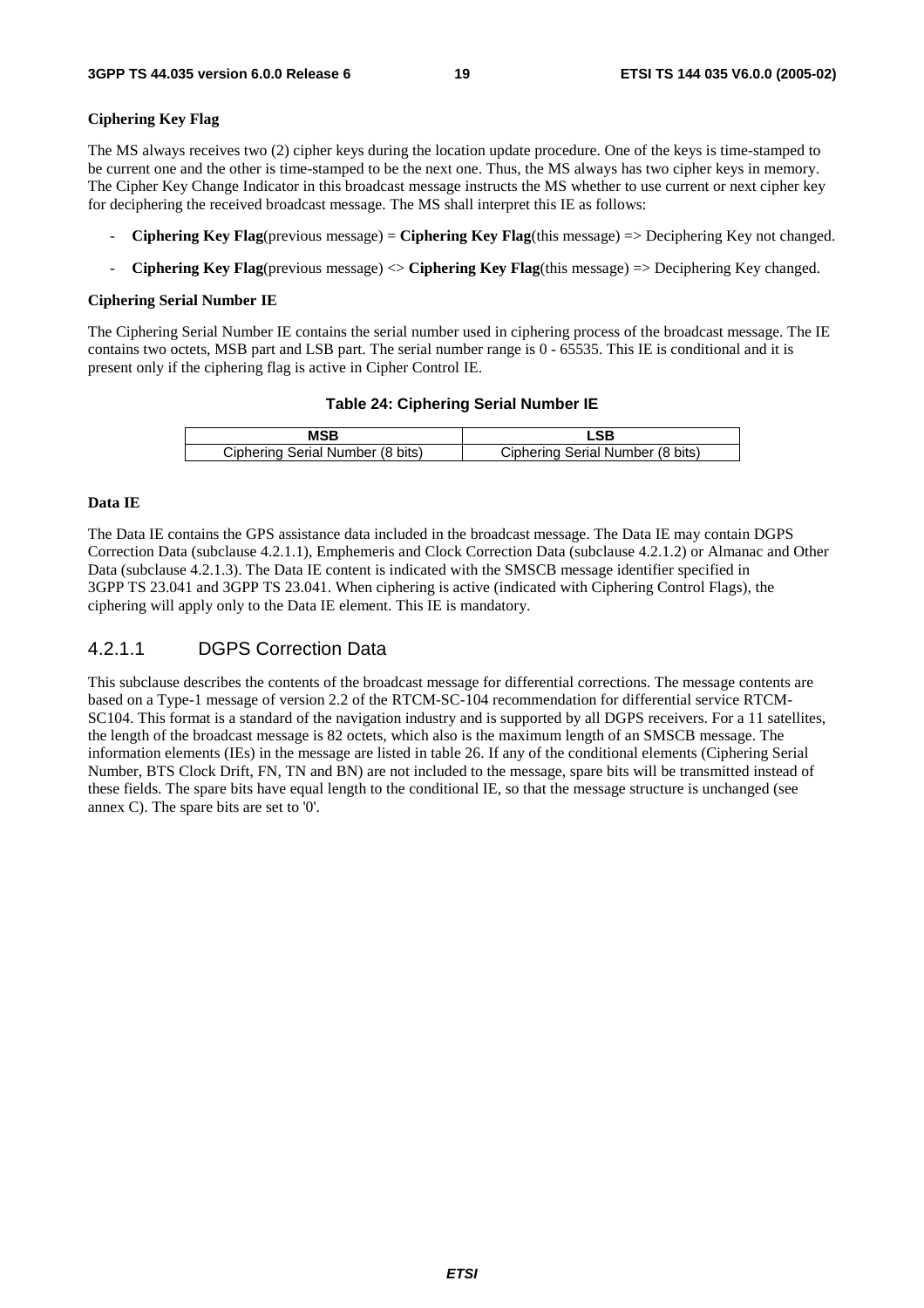|             | <b>Parameter</b>               | <b>Bits</b>    | <b>Resolution</b> | Range        | <b>Units</b> | <b>Occurrences</b> | <b>Precence</b> | <b>Ref</b> |
|-------------|--------------------------------|----------------|-------------------|--------------|--------------|--------------------|-----------------|------------|
|             | <b>GSM Time Present</b>        |                | ---               | $0 - 1$      | ---          |                    | M               | 4.2.1.2    |
|             | <b>BTS Clock Drift Present</b> | 1              | ---               | $0 - 1$      | ---          |                    | M               | 4.2.1.3    |
|             | <b>BTS Clock Drift</b>         | 4              | 12.5 x $10^{-3}$  | $\pm 0.1$    | usec/sec     |                    | C               | 4.2.1.4    |
|             | Reference Location             | 48             | ---               | ---          | Degrees      |                    | M               | 4.2.1.5    |
| Reference   | <b>FN</b>                      | 22             | ---               | $0 - 524287$ | frames       |                    | С               |            |
| time        | TN                             | 3              | ---               | $0 - 7$      | timeslots    |                    | С               | 4.2.1.6    |
|             | <b>BN</b>                      | 8              | ---               | $0 - 156$    | bits         |                    | C               |            |
|             | <b>GPS TOW</b>                 | 20             | 1                 | $0 - 604794$ | sec          |                    | M               |            |
|             | Status/Health                  | 3              | ---               | $0 - 7$      | ---          |                    | M               | 4.2.1.7    |
|             | N SAT                          | 4              | ---               | $1 - 12$     | ---          |                    | C               | 4.2.1.8    |
|             | Satellite ID                   | 6              | ---               | $1 - 64$     | ---          |                    |                 |            |
|             | <b>IODE</b>                    | 8              | ---               | $0 - 239$    | ---          |                    |                 |            |
|             | <b>UDRE</b>                    | $\overline{c}$ | ---               | $0 - 3$      | ---          |                    |                 |            |
| <b>DGPS</b> | <b>PRC</b>                     | 12             | 0.32              | ±655.34      | m            | N SAT              | C               | 4.2.1.9    |
| Corrections | <b>RRC</b>                     | 8              | 0.032             | ±4.064       | m/s          |                    |                 |            |
|             | Delta PRC2                     | 8              | 1                 | ±127         | М            |                    |                 |            |
|             | Delta RRC2                     | 4              | 0.032             | ±0.224       | m/s          |                    |                 |            |

#### **Table 26: DGPS Correction Data**

#### 4.2.1.1.1 GSM Time Present IE

This field indicates whether or not GSM air-interface timing information values for the serving cell are present in this message. The MS shall interpret a value of "1" to mean that GSM timing informationvalues (FN,TN and BN) are present, and "0" to mean that only the GPS TOW field value is provided. This field is mandatory.

#### 4.2.1.1.2 BTS Clock Drift Present IE

This IE is indication whether this broadcast message contains BTS Clock Drift IE value or not. The length of this IE is one bit. The value '1' indicates that BTS Clock Drift IE value is present, '0' indicates that the IE valueis not present in this proadcast message. This IE is mandatory.

#### 4.2.1.1.3 BTS Clock Drift IE

This IE provides an estimate of the drift rate of the BTS clock relative to GPS time. It has units of µsec/sec (ppm) and a range of ±0.1. This IE aids the MS in maintaining the relation between GPS and cell timing over a period of time. The value of the clock drift is valid starting at the time contained in the Reference Time IE. A positive value for BTS Clock Drift indicates that the BTS clock is running at a greater frequency than desired. This IE is conditional and value is included in the message if BTS Clock Drift Present IE flag is '1'.

#### 4.2.1.1.4 Reference Location IE

The Reference Location field contains a 2-D location (without uncertainty) specified as per 3GPP TS 23.032. The purpose of this field is to provide the MS with a priori knowledge of its location in order to improve GPS receiver performance.

### 4.2.1.1.5 Reference Time IE

This IE specifies the relationship between GPS time and air-interface timing of the BTS transmission in the serving cell. The **GPS TOW** (time-of-week) has a one-second resolution with a range of 0 to 604799. The **FN**, **TN**, and **BN** IEs are respectively the GSM frame number, timeslot number, and bit number of the BTS transmissions for the serving cell that occur at that GPS time. The frame number FN is modulo- $2^{19}$  (0 – 524287) and the MS shall resolve the ambiguity by interpreting the frame to be as near as possible to the current frame of the serving BTS. The **GPS TOW** IE is mandatory. The **FN**, **TN**, and **BN** IEs are conditional and the values are present only when GSM Time Present bit is '1'.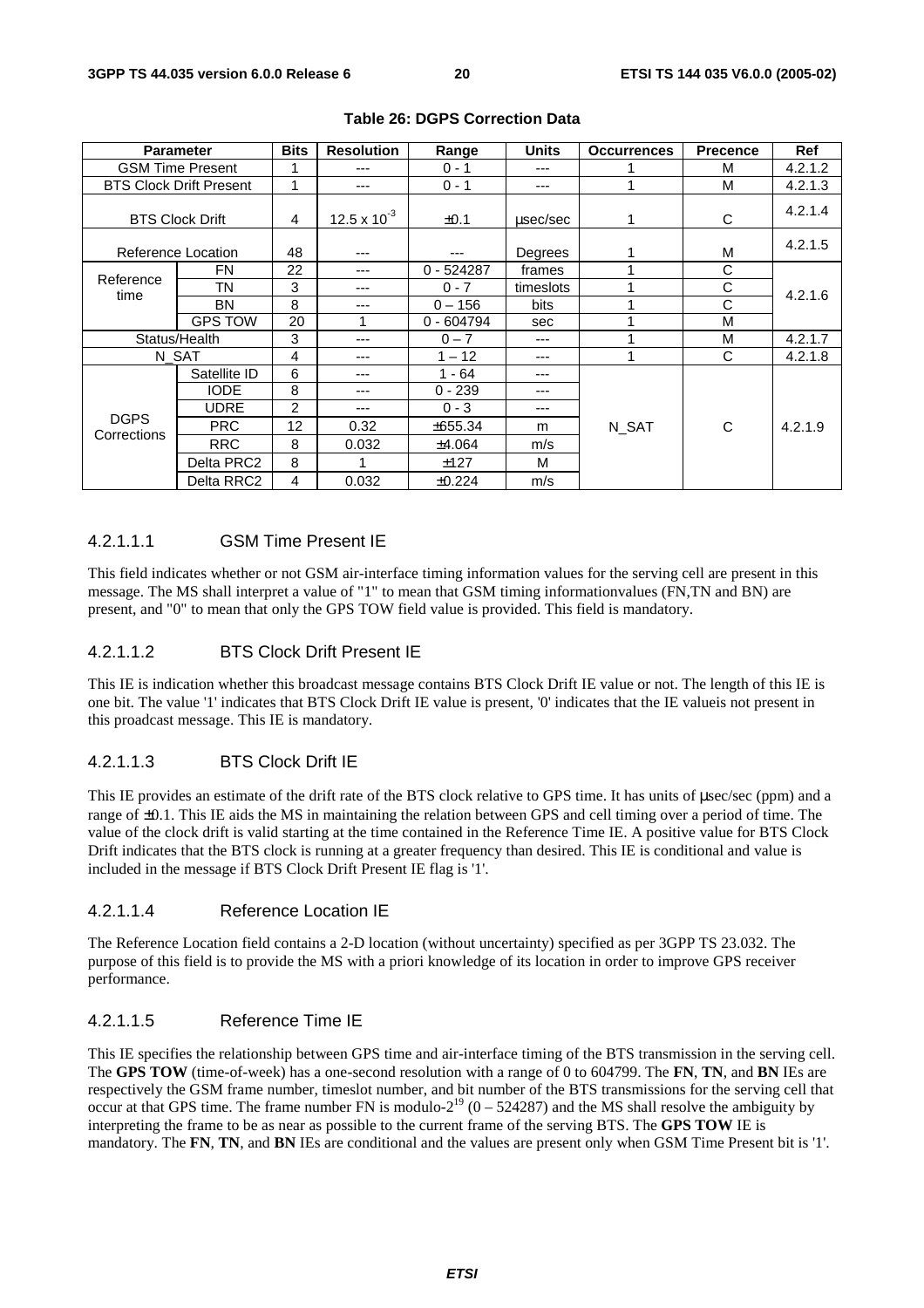#### 4.2.1.1.6 Status/Health IE

This IE indicates the status of the differential corrections contained in the broadcast message. It is equivalent to the "Station Health" IE in the common header for all reference station messages specified in RTCM-SC104. The values of this IE and their respective meanings are shown below in table 25. This IE is mandatory.

| Code | <b>Indication</b>           |
|------|-----------------------------|
| 000  | UDRE Scale Factor = $1.0$   |
| 001  | UDRE Scale Factor = $0.75$  |
| 010  | UDRE Scale Factor = $0.5$   |
| 011  | UDRE Scale Factor = $0.3$   |
| 100  | UDRE Scale Factor = $0.2$   |
| 101  | UDRE Scale Factor = $0.1$   |
| 110  | No data available           |
| 111  | Data is invalid - disregard |
|      |                             |

#### **Table 25: Values of Correction Status**

The first six values in this IE indicate valid differential corrections in the broadcast message. When using the corrections values described below, the "UDRE Scale Factor" value is applied to the UDRE values contained in the message. The purpose is to indicate an estimate in the amount of error in the corrections.

The value "110" indicates that the source of the differential corrections (e.g. reference station or external DGPS network) is currently not providing information. The value "111" indicates that the corrections provided by the source are invalid, as judged by the source. In either case, the broadcast message shall contain no differential corrections. All MS that read the broadcast message shall contain the appropriate logic to ignore any data IEs following a Correction Status IE having a value of "110" or "111".

### 4.2.1.1.7 N\_SAT IE

This IE indicates the number of satellites (N\_SAT) for which differential corrections are available. The maximum number of satellites that can be included into the message is 12. This IE is conditional and included if Correction Status IE value is not 110 or 111.

#### 4.2.1.1.8 DGPS Corrections IE

This IE contains GPS differential correction data. Each element described below will appear N\_SAT times in this message, once for each satellite for which corrections are available. This IE is conditional and included if Correction Status IE value is not 110 or 111.

#### **Satellite ID**

This IE identifies the satellite for which the corrections are applicable. This value is the same as the PRN number provided in the navigation message transmitted by the particular satellite.The range is 0 to 31, with 0 indicating satellite number 32 as perRTCM-SC104.

#### **IODE**

This IE is the sequence number for the ephemeris for the particular satellite. The MS can use this IE to determine if new ephemeris is used for calculating the corrections that are provided in the broadcast message. This eight-bit IE is incremented for each new set of ephemeris for the satellite and may occupy the numerical range of [0, 239] during normal operations. For more information about this field can be found from RTCM-SC104.

#### **User Differential Range Error (UDRE)**

This IE provides an estimate of the uncertainty  $(1-\sigma)$  in the corrections for the particular satellite. The value in this IE shall be multiplied by the UDRE Scale Factor in the common Corrections Status IE to determine the final UDRE estimate for the particular satellite. The meanings of the UDRE values are described in table 27.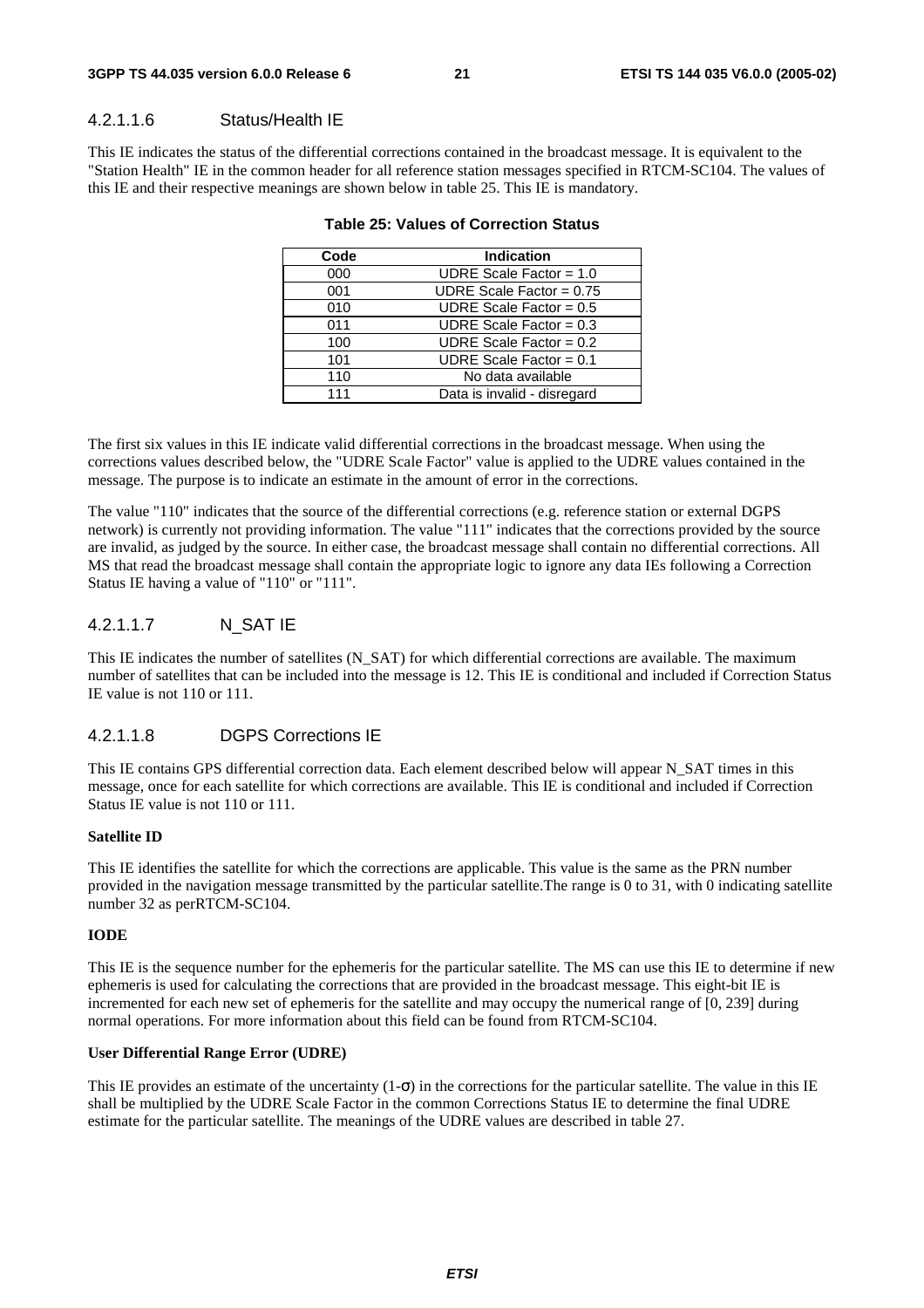| Value | <b>Indication</b>             |
|-------|-------------------------------|
| n۵    | UDRE $\leq 1.0$ m             |
| ሰ1    | 1.0 m $<$ UDRE $\leq$ 4.0 m   |
| 1 በ   | 4.0 m $<$ UDRE $\leq$ 8.0 m   |
|       | $8.0 \text{ m} < \text{UDRE}$ |

**Table 27: Values of UDRE** 

Each UDRE value shall be adjusted based on the operation of an Integrity Monitor (IM) function which exists at the network (SMLC, GPS server, or reference GPS receiver itself). Positioning errors derived at the IM which are excessive relative to DGPS expected accuracy levels shall be used to scale the UDRE values to produce consistency.

#### **Pseudo-Range Correction (PRC)**

This IE indicates the correction to the pseudorange for the particular satellite at the reference time, *t*0. As mentioned above, this reference time is the GPS TOW. The value of this IE is given in meters (m) and the resolution is 1. The method of calculating this IE are described in RTCM-SC104.

#### **Pseudo-Range Rate Correction (RRC)**

This IE indicates the rate-of-change of the pseudorange correction for the particular satellite, using the satellite ephemeris identified by the IODE IE. The value of this IE is given in meters per second (m/sec) and the resolution is 0.032. For some time  $t_1 > t_0$ , the corrections are estimated by:

 $PRC(t_1, IODE) = PRC(t_0, IODE) + RRC(t_0, IODE) \cdot (t_1 - t_0),$ 

and the MS uses this to correct the pseudorange it measures at  $t_1$ ,  $PR_m(t_1)$ , by:

 $PR(t_1, \text{IODE}) = PR_m(t_1, \text{IODE}) + PRC(t_1, \text{IODE}).$ 

#### **Delta Pseudo-Range Correction 2 (Delta PRC2)**

This IE indicates the difference in the pseudorange correction between the satellite"s ephemeris identified by IODE and the previous ephemeris two issues ago IODE –2. The value of this IE is given in meters (m) and the resolution is 0.32. The method of calculating this IE are described in RTCM-SC104.

#### **Delta Pseudo-Range Rate Correction 2 (Delta RRC2)**

This IE indicates the difference in the pseudorange rate-of-change correction between the satellite"s ephemeris identified by IODE and IODE-2. The value of this IE is given in meters per second (m/sec) and the resolution is 0.032. For some time  $t_1 > t_0$ , the corrections for IODE–2are estimated by:

$$
PRC(t_1, \text{IODE-2}) = [PRC(t_0, \text{IODE}) + \text{Delta}PRC(t_0, \text{IODE})] + [RRC(t_0, \text{IODE}) + \text{Delta}RRC(t_0, \text{IODE}) + (t_1, t_0);
$$

and the MS uses this to correct the pseudorange it measures at  $t_1$  using ephemeris IODE-2, PR<sub>m</sub>( $t_1$ , IODE-2), by:

$$
PR(t_1, IODE-2) = PR_m(t_1, IODE-2) + PRC(t_1, IODE-2).
$$

If there is not an ephemeris set for a currently visible satellite that is two issues old, then the parameters Delta PRC2 and Delta RRC2 are both set to zero.

### 4.2.1.2 Ephemeris and Clock Correction Data

This subclause describes the contents of the Data for ephemeris and clock corrections of a particular satellite. These IE fields are extracted from the subframes 1 to 3 of the GPS navigation message. They are listed in table 28.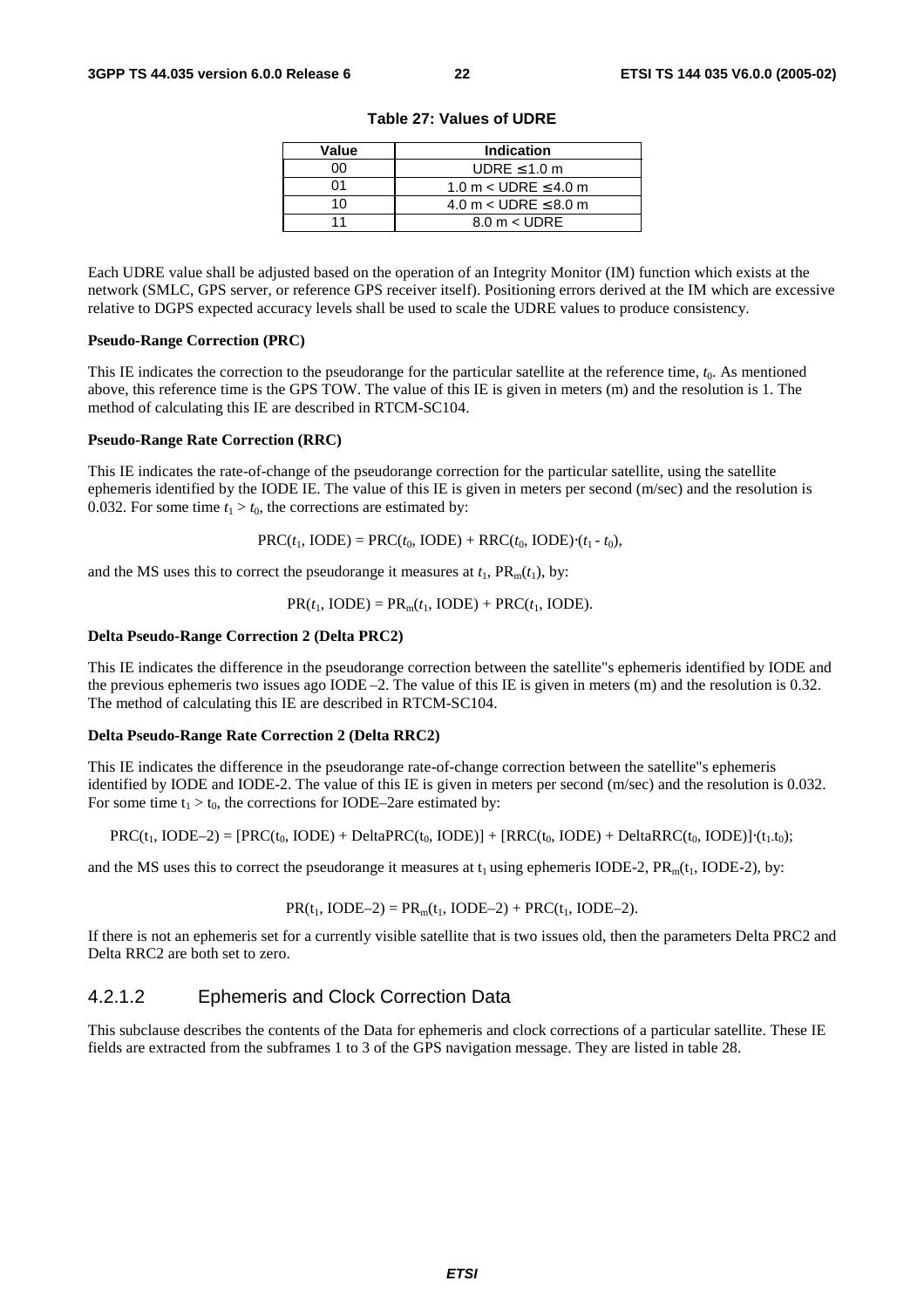| $0 - 604799$<br>Transmission<br>20<br>1<br>1<br>M<br>seconds<br><b>TOW</b><br>$6^{(1)}$<br>SVID/PRNID<br>$0 - 63$<br>1<br>M<br>$---$<br>$\overline{a}$<br>$0 - 16383$<br>1<br>M<br><b>TLM Message</b><br>14<br>$---$<br>$---$<br>TLM Reserved (C)<br>$\overline{2}$<br>$0 - 3$<br>1<br>M<br>$---$<br>$---$<br>$\overline{22}$<br>$0 - 4194303$<br>1<br><b>HOW</b><br>M<br>$\overline{a}$<br>$---$<br><b>WN</b><br>$\overline{10}$<br>$0 - 1023$<br>1<br>$\overline{\mathsf{M}}$<br>weeks<br>---<br>C/A or P on L2<br>1<br>2<br>$0 - 3$<br><b>Boolean</b><br>М<br>---<br>4<br>$0 - 15$<br>1<br><b>URA</b> Index<br>M<br><b>Boolean</b><br>$---$<br>1<br>SV Health<br>6<br>$0 - 63$<br>Boolean<br>M<br>$\overline{a}$<br>$10^{(1)}$<br><b>IODC</b><br>$0 - 1023$<br>1<br>$\overline{M}$<br>$\sim$<br>---<br>L <sub>2</sub> P Data Flag<br>$0 - 1$<br>1<br>1<br>$\overline{a}$<br>Boolean<br>M<br><b>SF1 Reserved</b><br>87<br>Ful I Range<br>1<br>M<br>$---$<br>$---$<br>$2^{31}$<br>$\overline{1}$<br>$\overline{8}$<br>$-128 - 127$<br>$\overline{\mathsf{M}}$<br>$T_{GD}$<br>seconds<br>$16^{(1)}$<br>2 <sup>4</sup><br>$\overline{1}$<br>$0 - 604784$<br>seconds<br>M<br>$t_{oc}$<br>$2^{-55}$<br>$-128 - 127$<br>sec/sec <sup>2</sup><br>1<br>Af <sub>2</sub><br>8<br>M<br>$2^{-43}$<br>16<br>$-32768 - 32767$<br>1<br>$\overline{M}$<br>Af <sub>1</sub><br>sec/sec<br>$2^{-31}$<br>$\overline{22}$<br>$\mathbf{1}$<br>$-2097152 -$<br>Af <sub>0</sub><br>M<br>seconds<br>2097151<br>$2^{5}$<br>$C_{rs}$<br>$-32768 - 32767$<br>16<br>meters<br>1<br>M<br>$\frac{1}{2}$ <sup>-43</sup><br>16<br>$-32768 - 32767$<br>$\mathbf{1}$<br>semi-<br>М<br>$\Delta n$<br>circles/sec<br>$2^{31}$<br>$-2147483648 -$<br>$M_0$<br>32<br>1<br>M<br>semi-<br>2147483647<br>circles<br>$2^{5}$<br>$-32768 - 32767$<br>$C_{uc}$<br>16<br>meters<br>1<br>М<br>$2^{-33}$<br>$32^{(1)}$<br>E<br>$0 - 4294967295$<br>$\overline{a}$<br>1<br>M<br>$2^{-29}$<br>$\overline{C_{us}}$<br>16<br>$-32768 - 32767$<br>1<br>$\overline{\mathsf{M}}$<br>radius<br>$\overline{(A)}^{1/2}$<br>$2^{-19}$<br>$32^{(1)}$<br>meters $^{1/2}$<br>1<br>$0 - 4294967295$<br>M<br>$16^{(1)}$<br>2 <sup>4</sup><br>$0 - 604784$<br>$\overline{1}$<br>seconds<br>M<br>$t_{oe}$<br>Fit Interval Flag<br>$\overline{a}$<br>$0 - 1$<br>1<br>1<br>Boolean<br>M<br>$\overline{5}$<br>1<br><b>AODO</b><br>900<br>$0 - 31$<br>seconds<br>M<br>$2^{-29}$<br>16<br>$\overline{1}$<br>$\overline{C_{ic}}$<br>$-32768 - 32767$<br>$\overline{M}$<br>radians<br>$2^{-31}$<br>$\mathbf{1}$<br>$\overline{32}$<br>$-2147483648 -$<br>OMEGA <sub>0</sub><br>semi-<br>M<br>2147483647<br>circles<br>$\frac{2^{29}}{2^{31}}$<br>$-32768 - 32767$<br>radians<br>16<br>1<br>М<br>$C_{is}$<br>$\overline{32}$<br>1<br>$-2147483648 -$<br>semi-<br>M<br>io<br>2147483647<br>circles<br>$2^{-29}$<br>$C_{rc}$<br>16<br>$-32768 - 32767$<br>1<br>M<br>meters<br>$2^{-31}$<br>$\mathbf{1}$<br>32<br>$-2147483648 -$<br>semi-<br>M<br>$\omega$<br>2147483647<br>circles<br>$2^{-43}$<br><b>OMEGAdot</b><br>24<br>$-8388608-$<br>Semi-<br>1<br>м<br>8388607<br>circles/sec<br>$2^{-43}$<br>14<br>$-8192 - 8191$<br>$\mathbf{1}$<br>Idot<br>Semi-<br>M<br>circles/sec<br>$\mathbf{1}$<br>$\overline{a}$<br>$\overline{a}$<br>--- | <b>Parameter</b> | <b>Bits</b>     | <b>Resolution</b> | Range | <b>Units</b> | <b>Occurrences</b> | <b>Presence</b>         |
|------------------------------------------------------------------------------------------------------------------------------------------------------------------------------------------------------------------------------------------------------------------------------------------------------------------------------------------------------------------------------------------------------------------------------------------------------------------------------------------------------------------------------------------------------------------------------------------------------------------------------------------------------------------------------------------------------------------------------------------------------------------------------------------------------------------------------------------------------------------------------------------------------------------------------------------------------------------------------------------------------------------------------------------------------------------------------------------------------------------------------------------------------------------------------------------------------------------------------------------------------------------------------------------------------------------------------------------------------------------------------------------------------------------------------------------------------------------------------------------------------------------------------------------------------------------------------------------------------------------------------------------------------------------------------------------------------------------------------------------------------------------------------------------------------------------------------------------------------------------------------------------------------------------------------------------------------------------------------------------------------------------------------------------------------------------------------------------------------------------------------------------------------------------------------------------------------------------------------------------------------------------------------------------------------------------------------------------------------------------------------------------------------------------------------------------------------------------------------------------------------------------------------------------------------------------------------------------------------------------------------------------------------------------------------------------------------------------------------------------------------------------------------------------------------------------------------------------------------------------------------------------------------------------------------------------------------------------------------------------------------------------------------------------------------------------------------------------------------------------------------------------------------------------------------------------------------------------------------------------------------------------|------------------|-----------------|-------------------|-------|--------------|--------------------|-------------------------|
|                                                                                                                                                                                                                                                                                                                                                                                                                                                                                                                                                                                                                                                                                                                                                                                                                                                                                                                                                                                                                                                                                                                                                                                                                                                                                                                                                                                                                                                                                                                                                                                                                                                                                                                                                                                                                                                                                                                                                                                                                                                                                                                                                                                                                                                                                                                                                                                                                                                                                                                                                                                                                                                                                                                                                                                                                                                                                                                                                                                                                                                                                                                                                                                                                                                                  |                  |                 |                   |       |              |                    |                         |
|                                                                                                                                                                                                                                                                                                                                                                                                                                                                                                                                                                                                                                                                                                                                                                                                                                                                                                                                                                                                                                                                                                                                                                                                                                                                                                                                                                                                                                                                                                                                                                                                                                                                                                                                                                                                                                                                                                                                                                                                                                                                                                                                                                                                                                                                                                                                                                                                                                                                                                                                                                                                                                                                                                                                                                                                                                                                                                                                                                                                                                                                                                                                                                                                                                                                  |                  |                 |                   |       |              |                    |                         |
|                                                                                                                                                                                                                                                                                                                                                                                                                                                                                                                                                                                                                                                                                                                                                                                                                                                                                                                                                                                                                                                                                                                                                                                                                                                                                                                                                                                                                                                                                                                                                                                                                                                                                                                                                                                                                                                                                                                                                                                                                                                                                                                                                                                                                                                                                                                                                                                                                                                                                                                                                                                                                                                                                                                                                                                                                                                                                                                                                                                                                                                                                                                                                                                                                                                                  |                  |                 |                   |       |              |                    |                         |
|                                                                                                                                                                                                                                                                                                                                                                                                                                                                                                                                                                                                                                                                                                                                                                                                                                                                                                                                                                                                                                                                                                                                                                                                                                                                                                                                                                                                                                                                                                                                                                                                                                                                                                                                                                                                                                                                                                                                                                                                                                                                                                                                                                                                                                                                                                                                                                                                                                                                                                                                                                                                                                                                                                                                                                                                                                                                                                                                                                                                                                                                                                                                                                                                                                                                  |                  |                 |                   |       |              |                    |                         |
|                                                                                                                                                                                                                                                                                                                                                                                                                                                                                                                                                                                                                                                                                                                                                                                                                                                                                                                                                                                                                                                                                                                                                                                                                                                                                                                                                                                                                                                                                                                                                                                                                                                                                                                                                                                                                                                                                                                                                                                                                                                                                                                                                                                                                                                                                                                                                                                                                                                                                                                                                                                                                                                                                                                                                                                                                                                                                                                                                                                                                                                                                                                                                                                                                                                                  |                  |                 |                   |       |              |                    |                         |
|                                                                                                                                                                                                                                                                                                                                                                                                                                                                                                                                                                                                                                                                                                                                                                                                                                                                                                                                                                                                                                                                                                                                                                                                                                                                                                                                                                                                                                                                                                                                                                                                                                                                                                                                                                                                                                                                                                                                                                                                                                                                                                                                                                                                                                                                                                                                                                                                                                                                                                                                                                                                                                                                                                                                                                                                                                                                                                                                                                                                                                                                                                                                                                                                                                                                  |                  |                 |                   |       |              |                    |                         |
|                                                                                                                                                                                                                                                                                                                                                                                                                                                                                                                                                                                                                                                                                                                                                                                                                                                                                                                                                                                                                                                                                                                                                                                                                                                                                                                                                                                                                                                                                                                                                                                                                                                                                                                                                                                                                                                                                                                                                                                                                                                                                                                                                                                                                                                                                                                                                                                                                                                                                                                                                                                                                                                                                                                                                                                                                                                                                                                                                                                                                                                                                                                                                                                                                                                                  |                  |                 |                   |       |              |                    |                         |
|                                                                                                                                                                                                                                                                                                                                                                                                                                                                                                                                                                                                                                                                                                                                                                                                                                                                                                                                                                                                                                                                                                                                                                                                                                                                                                                                                                                                                                                                                                                                                                                                                                                                                                                                                                                                                                                                                                                                                                                                                                                                                                                                                                                                                                                                                                                                                                                                                                                                                                                                                                                                                                                                                                                                                                                                                                                                                                                                                                                                                                                                                                                                                                                                                                                                  |                  |                 |                   |       |              |                    |                         |
|                                                                                                                                                                                                                                                                                                                                                                                                                                                                                                                                                                                                                                                                                                                                                                                                                                                                                                                                                                                                                                                                                                                                                                                                                                                                                                                                                                                                                                                                                                                                                                                                                                                                                                                                                                                                                                                                                                                                                                                                                                                                                                                                                                                                                                                                                                                                                                                                                                                                                                                                                                                                                                                                                                                                                                                                                                                                                                                                                                                                                                                                                                                                                                                                                                                                  |                  |                 |                   |       |              |                    |                         |
|                                                                                                                                                                                                                                                                                                                                                                                                                                                                                                                                                                                                                                                                                                                                                                                                                                                                                                                                                                                                                                                                                                                                                                                                                                                                                                                                                                                                                                                                                                                                                                                                                                                                                                                                                                                                                                                                                                                                                                                                                                                                                                                                                                                                                                                                                                                                                                                                                                                                                                                                                                                                                                                                                                                                                                                                                                                                                                                                                                                                                                                                                                                                                                                                                                                                  |                  |                 |                   |       |              |                    |                         |
|                                                                                                                                                                                                                                                                                                                                                                                                                                                                                                                                                                                                                                                                                                                                                                                                                                                                                                                                                                                                                                                                                                                                                                                                                                                                                                                                                                                                                                                                                                                                                                                                                                                                                                                                                                                                                                                                                                                                                                                                                                                                                                                                                                                                                                                                                                                                                                                                                                                                                                                                                                                                                                                                                                                                                                                                                                                                                                                                                                                                                                                                                                                                                                                                                                                                  |                  |                 |                   |       |              |                    |                         |
|                                                                                                                                                                                                                                                                                                                                                                                                                                                                                                                                                                                                                                                                                                                                                                                                                                                                                                                                                                                                                                                                                                                                                                                                                                                                                                                                                                                                                                                                                                                                                                                                                                                                                                                                                                                                                                                                                                                                                                                                                                                                                                                                                                                                                                                                                                                                                                                                                                                                                                                                                                                                                                                                                                                                                                                                                                                                                                                                                                                                                                                                                                                                                                                                                                                                  |                  |                 |                   |       |              |                    |                         |
|                                                                                                                                                                                                                                                                                                                                                                                                                                                                                                                                                                                                                                                                                                                                                                                                                                                                                                                                                                                                                                                                                                                                                                                                                                                                                                                                                                                                                                                                                                                                                                                                                                                                                                                                                                                                                                                                                                                                                                                                                                                                                                                                                                                                                                                                                                                                                                                                                                                                                                                                                                                                                                                                                                                                                                                                                                                                                                                                                                                                                                                                                                                                                                                                                                                                  |                  |                 |                   |       |              |                    |                         |
|                                                                                                                                                                                                                                                                                                                                                                                                                                                                                                                                                                                                                                                                                                                                                                                                                                                                                                                                                                                                                                                                                                                                                                                                                                                                                                                                                                                                                                                                                                                                                                                                                                                                                                                                                                                                                                                                                                                                                                                                                                                                                                                                                                                                                                                                                                                                                                                                                                                                                                                                                                                                                                                                                                                                                                                                                                                                                                                                                                                                                                                                                                                                                                                                                                                                  |                  |                 |                   |       |              |                    |                         |
|                                                                                                                                                                                                                                                                                                                                                                                                                                                                                                                                                                                                                                                                                                                                                                                                                                                                                                                                                                                                                                                                                                                                                                                                                                                                                                                                                                                                                                                                                                                                                                                                                                                                                                                                                                                                                                                                                                                                                                                                                                                                                                                                                                                                                                                                                                                                                                                                                                                                                                                                                                                                                                                                                                                                                                                                                                                                                                                                                                                                                                                                                                                                                                                                                                                                  |                  |                 |                   |       |              |                    |                         |
|                                                                                                                                                                                                                                                                                                                                                                                                                                                                                                                                                                                                                                                                                                                                                                                                                                                                                                                                                                                                                                                                                                                                                                                                                                                                                                                                                                                                                                                                                                                                                                                                                                                                                                                                                                                                                                                                                                                                                                                                                                                                                                                                                                                                                                                                                                                                                                                                                                                                                                                                                                                                                                                                                                                                                                                                                                                                                                                                                                                                                                                                                                                                                                                                                                                                  |                  |                 |                   |       |              |                    |                         |
|                                                                                                                                                                                                                                                                                                                                                                                                                                                                                                                                                                                                                                                                                                                                                                                                                                                                                                                                                                                                                                                                                                                                                                                                                                                                                                                                                                                                                                                                                                                                                                                                                                                                                                                                                                                                                                                                                                                                                                                                                                                                                                                                                                                                                                                                                                                                                                                                                                                                                                                                                                                                                                                                                                                                                                                                                                                                                                                                                                                                                                                                                                                                                                                                                                                                  |                  |                 |                   |       |              |                    |                         |
|                                                                                                                                                                                                                                                                                                                                                                                                                                                                                                                                                                                                                                                                                                                                                                                                                                                                                                                                                                                                                                                                                                                                                                                                                                                                                                                                                                                                                                                                                                                                                                                                                                                                                                                                                                                                                                                                                                                                                                                                                                                                                                                                                                                                                                                                                                                                                                                                                                                                                                                                                                                                                                                                                                                                                                                                                                                                                                                                                                                                                                                                                                                                                                                                                                                                  |                  |                 |                   |       |              |                    |                         |
|                                                                                                                                                                                                                                                                                                                                                                                                                                                                                                                                                                                                                                                                                                                                                                                                                                                                                                                                                                                                                                                                                                                                                                                                                                                                                                                                                                                                                                                                                                                                                                                                                                                                                                                                                                                                                                                                                                                                                                                                                                                                                                                                                                                                                                                                                                                                                                                                                                                                                                                                                                                                                                                                                                                                                                                                                                                                                                                                                                                                                                                                                                                                                                                                                                                                  |                  |                 |                   |       |              |                    |                         |
|                                                                                                                                                                                                                                                                                                                                                                                                                                                                                                                                                                                                                                                                                                                                                                                                                                                                                                                                                                                                                                                                                                                                                                                                                                                                                                                                                                                                                                                                                                                                                                                                                                                                                                                                                                                                                                                                                                                                                                                                                                                                                                                                                                                                                                                                                                                                                                                                                                                                                                                                                                                                                                                                                                                                                                                                                                                                                                                                                                                                                                                                                                                                                                                                                                                                  |                  |                 |                   |       |              |                    |                         |
|                                                                                                                                                                                                                                                                                                                                                                                                                                                                                                                                                                                                                                                                                                                                                                                                                                                                                                                                                                                                                                                                                                                                                                                                                                                                                                                                                                                                                                                                                                                                                                                                                                                                                                                                                                                                                                                                                                                                                                                                                                                                                                                                                                                                                                                                                                                                                                                                                                                                                                                                                                                                                                                                                                                                                                                                                                                                                                                                                                                                                                                                                                                                                                                                                                                                  |                  |                 |                   |       |              |                    |                         |
|                                                                                                                                                                                                                                                                                                                                                                                                                                                                                                                                                                                                                                                                                                                                                                                                                                                                                                                                                                                                                                                                                                                                                                                                                                                                                                                                                                                                                                                                                                                                                                                                                                                                                                                                                                                                                                                                                                                                                                                                                                                                                                                                                                                                                                                                                                                                                                                                                                                                                                                                                                                                                                                                                                                                                                                                                                                                                                                                                                                                                                                                                                                                                                                                                                                                  |                  |                 |                   |       |              |                    |                         |
|                                                                                                                                                                                                                                                                                                                                                                                                                                                                                                                                                                                                                                                                                                                                                                                                                                                                                                                                                                                                                                                                                                                                                                                                                                                                                                                                                                                                                                                                                                                                                                                                                                                                                                                                                                                                                                                                                                                                                                                                                                                                                                                                                                                                                                                                                                                                                                                                                                                                                                                                                                                                                                                                                                                                                                                                                                                                                                                                                                                                                                                                                                                                                                                                                                                                  |                  |                 |                   |       |              |                    |                         |
|                                                                                                                                                                                                                                                                                                                                                                                                                                                                                                                                                                                                                                                                                                                                                                                                                                                                                                                                                                                                                                                                                                                                                                                                                                                                                                                                                                                                                                                                                                                                                                                                                                                                                                                                                                                                                                                                                                                                                                                                                                                                                                                                                                                                                                                                                                                                                                                                                                                                                                                                                                                                                                                                                                                                                                                                                                                                                                                                                                                                                                                                                                                                                                                                                                                                  |                  |                 |                   |       |              |                    |                         |
|                                                                                                                                                                                                                                                                                                                                                                                                                                                                                                                                                                                                                                                                                                                                                                                                                                                                                                                                                                                                                                                                                                                                                                                                                                                                                                                                                                                                                                                                                                                                                                                                                                                                                                                                                                                                                                                                                                                                                                                                                                                                                                                                                                                                                                                                                                                                                                                                                                                                                                                                                                                                                                                                                                                                                                                                                                                                                                                                                                                                                                                                                                                                                                                                                                                                  |                  |                 |                   |       |              |                    |                         |
|                                                                                                                                                                                                                                                                                                                                                                                                                                                                                                                                                                                                                                                                                                                                                                                                                                                                                                                                                                                                                                                                                                                                                                                                                                                                                                                                                                                                                                                                                                                                                                                                                                                                                                                                                                                                                                                                                                                                                                                                                                                                                                                                                                                                                                                                                                                                                                                                                                                                                                                                                                                                                                                                                                                                                                                                                                                                                                                                                                                                                                                                                                                                                                                                                                                                  |                  |                 |                   |       |              |                    |                         |
|                                                                                                                                                                                                                                                                                                                                                                                                                                                                                                                                                                                                                                                                                                                                                                                                                                                                                                                                                                                                                                                                                                                                                                                                                                                                                                                                                                                                                                                                                                                                                                                                                                                                                                                                                                                                                                                                                                                                                                                                                                                                                                                                                                                                                                                                                                                                                                                                                                                                                                                                                                                                                                                                                                                                                                                                                                                                                                                                                                                                                                                                                                                                                                                                                                                                  |                  |                 |                   |       |              |                    |                         |
|                                                                                                                                                                                                                                                                                                                                                                                                                                                                                                                                                                                                                                                                                                                                                                                                                                                                                                                                                                                                                                                                                                                                                                                                                                                                                                                                                                                                                                                                                                                                                                                                                                                                                                                                                                                                                                                                                                                                                                                                                                                                                                                                                                                                                                                                                                                                                                                                                                                                                                                                                                                                                                                                                                                                                                                                                                                                                                                                                                                                                                                                                                                                                                                                                                                                  |                  |                 |                   |       |              |                    |                         |
|                                                                                                                                                                                                                                                                                                                                                                                                                                                                                                                                                                                                                                                                                                                                                                                                                                                                                                                                                                                                                                                                                                                                                                                                                                                                                                                                                                                                                                                                                                                                                                                                                                                                                                                                                                                                                                                                                                                                                                                                                                                                                                                                                                                                                                                                                                                                                                                                                                                                                                                                                                                                                                                                                                                                                                                                                                                                                                                                                                                                                                                                                                                                                                                                                                                                  |                  |                 |                   |       |              |                    |                         |
|                                                                                                                                                                                                                                                                                                                                                                                                                                                                                                                                                                                                                                                                                                                                                                                                                                                                                                                                                                                                                                                                                                                                                                                                                                                                                                                                                                                                                                                                                                                                                                                                                                                                                                                                                                                                                                                                                                                                                                                                                                                                                                                                                                                                                                                                                                                                                                                                                                                                                                                                                                                                                                                                                                                                                                                                                                                                                                                                                                                                                                                                                                                                                                                                                                                                  |                  |                 |                   |       |              |                    |                         |
|                                                                                                                                                                                                                                                                                                                                                                                                                                                                                                                                                                                                                                                                                                                                                                                                                                                                                                                                                                                                                                                                                                                                                                                                                                                                                                                                                                                                                                                                                                                                                                                                                                                                                                                                                                                                                                                                                                                                                                                                                                                                                                                                                                                                                                                                                                                                                                                                                                                                                                                                                                                                                                                                                                                                                                                                                                                                                                                                                                                                                                                                                                                                                                                                                                                                  |                  |                 |                   |       |              |                    |                         |
|                                                                                                                                                                                                                                                                                                                                                                                                                                                                                                                                                                                                                                                                                                                                                                                                                                                                                                                                                                                                                                                                                                                                                                                                                                                                                                                                                                                                                                                                                                                                                                                                                                                                                                                                                                                                                                                                                                                                                                                                                                                                                                                                                                                                                                                                                                                                                                                                                                                                                                                                                                                                                                                                                                                                                                                                                                                                                                                                                                                                                                                                                                                                                                                                                                                                  |                  |                 |                   |       |              |                    |                         |
|                                                                                                                                                                                                                                                                                                                                                                                                                                                                                                                                                                                                                                                                                                                                                                                                                                                                                                                                                                                                                                                                                                                                                                                                                                                                                                                                                                                                                                                                                                                                                                                                                                                                                                                                                                                                                                                                                                                                                                                                                                                                                                                                                                                                                                                                                                                                                                                                                                                                                                                                                                                                                                                                                                                                                                                                                                                                                                                                                                                                                                                                                                                                                                                                                                                                  |                  |                 |                   |       |              |                    |                         |
|                                                                                                                                                                                                                                                                                                                                                                                                                                                                                                                                                                                                                                                                                                                                                                                                                                                                                                                                                                                                                                                                                                                                                                                                                                                                                                                                                                                                                                                                                                                                                                                                                                                                                                                                                                                                                                                                                                                                                                                                                                                                                                                                                                                                                                                                                                                                                                                                                                                                                                                                                                                                                                                                                                                                                                                                                                                                                                                                                                                                                                                                                                                                                                                                                                                                  |                  |                 |                   |       |              |                    |                         |
|                                                                                                                                                                                                                                                                                                                                                                                                                                                                                                                                                                                                                                                                                                                                                                                                                                                                                                                                                                                                                                                                                                                                                                                                                                                                                                                                                                                                                                                                                                                                                                                                                                                                                                                                                                                                                                                                                                                                                                                                                                                                                                                                                                                                                                                                                                                                                                                                                                                                                                                                                                                                                                                                                                                                                                                                                                                                                                                                                                                                                                                                                                                                                                                                                                                                  |                  |                 |                   |       |              |                    |                         |
|                                                                                                                                                                                                                                                                                                                                                                                                                                                                                                                                                                                                                                                                                                                                                                                                                                                                                                                                                                                                                                                                                                                                                                                                                                                                                                                                                                                                                                                                                                                                                                                                                                                                                                                                                                                                                                                                                                                                                                                                                                                                                                                                                                                                                                                                                                                                                                                                                                                                                                                                                                                                                                                                                                                                                                                                                                                                                                                                                                                                                                                                                                                                                                                                                                                                  |                  |                 |                   |       |              |                    |                         |
|                                                                                                                                                                                                                                                                                                                                                                                                                                                                                                                                                                                                                                                                                                                                                                                                                                                                                                                                                                                                                                                                                                                                                                                                                                                                                                                                                                                                                                                                                                                                                                                                                                                                                                                                                                                                                                                                                                                                                                                                                                                                                                                                                                                                                                                                                                                                                                                                                                                                                                                                                                                                                                                                                                                                                                                                                                                                                                                                                                                                                                                                                                                                                                                                                                                                  |                  |                 |                   |       |              |                    |                         |
|                                                                                                                                                                                                                                                                                                                                                                                                                                                                                                                                                                                                                                                                                                                                                                                                                                                                                                                                                                                                                                                                                                                                                                                                                                                                                                                                                                                                                                                                                                                                                                                                                                                                                                                                                                                                                                                                                                                                                                                                                                                                                                                                                                                                                                                                                                                                                                                                                                                                                                                                                                                                                                                                                                                                                                                                                                                                                                                                                                                                                                                                                                                                                                                                                                                                  |                  |                 |                   |       |              |                    |                         |
|                                                                                                                                                                                                                                                                                                                                                                                                                                                                                                                                                                                                                                                                                                                                                                                                                                                                                                                                                                                                                                                                                                                                                                                                                                                                                                                                                                                                                                                                                                                                                                                                                                                                                                                                                                                                                                                                                                                                                                                                                                                                                                                                                                                                                                                                                                                                                                                                                                                                                                                                                                                                                                                                                                                                                                                                                                                                                                                                                                                                                                                                                                                                                                                                                                                                  |                  |                 |                   |       |              |                    |                         |
|                                                                                                                                                                                                                                                                                                                                                                                                                                                                                                                                                                                                                                                                                                                                                                                                                                                                                                                                                                                                                                                                                                                                                                                                                                                                                                                                                                                                                                                                                                                                                                                                                                                                                                                                                                                                                                                                                                                                                                                                                                                                                                                                                                                                                                                                                                                                                                                                                                                                                                                                                                                                                                                                                                                                                                                                                                                                                                                                                                                                                                                                                                                                                                                                                                                                  |                  |                 |                   |       |              |                    |                         |
|                                                                                                                                                                                                                                                                                                                                                                                                                                                                                                                                                                                                                                                                                                                                                                                                                                                                                                                                                                                                                                                                                                                                                                                                                                                                                                                                                                                                                                                                                                                                                                                                                                                                                                                                                                                                                                                                                                                                                                                                                                                                                                                                                                                                                                                                                                                                                                                                                                                                                                                                                                                                                                                                                                                                                                                                                                                                                                                                                                                                                                                                                                                                                                                                                                                                  |                  |                 |                   |       |              |                    |                         |
|                                                                                                                                                                                                                                                                                                                                                                                                                                                                                                                                                                                                                                                                                                                                                                                                                                                                                                                                                                                                                                                                                                                                                                                                                                                                                                                                                                                                                                                                                                                                                                                                                                                                                                                                                                                                                                                                                                                                                                                                                                                                                                                                                                                                                                                                                                                                                                                                                                                                                                                                                                                                                                                                                                                                                                                                                                                                                                                                                                                                                                                                                                                                                                                                                                                                  |                  |                 |                   |       |              |                    |                         |
|                                                                                                                                                                                                                                                                                                                                                                                                                                                                                                                                                                                                                                                                                                                                                                                                                                                                                                                                                                                                                                                                                                                                                                                                                                                                                                                                                                                                                                                                                                                                                                                                                                                                                                                                                                                                                                                                                                                                                                                                                                                                                                                                                                                                                                                                                                                                                                                                                                                                                                                                                                                                                                                                                                                                                                                                                                                                                                                                                                                                                                                                                                                                                                                                                                                                  |                  |                 |                   |       |              |                    |                         |
|                                                                                                                                                                                                                                                                                                                                                                                                                                                                                                                                                                                                                                                                                                                                                                                                                                                                                                                                                                                                                                                                                                                                                                                                                                                                                                                                                                                                                                                                                                                                                                                                                                                                                                                                                                                                                                                                                                                                                                                                                                                                                                                                                                                                                                                                                                                                                                                                                                                                                                                                                                                                                                                                                                                                                                                                                                                                                                                                                                                                                                                                                                                                                                                                                                                                  |                  |                 |                   |       |              |                    |                         |
|                                                                                                                                                                                                                                                                                                                                                                                                                                                                                                                                                                                                                                                                                                                                                                                                                                                                                                                                                                                                                                                                                                                                                                                                                                                                                                                                                                                                                                                                                                                                                                                                                                                                                                                                                                                                                                                                                                                                                                                                                                                                                                                                                                                                                                                                                                                                                                                                                                                                                                                                                                                                                                                                                                                                                                                                                                                                                                                                                                                                                                                                                                                                                                                                                                                                  | Spares/zero fill | $\overline{20}$ |                   |       |              |                    | $\overline{\mathsf{M}}$ |

# **Table 28: Ephemeris and Clock Correction Data (per-satellite fields - (1) = Positive range only)**

#### **Transmission TOW**

This field indicates the approximate GPS time-of-week when the message is broadcast. The MS should interpret this field as a very coarse estimate of the current time.

#### **SVID/PRNID**

The satellite ID of the data from which this signal was obtained.

### **Rest of Fields**

The rest of fields are defined as in figure 20-1 of ICD-GPS-200.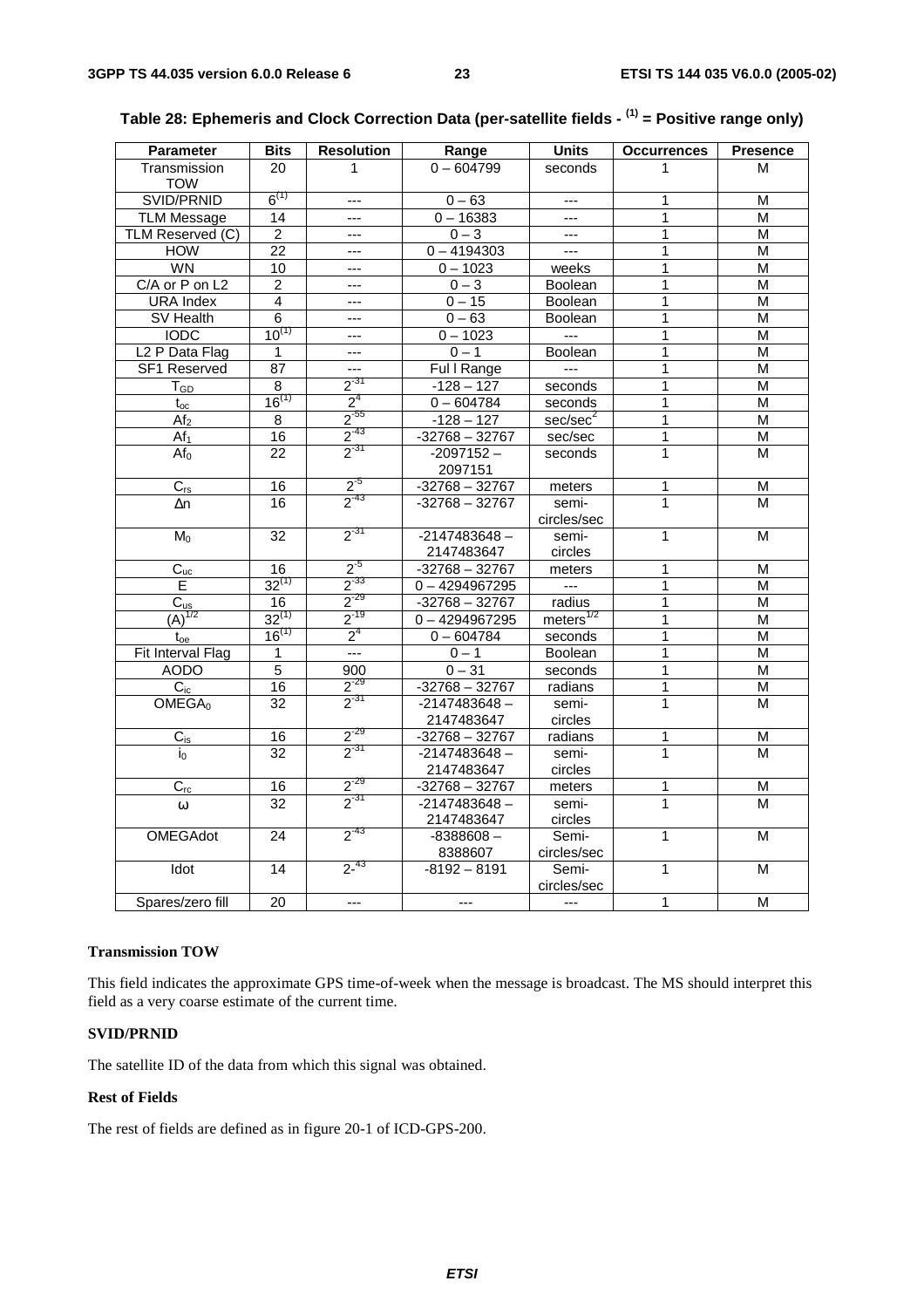# 4.2.1.3 Almanac and Other Data

This subclause describes the contents of the Data for ionospheric delay, UTC offset, and Almanac. These IE fileds are extracted from the subframes 4 and 5 of the GPS navigation message, excluding the parity bits and other redundant bits. They are listed in table 29.

| <b>Parameter</b>        | <b>Bits</b> | <b>Resolution</b> | Range        | <b>Occurrences</b> | <b>Presence</b> |
|-------------------------|-------------|-------------------|--------------|--------------------|-----------------|
| <b>Transmission TOW</b> | 20          |                   | $0 - 604799$ |                    | м               |
| SV Mask                 | 32          |                   |              |                    | М               |
| <b>LSB TOW</b>          | 8           |                   | $0 - 255$    |                    | М               |
| SFID 0                  |             |                   | $0 - 1$      |                    |                 |
| Data ID                 | 2           |                   |              |                    |                 |
| Page No.                | 6           |                   | $1 - 25$     | Repeat three       |                 |
| Word 3                  | 16          | <b>COSP</b>       | <b>COSP</b>  | times:             |                 |
| Word 4                  | 24          | <b>COSP</b>       | <b>COSP</b>  | Each               |                 |
| Word 5                  | 24          | <b>COSP</b>       | <b>COSP</b>  | corresponds        |                 |
| Word 6                  | 24          | <b>COSP</b>       | <b>COSP</b>  | to a different     | М               |
| Word 7                  | 24          | <b>COSP</b>       | <b>COSP</b>  | page no. as        |                 |
| Word 8                  | 24          | <b>COSP</b>       | COSP         | described in       |                 |
| Word 9                  | 24          | <b>COSP</b>       | <b>COSP</b>  | table 29           |                 |
| Word 10                 | 22          | <b>COSP</b>       | <b>COSP</b>  |                    |                 |
| Spares/zero fill        | 5           |                   |              |                    | М               |

#### **Table 29: Almanac and Other Data**

#### **Transmission TOW**

This field indicates the approximate GPS time-of-week when the message is broadcast. The MS should interpret this field as a very coarse estimate of the current time.

#### **SV Mask**

This field indicates the satellites that contain the pages being broadcast in this data set.

#### **LSB TOW**

This field indicates the least significant 8 bits of the TOW. See ICD-GPS-200, figure 20-2.

#### **COSP**

Format Conditional on Subframe ID and Page Number. See ICD-GPS-200, subclause 20.3.3.5, figure 20-1.

#### **SFID 0**

This one bit field conveys the least significant bit of the SubFrame(SF) ID for which the following word 3 through word 10 data applies. Zero indicates subframe  $ID = 4$ , and One indicates Subframe  $ID = 5$ .

#### **Data ID**

Indicates the Data ID field contained in the indicated subframe, word 3, most significant 2 bits, as defined by ICD-GPS-200.

#### **Page No.**

Six-bit field indicates the Page ID of the indicated subframe for which the following Word 3 through Word 10 data applies. The page field and SFID field define the data content and format for the following word 3 through word 10 data fields as defined by ICD-GPS-200.

#### **Word 3 through Word 10**

Information bits (16, 22 or 24) that are contained in the respective words of the indicated subframe and page, excluding 2 bit "t" from Word 10. See reference ICD-GPS-200 for more information.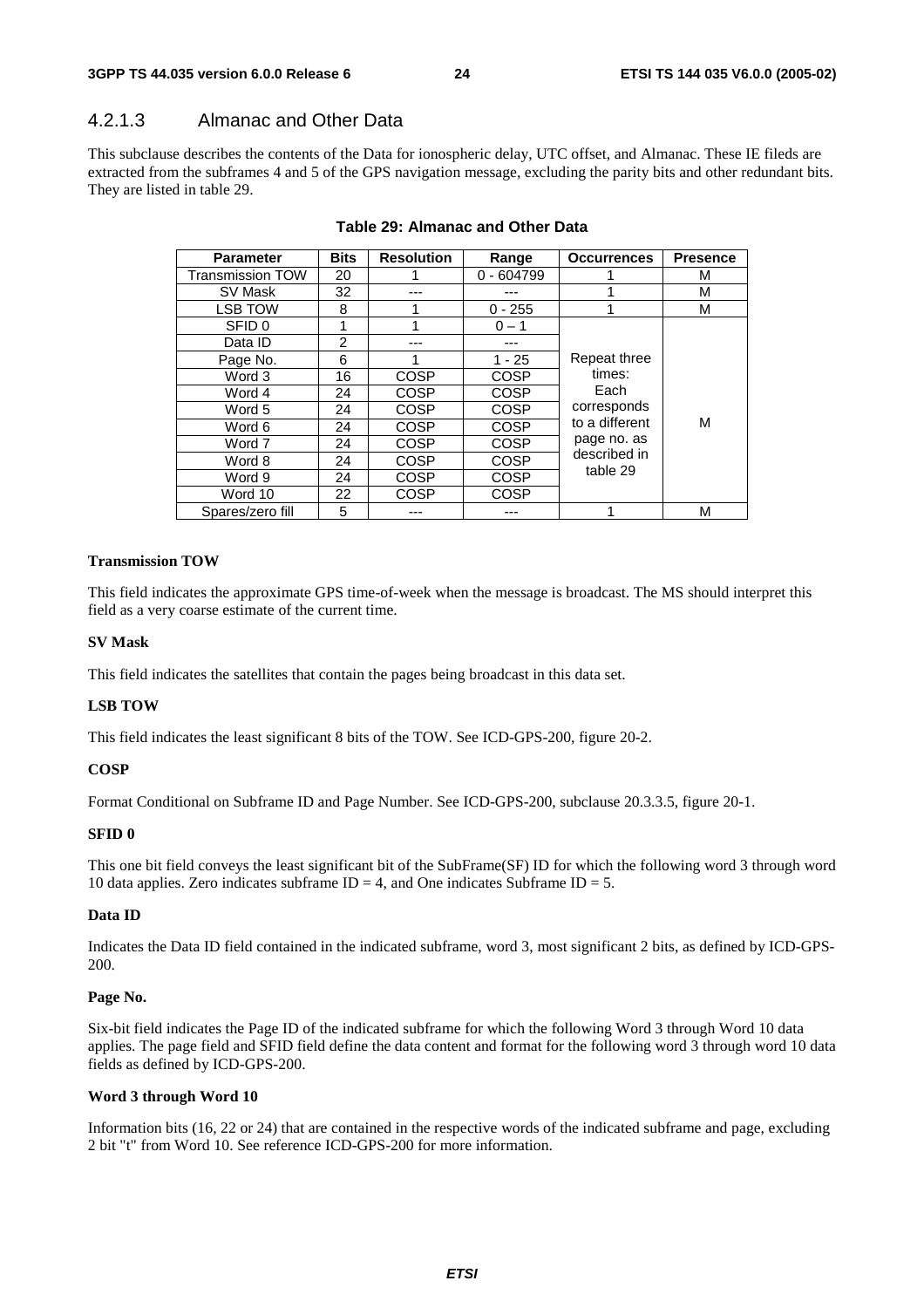Each broadcast Almanac and Other Data message contains three subframes of information. All three of subframe pages in this data set can be from the same subframe ID (all from subframe 5 for example), or a mixed set containing some subframe 4 and some subframe 5 data.

Table 29 shows the subframe and page numbers corresponding to the Almanac, SV Health, and Iono / UTC Correction data. A total of 35 subframes must be broadcast if all the information is to be provided to the MS. Given that three subframes worth of content can be delivered per broadcast message, it will take only 12 broadcast messages to deliver the entire data set shown in table 29. If the data listed in table 29 is broadcast at the rate of approximately once per four hours, one Almanac and Other Data message must be broadcast on average every 20 minutes. An alternate approach is to broadcast the 12 messages as a set closely together in time, but with four-hour duration between sets. Note that the four-hour figure is only used to illustrate the concept, and a shorter or longer period may be used instead.

It is possible to broadcast other data contained in Subframes 4 and/or 5 not shown in table 29. The format of the message remains the same, only the particular page of the desired data needs to be set properly. The contents of words 3 through 10 also need to be set as described in ICD-GPS-200. Using this format, it provides maximum compatibility for future expansion to include other data in subframes 4 and 5 not shown in table 30 or ICD-GPS-200.

#### **Table 30: Mapping of Almanac, Health, Iono, and UTC Data to Subframe Number and Page Number**

| Data Type                | <b>Subframe</b> | Page(s)                 |
|--------------------------|-----------------|-------------------------|
| Almanac Data (SV1 - 24)  |                 | $1 - 24$                |
| Almanac Data (SV25 - 32) |                 | 2, 3, 4, 5, 7, 8, 9, 10 |
| SV Health $(SV1 - 24)$   |                 | 25                      |
| SV Health $(SV25 - 32)$  |                 | 25                      |
| Iono/UTC Corrections     |                 |                         |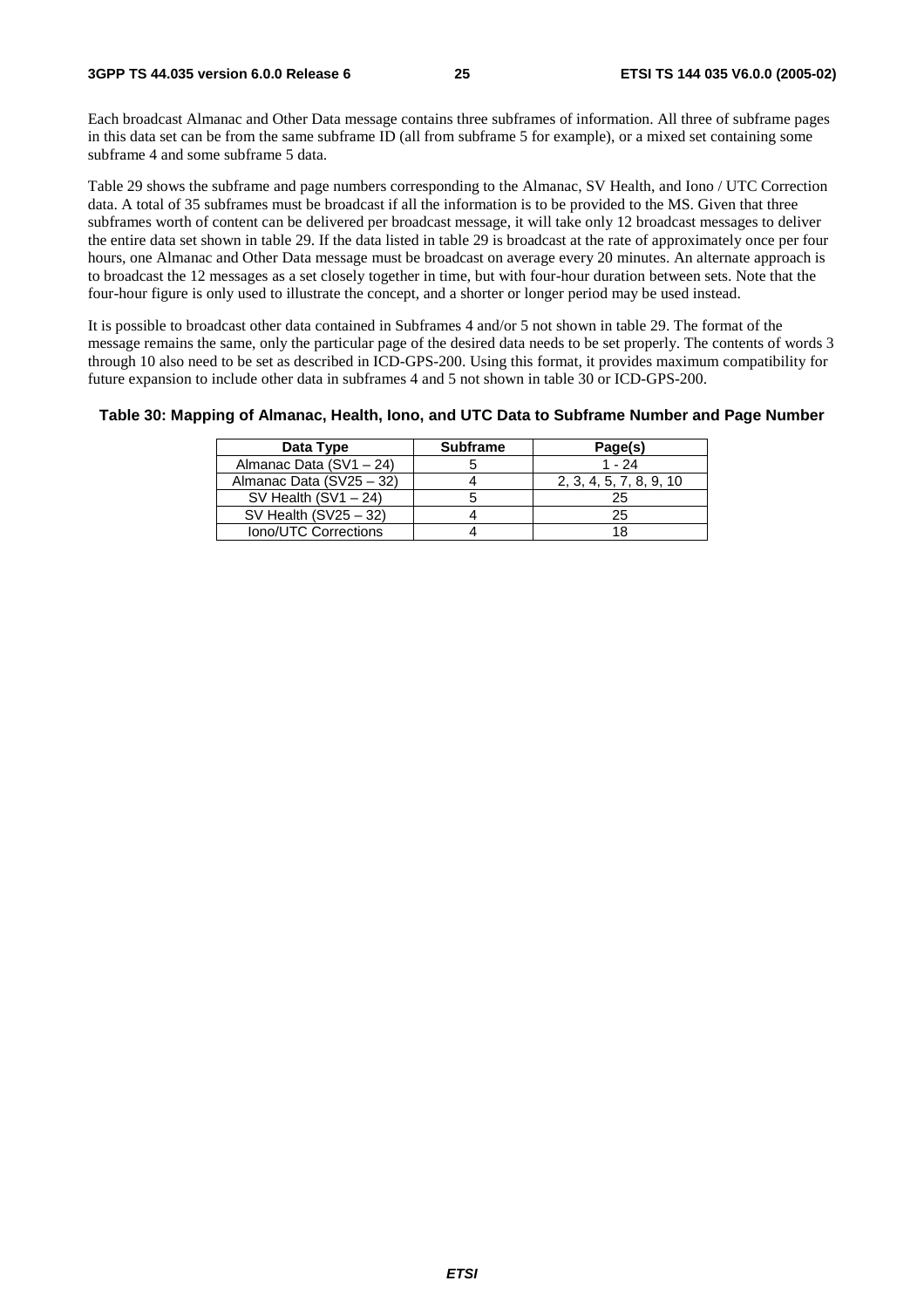# Annex A (informative): Overview of Broadcast Assistance for E-OTD and GPS

This annex presents an overview of the functionality and requirements for broadcasting assistance information for GPS and E-OTD in GSM networks. Potential impacts to other services are also described.

# A.1 General

The E-OTD and GPS assistance information may be broadcast over the SMSCB service. The SMSCB DRX service is used to forecast the occurrences of the broadcast messages. The E-OTD and GPS broadcasts are independent of each other, have own SMSCB message identifiers and are broadcast on the demand of the characteristics of the E-OTD and GPS. In the network side, the SMLC is responsible for gathering the information, constructing the broadcast messages and ciphering a part of the message, if necessary. The SMLC also maintains the deciphering keys that MS requests with MO-LR. The deciphering keys are location area specific.

SMSCB messages can be received when MS is in idle mode. When MS is in dedicated mode the same information that was received in idle mode via broadcast channel may be requested by MS via point-to-point messaging.

# A.2 E-OTD Assistance Broadcast

The information that is broadcast for E-OTD assistance is used in MS-based E-OTD to help the MS measure neighbour BTSs and compute its own position. The broadcast message is built so that it has always a fixed length of 82 octets, which is the size of one SMS Cell Broadcast (SMSCB) message. The information elements are scalable according to the number of neighbour BTSs and the amount of sectored channels.

In general, the following information is included in a broadcast E-OTD assistance message:

- Reference Time.
- Neighbour Channel Time Slot Scheme.
- Information about sectored neighbour channels.
- Neighbour channel 51 Multiframe Offset values.
- Neighbour channel BCC values.
- RTD Drift Factor values (ciphered if active).
- Neighbour channel RTD values (ciphered if active).
- Serving cell and neighbour cell location information (ciphered if active).

The system information message that is received in idle mode contains the neighbour channel information. The E-OTD SMSCB message refers to this system information neighbour list so that there is indication which neighbours in the system information neighbour list are included in the broadcast message. The neighbour channel RTD values, serving cell location and neighbour cell location information may be ciphered.

Based on the information in the broadcast message and the E-OTD measurements done by MS, MS is capable to calculate its position. MS that is not capable to calculate its position itself may receive the SMSCB messages and use the unciphered contents to help the synchronization to the neighbour channels.

Most information contained in the E-OTD broadcast message is static. However, the RTD values change relatively often due to the drift in unsynchronized BTS clocks. The duration of validity of RTD values will affect the location accuracy calculated by MS. The RTD update rate is a function of BTS clock stability and required location accuracy from the operator and may be specified by the operator.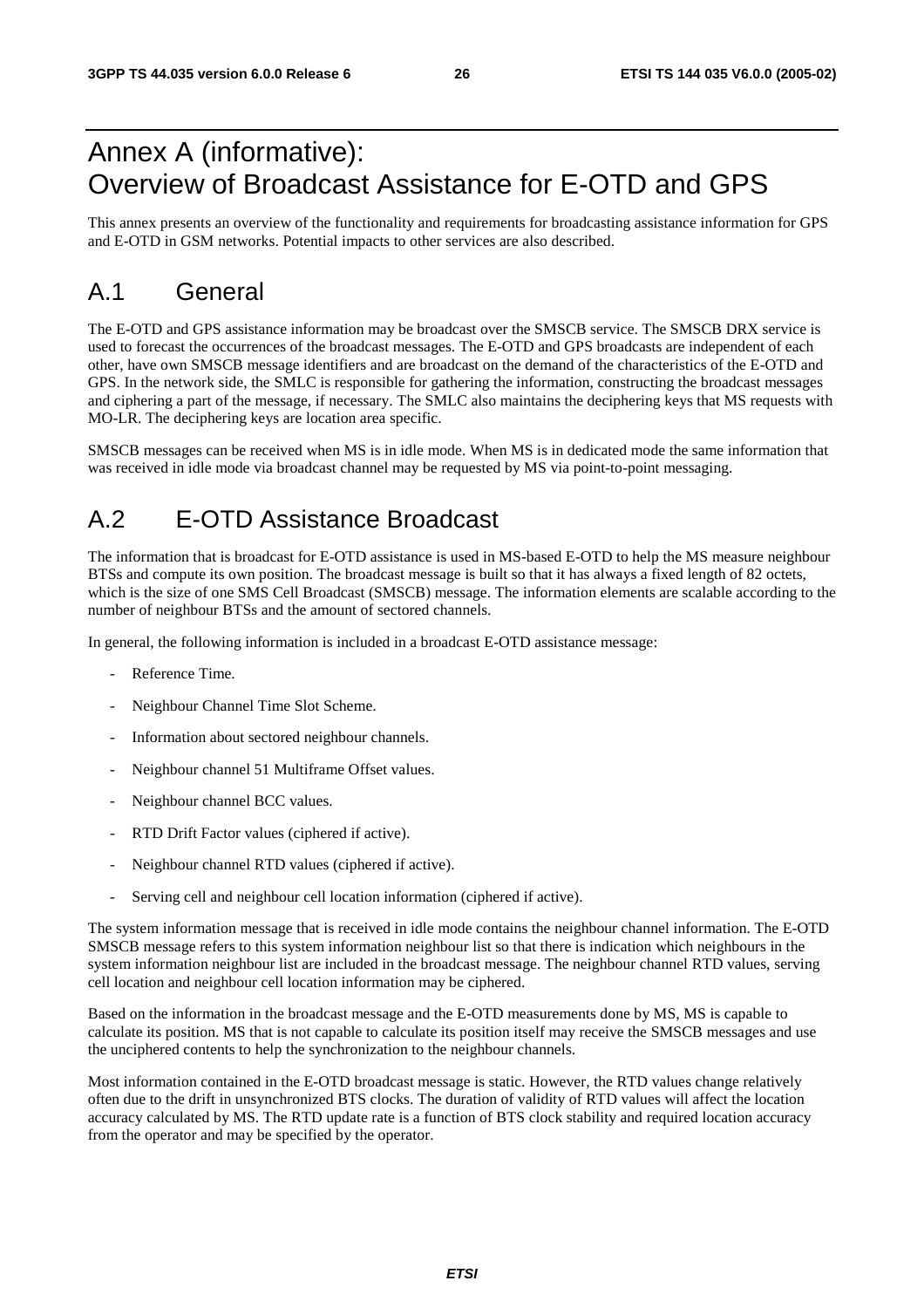# A.3 GPS Assistance Broadcast

#### **Broadcast DGPS Data**

The main content of the broadcast message for GPS assistance is DGPS corrections. This information is used in MSbased GPS positioning to improve the accuracy of the position result. Some background information for DGPS broadcast is presented in this subclause. Requirements on the GSM network for broadcasting DGPS corrections are also discussed.

In good signal environments, the primary determinant of position accuracy for GPS is the intentional degradation of the GPS satellite clocks, known as *selective availability* (SA). Another contributor to the error budget is unmodeled atmospheric delay. The techniques used to correct these error sources are collectively known as *differential GPS* (DGPS). These methods involve locating one or more reference receivers at known locations and observing the visible satellite signals. These receivers essentially solve the inverse GPS problem - find differences from the expected measurements at the known position. The accuracy of the DGPS corrections is inversely proportional to the distance from the reference location. The inaccuracy is caused by changes in the geometry and visibility of the satellite constellation. For most applications, however, the corrections are valid for receivers within a 200 km to 400 km radius of the reference station.

One noteworthy characteristic of the DGPS corrections is that they have a short time constant compared to other GPS information such as satellite ephemeris. Once a correction model is computed, its accuracy degrades over time. This is mainly due to the time-varying nature of the SA imposed on the satellite signals. The duration of validity of a set of differential corrections depends on the accuracy requirements of the user or application, but in general the corrections must be updated at least every 30 s.

The fact that DGPS corrections are valid for large areas but require frequent update make them very suitable for delivery over a GSM broadcast channel such as SMSCB. This broadcast strategy is used by other DGPS sources, such as FM broadcast stations and geostationary satellites (WAAS, EGNOS, and MSAS). However, broadcasting the DGPS corrections in the GSM network has a clear advantage over other sources. This is mainly due to the fact that GSM broadcast exploits the existing reliable data link between the GPS-capable MS and the GSM network. In the other methods, the MS must capture the DGPS information from another source and therefore pays a price in power consumption, complexity, or both.

The format used for GSM broadcast of DGPS corrections includes a list of satellites visible at a nearby reference location, the correction in the range measurement for each satellite, and the rate-of-change of the range correction. In addition, an allowance is made for adding correction differences (i.e. ∆PRC and ∆RRC values) for multiple copies of the GPS ephemeris, to reduce the network traffic flow. Other information includes satellite health status and a reference GPS time for the corrections. The total amount of DGPS information is 48 bits (6 octets) per satellite with 80 bits (10 octets) of overhead information. The total message size for 12 visible satellites is 82 octets, which will fit within a single SMSCB message.

#### **Broadcast Other Data**

The contents of the other broadcast GPS Assiatance Message data sets are ephemeris and clock correction, as well as almanac and other data. This information can be used by the GPS receiver integrated with MS to improve the signal acquisition time and sensitivity, to recover GPS time and to obtain Ephemeris, clock correction, UTC offset, Ionospheric delay, and Almanac data. For example, the ephemris data set may be broadcast every 90 s, and Almanac may be broadcast once every serveral hours. The mobile station which does not require E-OTD and/or DGPS assistance can wake up at 90 s intervals, download these data, and then go back to sleep. This broadcast message can assist mobile station in idle mode to acquire GPS satellites with improved sensitivity and perform GPS time recovery without pointto-point communication, therefore improving the time to the first fix and reducing the point-to-point message traffic. The message can be provided within a single SMSCB message.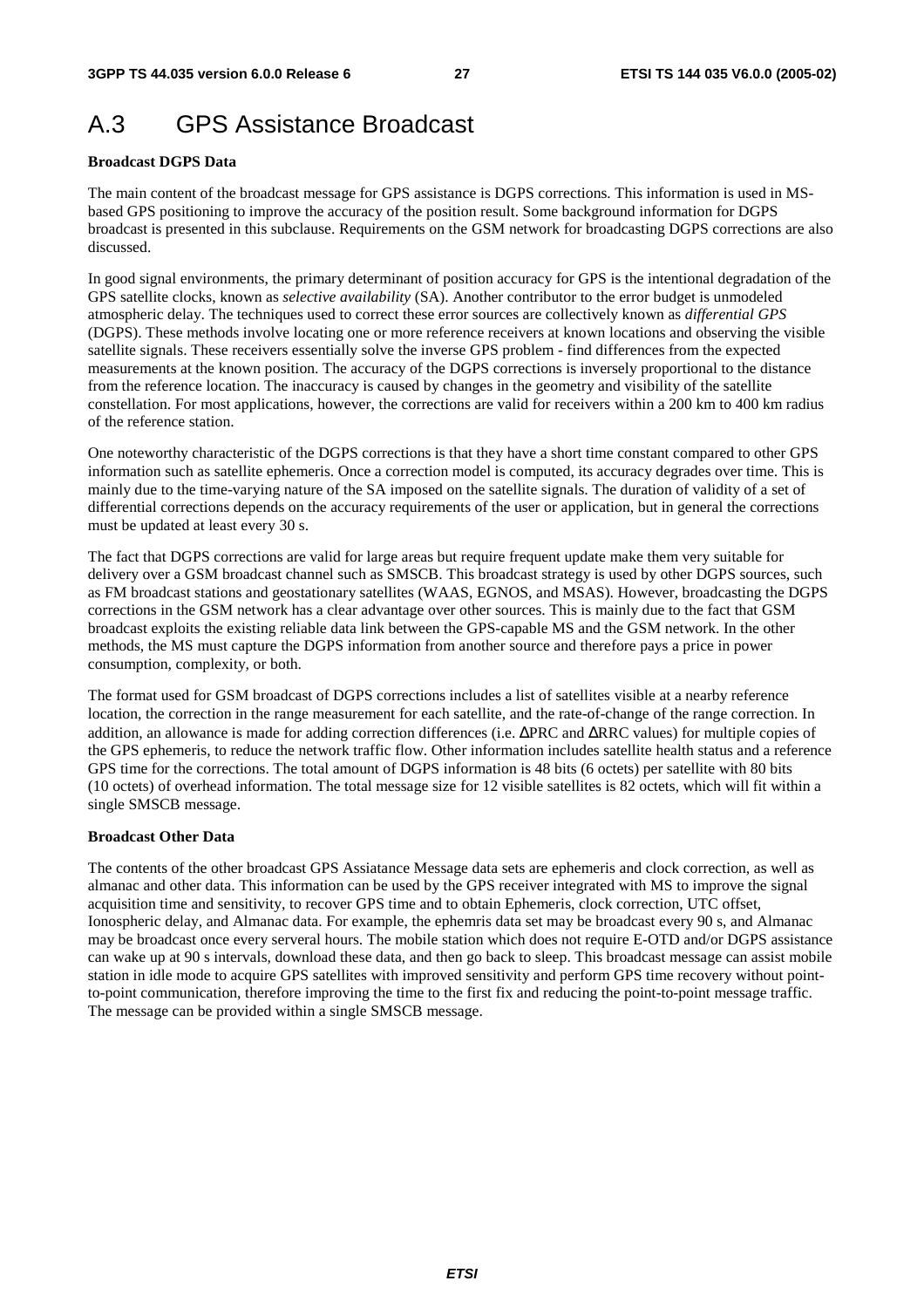# A.4 Impact on Other Services

#### *Latency*

The main impact is due to latency requirements for delivery of the DGPS and E-OTD assistance information. Both the DGPS corrections and the RTD values are valid for relatively short periods of time, and must be delivered in a timely manner. Thus, the service is sensitive to delays such as buffering broadcast SMSCB messages. The Reference Time in the broadcast messages and the drift factors can be used to compensate latency.

The Ephemeris and Clock Correction data set needs to be broadcast once every 90 s. The period for broadcasting the data set is chosen to provide the entire ephemeris (three subframes) in a reasonable amount of time. For 8 satellites, it would take 12 minutes. The Almanac and Other Data data set can be broadcast every several hours. To deliver the entire data set within 6 minutes, 12 broadcasts with a 30 s rate are required. It can also be broadcast at a much slower rate. For instance, for a 20 minute rate, the data set can be delivered to the mobile station every 4 hours.

#### *Capacity*

The SMSCB used for LCS uses the basic CBCH or extended CBCH. The support of E-OTD and/or DGPS broadcast needs capacity related to broadcast message characteristics (RTD/DGPS validity). The SMSCB DRX service also needs to schedule a message that is sent once per schedule period. The maximum schedule period is 48 SMSCB message slots.

Example of capacity scenario:

- The basic CBCH uses the same physical resource as SDCCH/4 (sub channel 2) or SDCCH/8 (sub channel 2). If SMSCB service is supported in basic CBCH it occupies 1/4 of SDCCH capacity when using SDCCH/4 and 1/8 of SDCCH capacity when using SDCCH/8.
- The basic CBCH capacity is 1 SMSCB message per 2 s.
- Both DGPS and E-OTD broadcast is assumed to be once per 30 s and the Ephemeris and Almanac messages are assumed to be once per 90 s or longer (capacity is 15 SMSCB messages per 30 s).
- Schedule period is  $45 (= 45 \times 2 \text{ s} = 90 \text{ s})$ . If SMSCB DRX service is used for other services in SMSCB, the one SMSCB DRX schedule message per schedule period is needed to support all services:
	- $\Rightarrow$  LCS needs 2/15 + 1/45 of SMSCB capacity plus one schedule message every 90 s for delivering assistance data for both E-OTD and GPS methods.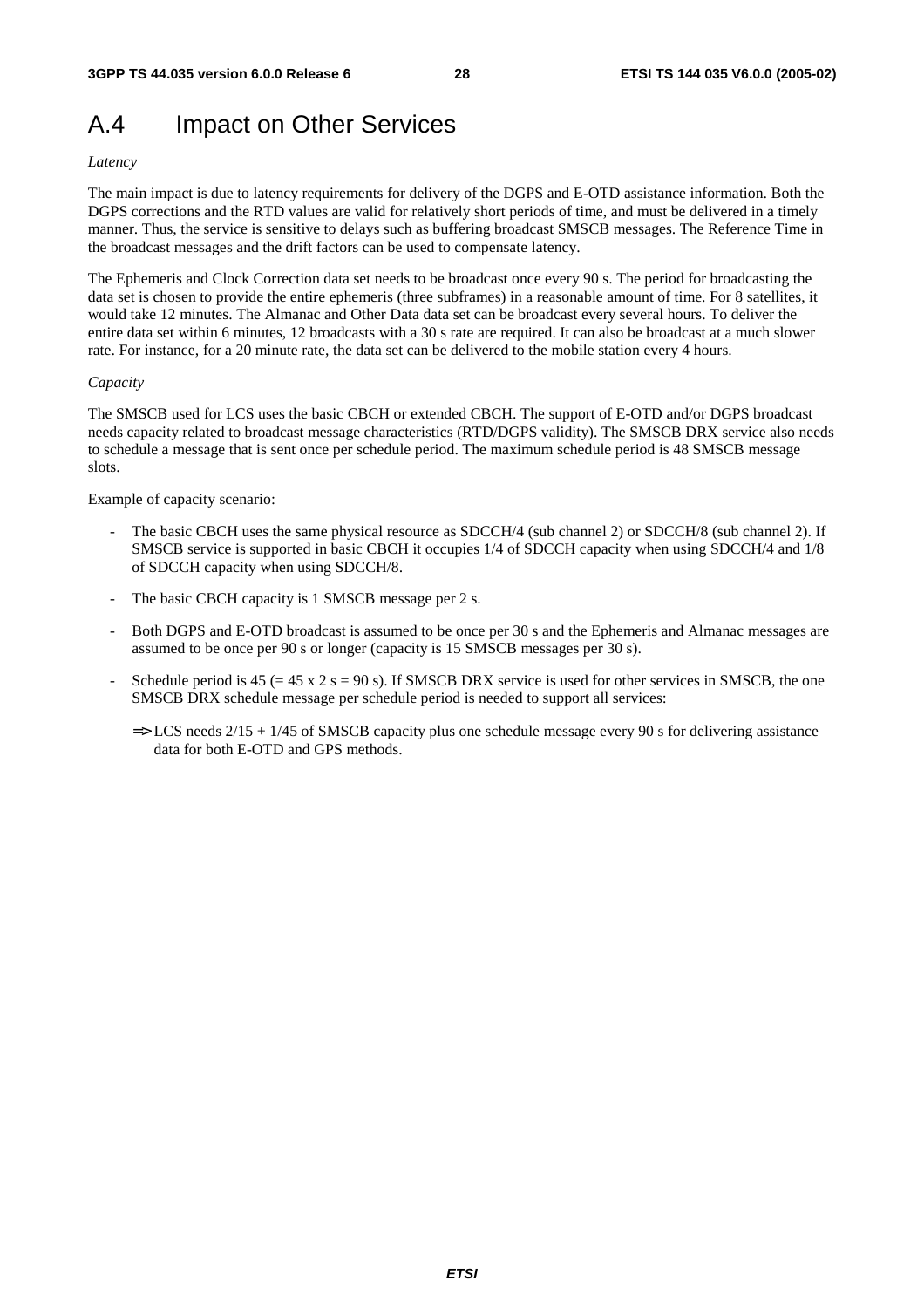# Annex B (informative): Example of E-OTD Assistance Data Broadcast Message

This example describes how the message is built when following neighbour cell information is enclosed into SMSCB broadcast message:

- All neighbours (1-19) from System Information Neighbour List is included into one broadcast message.
- The neighbours 1, 2, 3, 7, 8, 9, 11, 12, 13, 16, 17 and 19 are belonging to sectored BTS and following channels are in the same groups:  $(1, 2, 3)$ ,  $(7, 8, 9)$ ,  $(11, 12, 13)$  and  $(16, 17, 19)$ . Serving cell channel is not belonging to sectored BTS.
- The channels belonging to sectored BTS are syncronized.
- The accuracy range is 15 km, and ciphering is active.
- The 51 Multiframe Value is included, the RTD range is 1 time slot and the RTD accuracy in 1/32 bit.
- BTS network is not syncronized.
- RTD Drift Factors are not included into message.
- NOTE: There are 15 remain bits for Relative Location Values and the 15 bits are used for Relative North or East extention bits. These bits are added to Nb18 North, Nb18 East, Nb15 North, Nb15 East, Nb14 North, Nb14 East, Nb10 North, Nb10 East, Nb6 North, Nb6 East, Nb5 North, Nb5 East, Nb4 North, Nb4 East and ID4 North.. These have 8 bits and the rest have 7 bits for relative location value.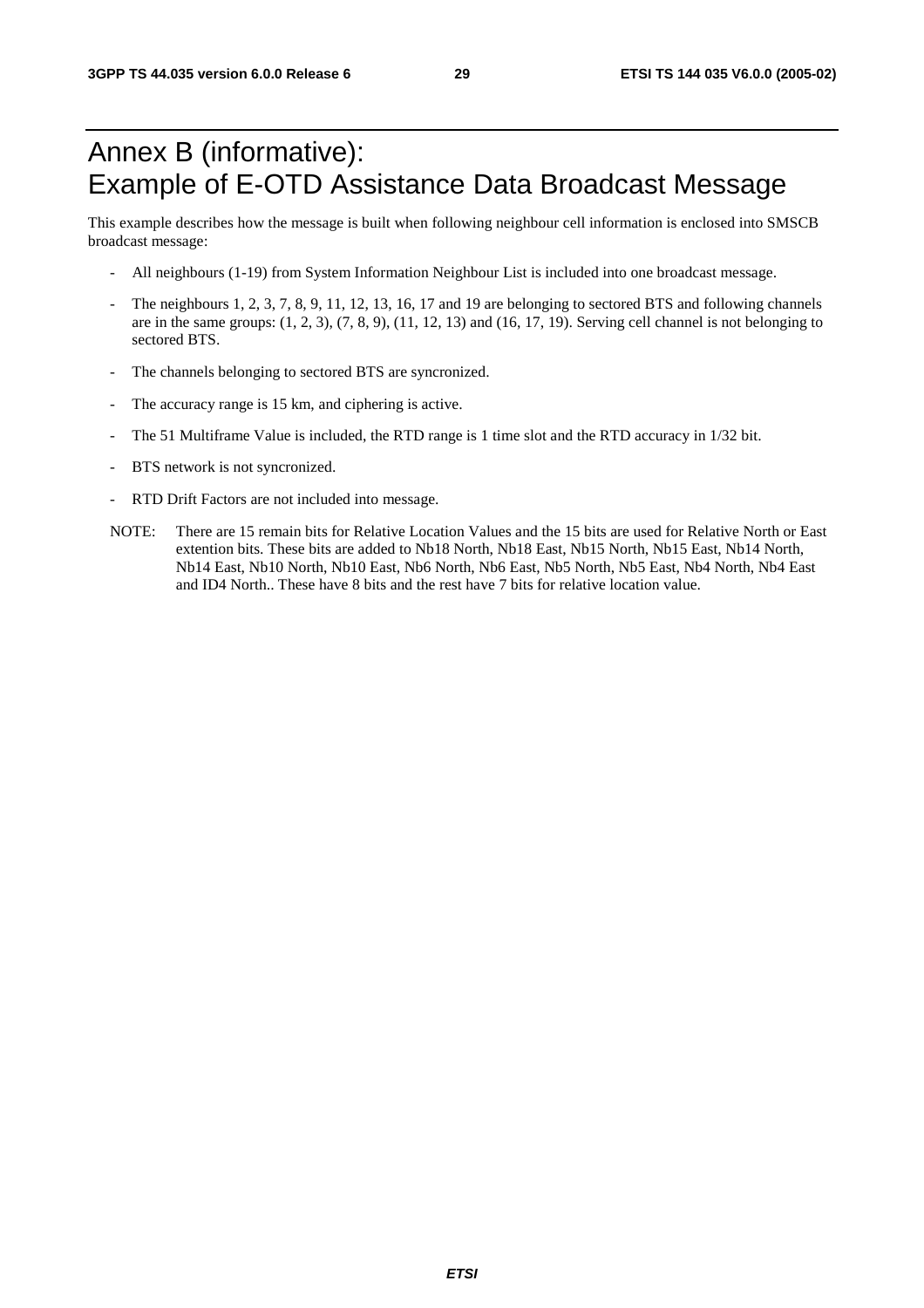| 8                                                    | $\overline{7}$                                                                     | 6                                          | 5                                                | 4                                                           | 3                                                        | $\overline{2}$                           | 1                                                           |                     |
|------------------------------------------------------|------------------------------------------------------------------------------------|--------------------------------------------|--------------------------------------------------|-------------------------------------------------------------|----------------------------------------------------------|------------------------------------------|-------------------------------------------------------------|---------------------|
| Cipher<br>On $(1)$                                   | Cipher<br>Key Ind<br>(0)                                                           |                                            | <b>Accuracy Range</b><br>MSB(010)LSB             |                                                             |                                                          | All Neighbours<br>MSB(000)LSB            |                                                             | Octet1              |
|                                                      | Number of Neigh<br>MSB(11)                                                         | <b>RTDs</b><br>Present<br>(1)              | RTD<br><b>Drift</b><br>Factors<br>Present<br>(0) |                                                             | <b>RTD Accuracy</b><br>MSB(01)LSB                        | <b>RTD</b><br>Range<br>(1)               | Sector<br>Ind On<br>(1)                                     | Octet <sub>2</sub>  |
|                                                      |                                                                                    | <b>Reference Time</b><br>$(MSB, bits 9-5)$ |                                                  |                                                             |                                                          | Number of Neigh (001)LSB                 |                                                             | Octet <sub>3</sub>  |
|                                                      | <b>Ciphering Serial Number</b><br>(MSB, bits 15-13)                                |                                            |                                                  |                                                             | Reference Time (LSB, bits 4-0)                           |                                          |                                                             | Octet4              |
|                                                      |                                                                                    |                                            |                                                  | Ciphering Serial Number (bits 12-5)                         |                                                          |                                          |                                                             | Octet <sub>5</sub>  |
|                                                      | <b>Time Slot Scheme</b><br>Serv Cell (MSB)& Nb <sub>19-18</sub>                    |                                            |                                                  |                                                             | <b>Ciphering Serial Number</b><br>(bits 4-0, LSB)        |                                          |                                                             | Octet <sub>6</sub>  |
|                                                      |                                                                                    |                                            |                                                  | Time Slot Scheme Nb <sub>17-10</sub>                        |                                                          |                                          |                                                             | Octet7              |
|                                                      |                                                                                    |                                            |                                                  | Time Slot Scheme Nb <sub>9-2</sub>                          |                                                          |                                          |                                                             | Octet8              |
|                                                      |                                                                                    |                                            |                                                  | Sectored Channels Serv Cell & Nb <sub>19-14</sub> (0101100) |                                                          |                                          | Time<br>Slot<br>Scheme<br>$Nb1$ LSB                         | Octet <sub>9</sub>  |
|                                                      |                                                                                    |                                            |                                                  | Sectored Channels Nb <sub>13-6</sub> (11101110)             |                                                          |                                          |                                                             | Octet10             |
|                                                      | Sec Ch BTS ID4 Nb19<br>MSB(011)LSB                                                 |                                            |                                                  |                                                             | <b>Sectored Channels</b><br>Nb <sub>5-1</sub> (00111)LSB |                                          |                                                             | Octet11             |
|                                                      | Sec Ch BTS ID3<br>Nb13 MSB(01)                                                     |                                            | Sec Ch BTS ID4 Nb16<br>MSB(011)LSB               |                                                             |                                                          | Sec Ch BTS ID4 Nb17<br>MSB(011)LSB       |                                                             | Octet12             |
| Sec Ch<br>BTS ID2<br>N <sub>b</sub> 9<br>MSB(0)      |                                                                                    | Sec Ch BTS ID3 Nb11<br>MSB(010)LSB         |                                                  |                                                             | Sec Ch BTS ID3 Nb12<br>MSB(010)LSB                       |                                          | Sec Ch<br>BTS ID3<br>$(0)$ LSB                              | Octet13             |
|                                                      | Sec Ch BTS ID2 Nb7<br>MSB(001)LSB                                                  |                                            |                                                  | Sec Ch BTS ID2 Nb8<br>MSB(001)LSB                           |                                                          | Sec Ch BTS ID2<br>Nb9 (01)LSB            |                                                             | Octet14             |
|                                                      | Sec Ch BTS ID1<br><b>Nb1 MSB(00)</b>                                               |                                            | Sec Ch BTS ID1 Nb2<br><b>MSB(000)LSB</b>         |                                                             |                                                          | Sec Ch BTS ID1 Nb3<br><b>MSB(000)LSB</b> |                                                             | Octet15             |
|                                                      | 51MF Offset Value Nb19 (MSB)                                                       |                                            | Sync<br>ID <sub>1</sub> $(1)$                    | Sync<br>ID2(1)                                              | Sync<br>ID3(1)                                           | Sync<br>ID4(1)                           | Sec Ch<br><b>BTSID1</b><br>N <sub>b</sub> 1<br>$(0)$ LSB    | Octet16             |
|                                                      |                                                                                    | 51MF Offset Value Nb18 (MSB)               |                                                  |                                                             |                                                          | 51MF Offset Value Nb19 (LSB)             |                                                             | Octet17             |
| 51MF<br>Offset<br>Value<br>Nb16<br>(MSB)             |                                                                                    |                                            |                                                  | 51MF Offset Value Nb17 (MSB LSB)                            |                                                          |                                          | 51MF<br>Offset<br>Value<br>Nb <sub>18</sub><br>(LSB)        | Octet18             |
|                                                      | 51MF Offset Value Nb15 (MSB)                                                       |                                            |                                                  |                                                             | 51MF Offset Value Nb16 (LSB)                             |                                          |                                                             | Octet19             |
|                                                      |                                                                                    | 51MF Offset Value Nb14 (MSB)               |                                                  |                                                             |                                                          | 51MF Offset Value Nb15 (LSB)             |                                                             | Octet20             |
| 51MF<br>Offset<br>Value<br><b>Nb12</b><br>(MSB)      |                                                                                    |                                            |                                                  | 51MF Offset Value Nb13 (MSB LSB)                            |                                                          |                                          | <b>51MF</b><br>Offset<br>Value<br>Nb <sub>14</sub><br>(LSB) | Octet21             |
|                                                      | 51MF Offset Value Nb11 (MSB)                                                       |                                            |                                                  |                                                             | 51MF Offset Value Nb12 (LSB)                             |                                          |                                                             | Octet22             |
|                                                      |                                                                                    | 51MF Offset Value Nb10 (MSB)               |                                                  |                                                             |                                                          | 51MF Offset Value Nb11 (LSB)             |                                                             | Octet <sub>23</sub> |
| 51MF<br>Offset<br>Value<br>N <sub>b</sub> 8<br>(MSB) | 51MF Offset Value Nb9 (MSB LSB)<br>51MF<br>Offset<br>Value<br><b>Nb10</b><br>(LSB) |                                            |                                                  |                                                             |                                                          |                                          | Octet24                                                     |                     |
|                                                      | 51MF Offset Value Nb7 (MSB)                                                        |                                            |                                                  |                                                             | 51MF Offset Value Nb8 (LSB)                              |                                          |                                                             | Octet25             |
|                                                      |                                                                                    | 51MF Offset Value Nb6 (MSB)                |                                                  |                                                             |                                                          | 51MF Offset Value Nb7 (LSB)              |                                                             | Octet26             |
| 51MF<br>Offset<br>Value<br>N <sub>b</sub> 4<br>(MSB) |                                                                                    |                                            |                                                  | 51MF Offset Value Nb5 (MSB LSB)                             |                                                          |                                          | 51MF<br>Offset<br>Value<br>N <sub>b</sub> 6<br>(LSB)        | Octet27             |
|                                                      | 51MF Offset Value Nb3 (MSB)                                                        |                                            |                                                  |                                                             | 51MF Offset Value Nb4 (LSB)                              |                                          |                                                             | Octet <sub>28</sub> |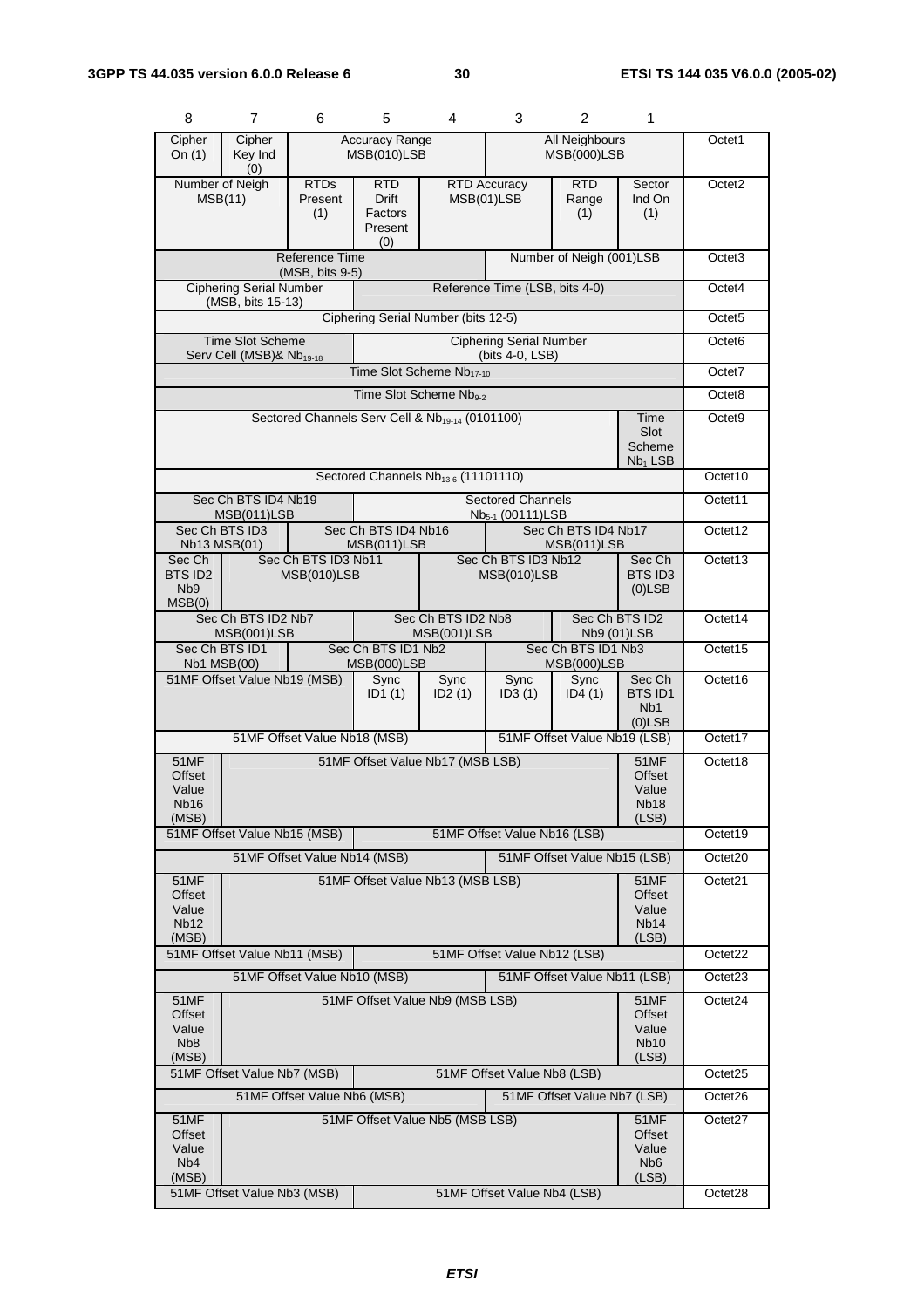| 8                                           | 7                    | 6                           | 5                   | 4                               | 3                   | 2                           | 1                                                           |                     |
|---------------------------------------------|----------------------|-----------------------------|---------------------|---------------------------------|---------------------|-----------------------------|-------------------------------------------------------------|---------------------|
|                                             |                      | 51MF Offset Value Nb2 (MSB) |                     |                                 |                     | 51MF Offset Value Nb3 (LSB) |                                                             | Octet29             |
| <b>BCC</b><br>Nb <sub>19</sub><br>(MSB)     |                      |                             |                     | 51MF Offset Value Nb1 (MSB LSB) |                     |                             | <b>51MF</b><br>Offset<br>Value<br>N <sub>b</sub> 2<br>(LSB) | Octet <sub>30</sub> |
|                                             | BCC Nb17 (MSB LSB)   |                             |                     | BCC Nb18 (MSB LSB)              |                     | BCC Nb19 (LSB)              |                                                             | Octet31             |
|                                             | BCC Nb14 (MSB)       |                             | BCC Nb15 (MSB LSB)  |                                 |                     | BCC Nb16 (MSB LSB)          |                                                             | Octet <sub>32</sub> |
| <b>BCC</b><br>Nb11<br>(MSB)                 |                      | BCC Nb12 (MSB LSB)          |                     |                                 | BCC Nb13 (MSB LSB)  |                             | <b>BCC</b><br>Nb <sub>14</sub><br>(LSB)                     | Octet <sub>33</sub> |
|                                             | BCC Nb9 (MSB LSB)    |                             |                     | BCC Nb10 (MSB LSB)              |                     | BCC Nb11 (LSB)              |                                                             | Octet34             |
|                                             | BCC Nb6 (MSB)        |                             | BCC Nb7 (MSB LSB)   |                                 |                     | BCC Nb8 (MSB LSB)           |                                                             | Octet35             |
| <b>BCC</b><br>N <sub>b</sub> 3<br>(MSB)     |                      | BCC Nb4 (MSB LSB)           |                     |                                 | BCC Nb5 (MSB LSB)   |                             | <b>BCC</b><br>N <sub>b</sub> 6<br>(LSB)                     | Octet36             |
|                                             | BCC Nb1 (MSB LSB)    |                             |                     | BCC Nb2 (MSB LSB)               |                     | BCC Nb3 (LSB)               |                                                             | Octet37             |
|                                             |                      |                             |                     | RTD Value Nb18 (MSB)            |                     |                             |                                                             | Octet38             |
|                                             | RTD Value Nb15 (MSB) |                             |                     |                                 | RTD Nb18 (LSB)      |                             |                                                             | Octet39             |
|                                             |                      |                             |                     | RTD Value Nb15                  |                     |                             |                                                             | Octet40             |
|                                             |                      | RTD Value Nb14 (MSB)        |                     |                                 |                     | RTD Value Nb15<br>(LSB)     |                                                             | Octet41             |
| <b>RTD</b><br>Value<br><b>Nb10</b><br>(MSB) |                      |                             |                     | RTD Value Nb14 (LSB)            |                     |                             |                                                             | Octet42             |
|                                             |                      |                             |                     | RTD Value Nb10                  |                     |                             |                                                             | Octet43             |
|                                             |                      | RTD Value Nb6 (MSB)         |                     |                                 |                     | RTD Value Nb10 (LSB)        |                                                             | Octet44             |
|                                             |                      |                             |                     | RTD Value Nb6                   |                     |                             |                                                             | Octet45             |
|                                             |                      |                             | RTD Value Nb5 (MSB) |                                 |                     |                             | <b>RTD</b><br>Value<br>N <sub>b</sub> <sub>6</sub><br>(LSB) | Octet46             |
| (MSB)                                       | <b>RTD Value Nb4</b> |                             |                     |                                 | RTD Value Nb5 (LSB) |                             |                                                             | Octet47             |
|                                             |                      |                             |                     | RTD Value Nb4                   |                     |                             |                                                             | Octet48             |
|                                             |                      | RTD Value ID4 (MSB)         |                     |                                 |                     | RTD Value Nb4 (LSB)         |                                                             | Octet49             |
|                                             |                      |                             |                     | RTD Value ID4 (LSB)             |                     |                             |                                                             | Octet <sub>50</sub> |
|                                             |                      |                             |                     | RTD value ID3 (MSB)             |                     |                             |                                                             | Octet <sub>51</sub> |
|                                             | RTD Value ID2 (MSB)  |                             |                     |                                 | RTD Value ID3 (LSB) |                             |                                                             | Octet52             |
|                                             |                      |                             |                     | RTD Value ID2                   |                     |                             |                                                             | Octet <sub>53</sub> |
|                                             |                      |                             | RTD Value ID1 (MSB) |                                 |                     | (LSB)                       | RTD Value ID2                                               | Octet54             |
| Serv<br>Cell Lat<br>(MSB)                   |                      |                             |                     | RTD Value ID1 (LSB)             |                     |                             |                                                             | Octet <sub>55</sub> |
| Serv Cell Lat                               |                      |                             |                     |                                 |                     |                             |                                                             | Octet <sub>56</sub> |
|                                             |                      |                             |                     | Serv Cell Lat                   |                     |                             |                                                             | Octet57             |
| Serv<br>Cell<br>Long<br>(MSB)               |                      |                             |                     | Serv Cell Lat (LSB)             |                     |                             |                                                             | Octet58             |
|                                             |                      |                             |                     | Serv Cell Long                  |                     |                             |                                                             | Octet59             |
|                                             |                      |                             |                     | Serv Cell Long                  |                     |                             |                                                             | Octet60             |
| Rel<br>North<br><b>Nb18</b><br>(MSB)        |                      |                             |                     | Serv Cell Long (LSB)            |                     |                             |                                                             | Octet61             |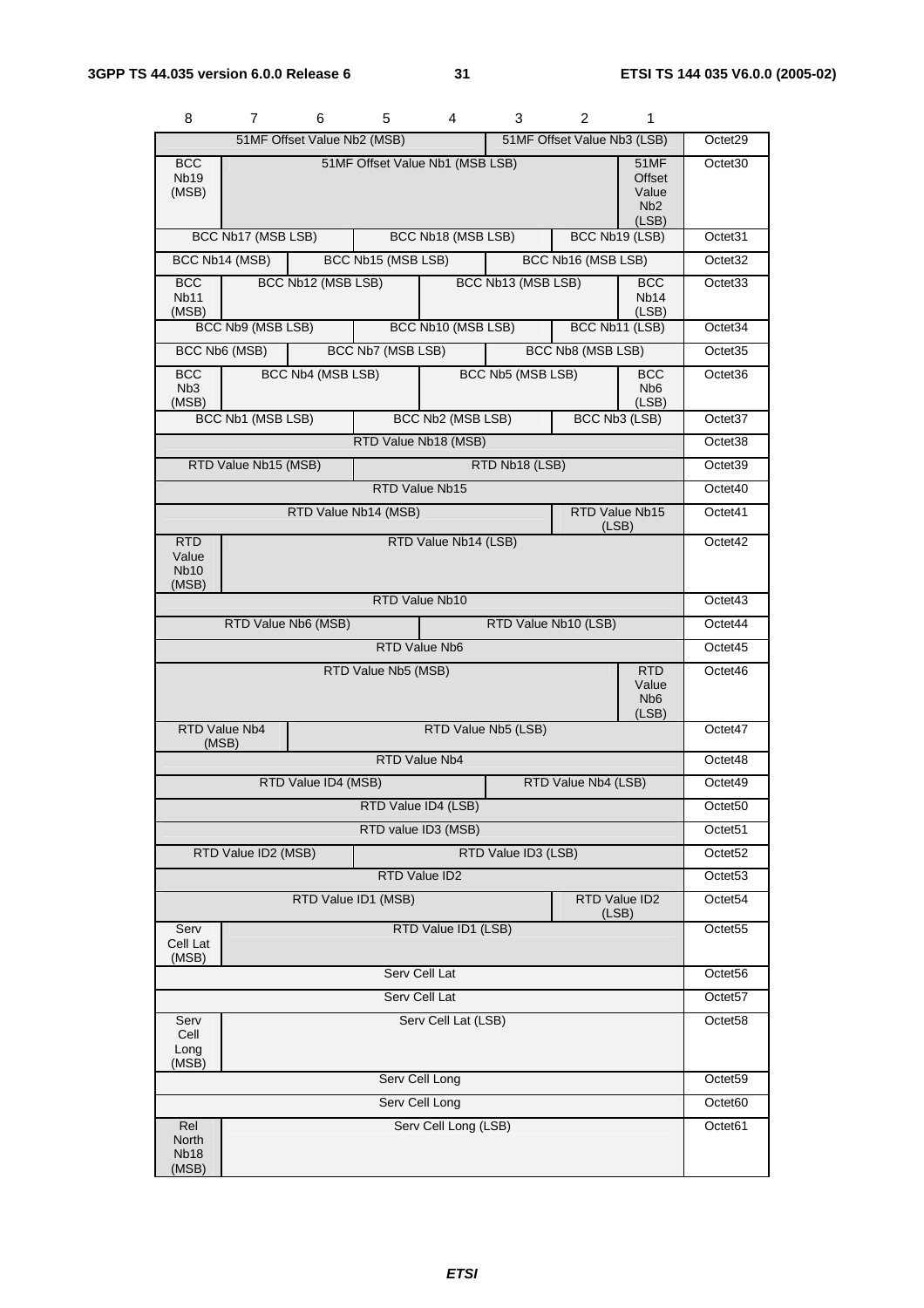| 8                                       | 7                   | 6                  | 5                      | 4                    | 3                   | $\overline{c}$      | 1            |         |
|-----------------------------------------|---------------------|--------------------|------------------------|----------------------|---------------------|---------------------|--------------|---------|
| <b>Rel East</b>                         |                     |                    |                        | Rel North Nb18 (LSB) |                     |                     |              | Octet62 |
| <b>Nb18</b><br>(MSB)                    |                     |                    |                        |                      |                     |                     |              |         |
| Rel                                     |                     |                    |                        | Rel East Nb18 (LSB)  |                     |                     |              | Octet63 |
| North<br><b>Nb15</b>                    |                     |                    |                        |                      |                     |                     |              |         |
| (MSB)                                   |                     |                    |                        |                      |                     |                     |              |         |
| <b>Rel East</b>                         |                     |                    |                        | Rel North Nb15 (LSB) |                     |                     |              | Octet64 |
| <b>Nb15</b><br>(MSB)                    |                     |                    |                        |                      |                     |                     |              |         |
| Rel                                     |                     |                    |                        | Rel East Nb15 (LSB)  |                     |                     |              | Octet65 |
| North                                   |                     |                    |                        |                      |                     |                     |              |         |
| Nb <sub>14</sub><br>(MSB)               |                     |                    |                        |                      |                     |                     |              |         |
| <b>Rel East</b>                         |                     |                    |                        | Rel North Nb14 (LSB) |                     |                     |              | Octet66 |
| Nb <sub>14</sub>                        |                     |                    |                        |                      |                     |                     |              |         |
| (MSB)<br>Rel                            |                     |                    |                        | Rel East Nb14 (LSB)  |                     |                     |              | Octet67 |
| North                                   |                     |                    |                        |                      |                     |                     |              |         |
| <b>Nb10</b>                             |                     |                    |                        |                      |                     |                     |              |         |
| (MSB)<br><b>Rel East</b>                |                     |                    |                        | Rel North Nb10 (LSB) |                     |                     |              | Octet68 |
| <b>Nb10</b>                             |                     |                    |                        |                      |                     |                     |              |         |
| (MSB)                                   |                     |                    |                        |                      |                     |                     |              |         |
| Rel<br>North                            |                     |                    |                        | Rel East Nb10 (LSB)  |                     |                     |              | Octet69 |
| Nb <sub>6</sub>                         |                     |                    |                        |                      |                     |                     |              |         |
| (MSB)                                   |                     |                    |                        |                      |                     |                     |              |         |
| Rel East<br>N <sub>b</sub> <sub>6</sub> |                     |                    |                        | Rel North Nb6 (LSB)  |                     |                     |              | Octet70 |
| (MSB)                                   |                     |                    |                        |                      |                     |                     |              |         |
| Rel                                     |                     |                    |                        | Rel East Nb6 (LSB)   |                     |                     |              | Octet71 |
| North<br>Nb <sub>5</sub>                |                     |                    |                        |                      |                     |                     |              |         |
| (MSB)                                   |                     |                    |                        |                      |                     |                     |              |         |
| Rel East                                |                     |                    |                        | Rel North Nb5 (LSB)  |                     |                     |              | Octet72 |
| N <sub>b5</sub><br>(MSB)                |                     |                    |                        |                      |                     |                     |              |         |
| Rel                                     |                     |                    |                        | Rel East Nb5 (LSB)   |                     |                     |              | Octet73 |
| North                                   |                     |                    |                        |                      |                     |                     |              |         |
| Nb4<br>(MSB)                            |                     |                    |                        |                      |                     |                     |              |         |
| <b>Rel East</b>                         |                     |                    |                        | Rel North Nb4 (LSB)  |                     |                     |              | Octet74 |
| N <sub>b</sub> 4<br>(MSB)               |                     |                    |                        |                      |                     |                     |              |         |
| Rel                                     |                     |                    |                        | Rel East Nb4 (LSB)   |                     |                     |              | Octet75 |
| North                                   |                     |                    |                        |                      |                     |                     |              |         |
| ID4<br>(MSB)                            |                     |                    |                        |                      |                     |                     |              |         |
| Rel East                                |                     |                    |                        | Rel North ID4 (LSB)  |                     |                     |              | Octet76 |
| ID <sub>4</sub>                         |                     |                    |                        |                      |                     |                     |              |         |
| (MSB)                                   | Rel North ID3 (MSB) |                    |                        | Rel East ID4 (LSB)   |                     |                     |              |         |
|                                         |                     |                    |                        |                      |                     |                     |              | Octet77 |
|                                         | Rel East ID3 (MSB)  |                    |                        |                      | Rel North ID3 (LSB) |                     |              | Octet78 |
|                                         | Rel North ID2 (MSB) |                    |                        |                      |                     | Rel East ID3 (LSB)  |              | Octet79 |
|                                         |                     | Rel East ID2 (MSB) |                        |                      |                     | Rel North ID2 (LSB) |              | Octet80 |
|                                         |                     |                    | Rel North ID1 (MSB)    |                      |                     | Rel East ID2 (LSB)  |              | Octet81 |
|                                         |                     |                    | Rel East ID1 (MSB LSB) |                      |                     |                     | Rel          | Octet82 |
|                                         |                     |                    |                        |                      |                     |                     | North        |         |
|                                         |                     |                    |                        |                      |                     |                     | ID1<br>(LSB) |         |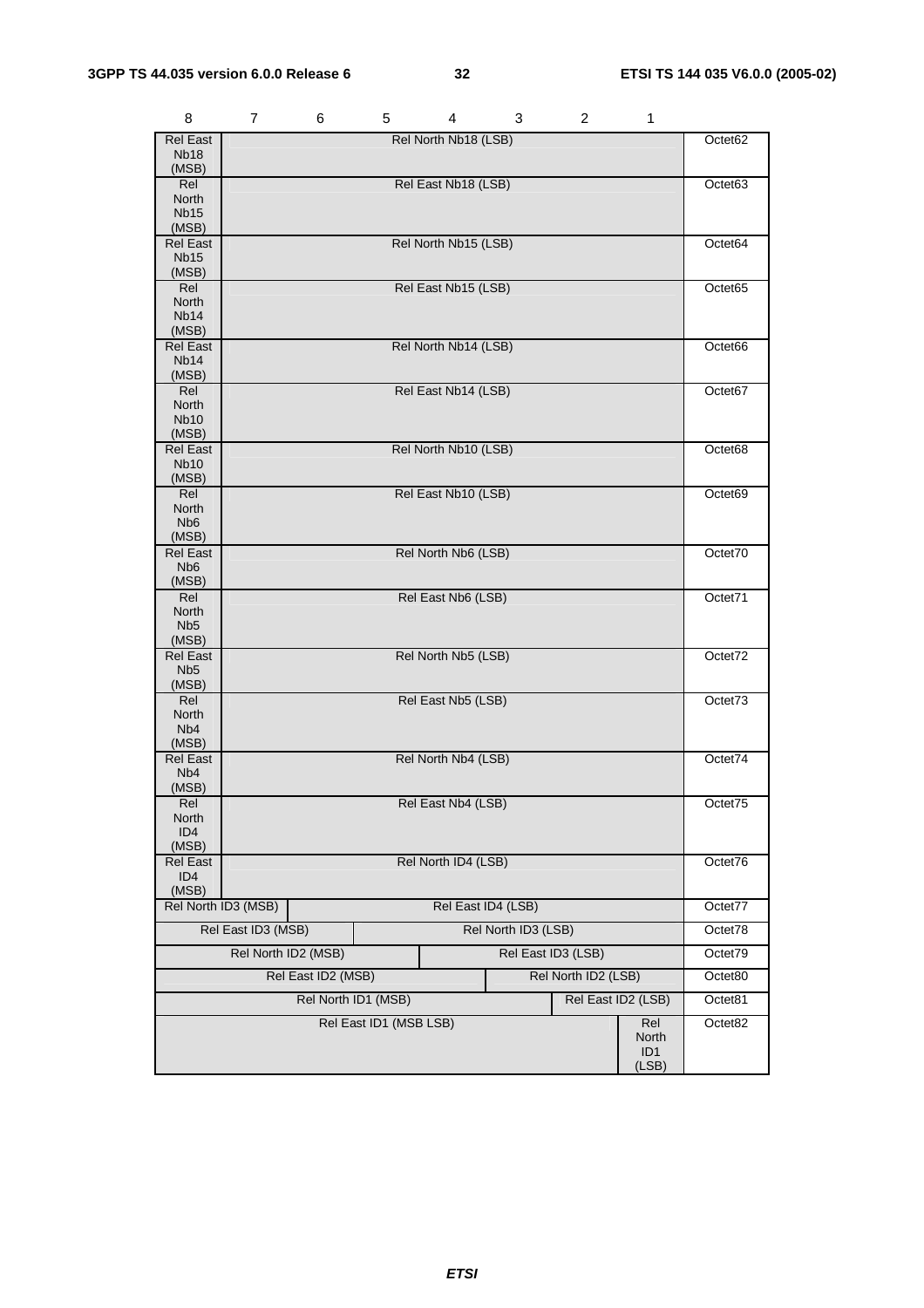# Annex C (informative): Example of GPS Assistance Data Broadcast Message

This annex gives an example of how the information IE should be packed into the GPS Assistance Data message. The example shown in table C.1 includes corrections for 12 satellites.

### **Table C.1: Example of a GPS Assistance Data (DGPS Correction) message with 11 satellites**

| <b>Octet</b>    | <b>MSB</b>                                                   |                                    |                            |                      |                                                 |                 |  | <b>LSB</b>               |  |
|-----------------|--------------------------------------------------------------|------------------------------------|----------------------------|----------------------|-------------------------------------------------|-----------------|--|--------------------------|--|
| 1               | Cipher                                                       | Cipher                             |                            |                      |                                                 |                 |  |                          |  |
|                 | On/Off                                                       | Key Flag                           |                            |                      |                                                 |                 |  |                          |  |
|                 |                                                              |                                    |                            |                      | Ciphering Serial Number (MSB, bits 15-10)<br>or |                 |  |                          |  |
|                 |                                                              |                                    |                            |                      | Spare                                           |                 |  |                          |  |
| $\overline{c}$  |                                                              | Ciphering Serial Number (bits 9-2) |                            |                      |                                                 |                 |  |                          |  |
|                 | or<br>Spare                                                  |                                    |                            |                      |                                                 |                 |  |                          |  |
| 3               |                                                              |                                    | BTS Clock Drift (bits 3-0) |                      | <b>BTS</b>                                      | <b>GSM</b>      |  | <b>Ciphering Serial</b>  |  |
|                 |                                                              |                                    | or                         |                      | Clock<br><b>Drift</b>                           | Time<br>Present |  | Number (bits 1-0)<br>or  |  |
|                 | Spare                                                        |                                    |                            |                      | Present                                         |                 |  | Spare                    |  |
|                 |                                                              |                                    |                            |                      |                                                 |                 |  |                          |  |
| 4               | Reference Location                                           |                                    |                            |                      |                                                 |                 |  |                          |  |
|                 |                                                              |                                    |                            |                      |                                                 |                 |  |                          |  |
| 9               | Reference Location                                           |                                    |                            |                      |                                                 |                 |  |                          |  |
| 10              |                                                              |                                    |                            |                      |                                                 |                 |  |                          |  |
|                 |                                                              | FN (MSB bits 17-10)<br>or          |                            |                      |                                                 |                 |  |                          |  |
|                 |                                                              |                                    |                            | Spare                |                                                 |                 |  |                          |  |
| 11              |                                                              |                                    |                            | FN (bits 9-2)<br>or  |                                                 |                 |  |                          |  |
|                 |                                                              |                                    |                            | Spare                |                                                 |                 |  |                          |  |
| 12              |                                                              | BN (MSB bits 7 - 5)                |                            |                      | TN (bits 3-0)                                   |                 |  | FN (LSB bits 1-0)        |  |
|                 | or<br>Spare                                                  |                                    |                            |                      | or<br>or<br>Spare                               |                 |  | Spare                    |  |
| 13              | GPS TOW (MSB bits 19-17)                                     |                                    |                            |                      | BN (LSB bits 4 - 0)                             |                 |  |                          |  |
|                 | or                                                           |                                    |                            |                      | or                                              |                 |  |                          |  |
| 14              | Spare<br>Spare<br>GPS TOW (bits 16-9)                        |                                    |                            |                      |                                                 |                 |  |                          |  |
| 15              | GPS TOW (bits 8-1)                                           |                                    |                            |                      |                                                 |                 |  |                          |  |
| 16              | N_SAT (bits 3-0)                                             |                                    |                            |                      | <b>Correction Status/Health</b><br><b>GPS</b>   |                 |  |                          |  |
|                 |                                                              |                                    |                            |                      |                                                 | $(bits 2-0)$    |  | <b>TOW</b><br>(LSB bit0) |  |
| 17              |                                                              |                                    |                            | Satellite ID (Sat 1) |                                                 |                 |  | UDRE (Sat 1)             |  |
|                 |                                                              |                                    |                            |                      |                                                 |                 |  |                          |  |
| 18<br>19        | IODE (Sat 1)<br>PRC (Sat $1 - MSBs$ , $7 - 0$ )              |                                    |                            |                      |                                                 |                 |  |                          |  |
| 20              | PRC (Sat $1 - MSBs$ , $7 - 4$ )                              |                                    |                            |                      | RRC (Sat 1 - LSBs, 3-0)                         |                 |  |                          |  |
| $\overline{21}$ | RRC (Sat $1 -$ LSBs, $7 - 4$ )                               |                                    |                            |                      | Delta PRC (Sat 1 - LSBs, 3-0)                   |                 |  |                          |  |
| 22              | Delta PRC (Sat 1 - MSBs, $7 - 4$ )                           |                                    |                            |                      | Delta RRC (Sat 1)                               |                 |  |                          |  |
|                 |                                                              |                                    |                            |                      |                                                 |                 |  |                          |  |
| 77              | Satellite ID (Sat 12)<br>UDRE (Sat 12)                       |                                    |                            |                      |                                                 |                 |  |                          |  |
| 78              | IODE (Sat 12)                                                |                                    |                            |                      |                                                 |                 |  |                          |  |
| 79              | PRC (Sat $12 - MSBs$ , $7 - 0$ )                             |                                    |                            |                      |                                                 |                 |  |                          |  |
| 80              | PRC (Sat $12 - MSBs$ , $7 - 4$ )<br>RRC (Sat 12 - LSBs, 3-0) |                                    |                            |                      |                                                 |                 |  |                          |  |
| 81              | RRC (Sat 12-LSBs, 7-4)                                       |                                    |                            |                      | Delta PRC (Sat 12 - LSBs, 3-0)                  |                 |  |                          |  |
| 82              | Delta PRC (Sat $12 - MSBs$ , $7 - 4$ )                       |                                    |                            |                      | Delta RRC (Sat 12)                              |                 |  |                          |  |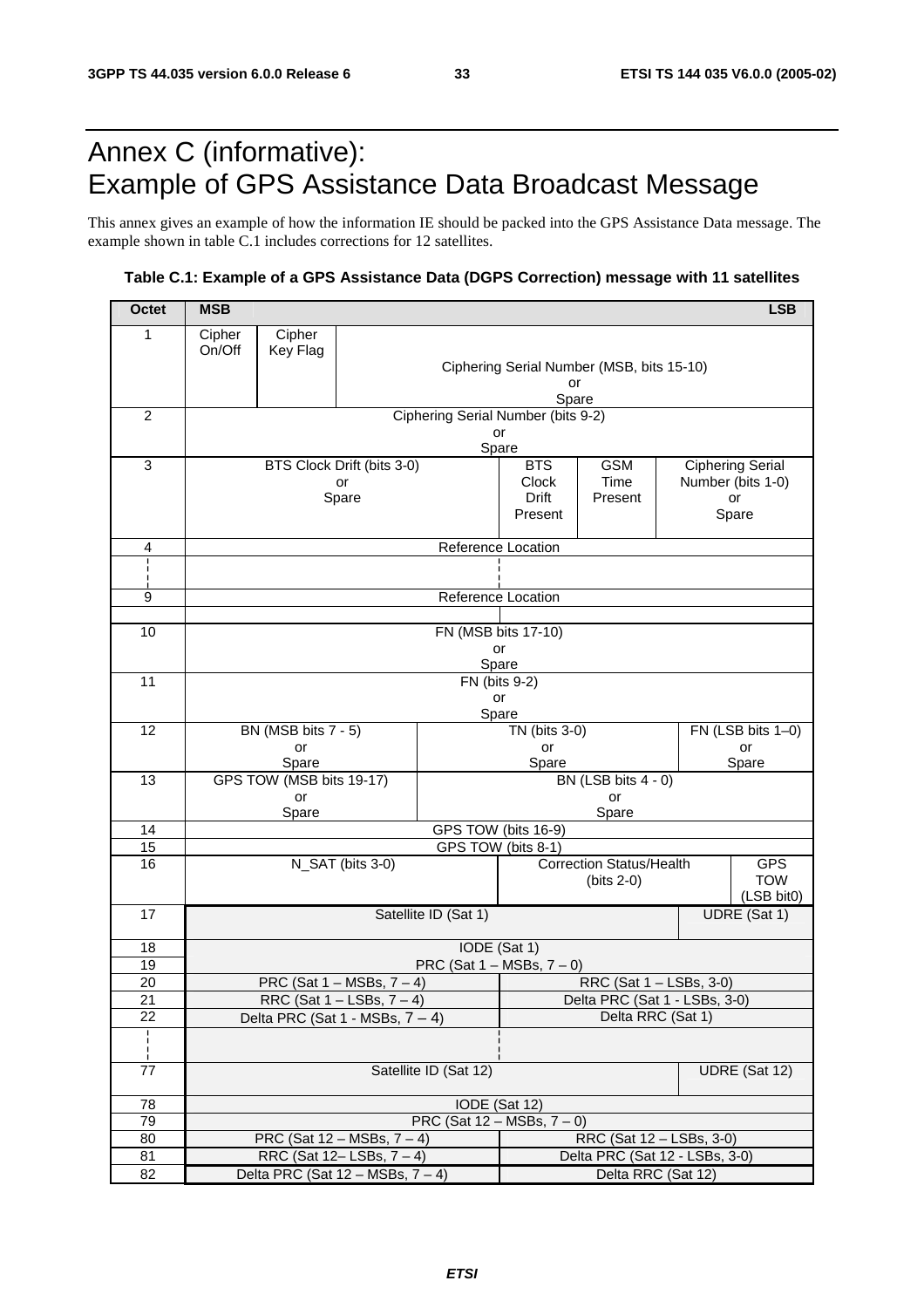# Annex D (informative): Change history

| Meetina#                       | ⊺doc | rπ<br>vr. | Rev | <b>Subiect/Comment</b>                                   | <b>New</b><br>Versior |
|--------------------------------|------|-----------|-----|----------------------------------------------------------|-----------------------|
| $-$<br>2005<br><b>February</b> |      |           |     | Version 6.0.<br>$\cdot$ 5.0. .<br>J.0 based on version . | ت.6.0 ا               |